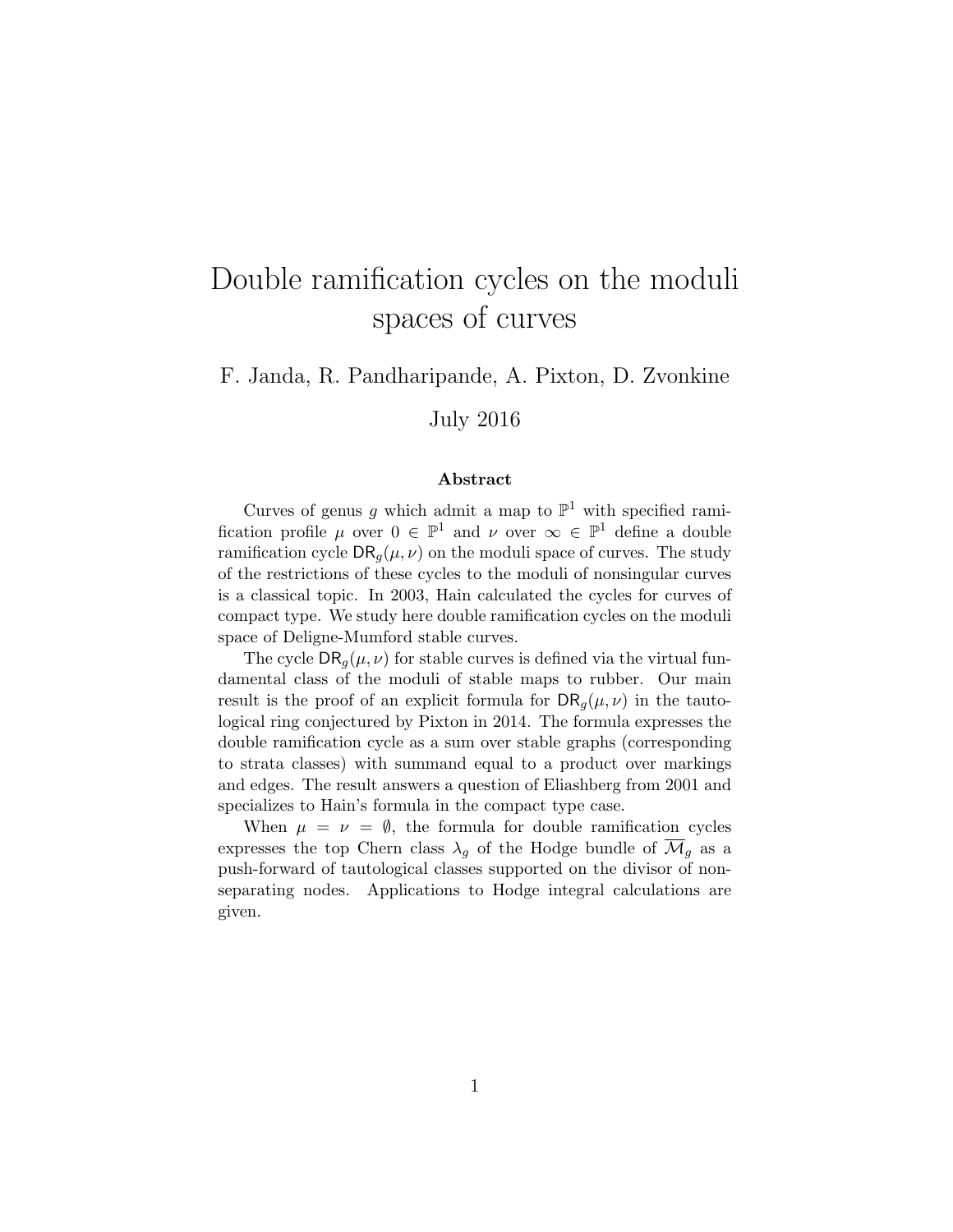## 0 Introduction

## 0.1 Tautological rings

Let  $\overline{\mathcal{M}}_{g,n}$  be the moduli space of stable curves of genus g with n marked points. Since Mumford's article [29], there has been substantial progress in the study of the structure of the tautological rings<sup>1</sup>

$$
R^*(\overline{\mathcal{M}}_{g,n}) \subset A^*(\overline{\mathcal{M}}_{g,n})
$$

of the moduli spaces of curves. We refer the reader to [12] for a survey of the basic definitions and properties of  $R^*(\overline{\mathcal{M}}_{g,n}).$ 

The recent results [22, 32, 33] concerning relations in  $R^*(\overline{\mathcal{M}}_{g,n})$ , conjectured to be all relations [34], may be viewed as parallel to the presentation

$$
A^*(\mathsf{Gr}(r,n)) = \mathbb{Q}\big[c_1(\mathsf{S}),\ldots,c_r(\mathsf{S})\big] \bigm/ \big(s_{n-r+1}(\mathsf{S}),\ldots,s_n(\mathsf{S})\big)
$$

of the Chow ring of the Grassmannian via the Chern and Segre classes of the universal subbundle

$$
S \to \mathsf{Gr}(r,n)\,.
$$

The Schubert calculus for the Grassmannian contains several explicit formulas for geometric loci. Our main result here is an explicit formula for the double ramification cycle in  $R^*(\overline{\mathcal{M}}_{g,n}).$ 

### 0.2 Double ramification cycles

#### 0.2.1 Notation

Double ramification data for maps will be specified by a vector

$$
A = (a_1, \ldots, a_n), \quad a_i \in \mathbb{Z}
$$

satisfying the balancing condition

$$
\sum_{i=1}^n a_i = 0.
$$

<sup>&</sup>lt;sup>1</sup>All Chow groups will be taken with  $\mathbb{Q}$ -coefficients.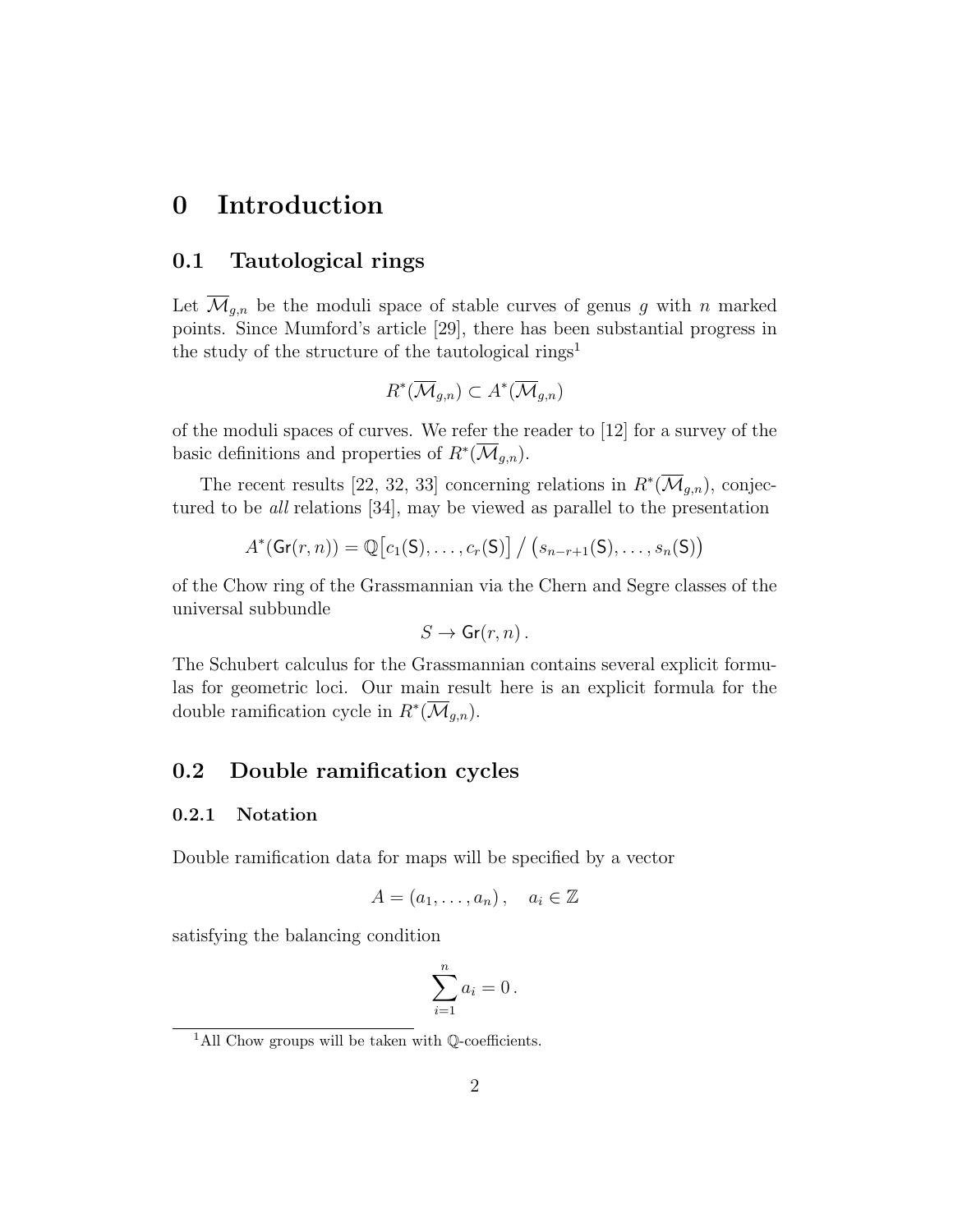The integers  $a_i$  are the *parts* of A. We separate the positive, negative, and 0 parts of A as follows. The positive parts of A define a partition

$$
\mu=\mu_1+\ldots+\mu_{\ell(\mu)}.
$$

The negatives of the negative parts of A define a second partition

$$
\nu=\nu_1+\ldots+\nu_{\ell(\nu)}\ .
$$

Up to a reordering<sup>2</sup> of the parts, we have

$$
A = (\mu_1, \dots, \mu_{\ell(\mu)}, -\nu_1, \dots, -\nu_{\ell(\nu)}, \underbrace{0, \dots, 0}_{n-\ell(\mu)-\ell(\nu)})
$$
 (1)

Since the parts of A sum to 0, the partitions  $\mu$  and  $\nu$  must be of the same size. Let

$$
D = |\mu| = |\nu|
$$

be the *degree* of A. Let I be the set of markings corresponding to the 0 parts of A.

The various constituents of  $A$  are permitted to be empty. The degree  $0$ case occurs when

$$
\mu=\nu=\emptyset.
$$

If  $I = \emptyset$ , then  $n = \ell(\mu) + \ell(\nu)$ . The empty vector A is permitted, then

$$
n=0
$$
,  $D=0$ , and  $\mu=\nu=I=\emptyset$ .

#### 0.2.2 Nonsingular curves

Let  $\mathcal{M}_{g,n} \subset \overline{\mathcal{M}}_{g,n}$  be the moduli space of nonsingular pointed curves. Let

$$
A=(a_1,\ldots,a_n)
$$

be a vector of double ramification data as defined in Section 0.2.1. Let

$$
\mathcal{Z}_g(A)\subset \mathcal{M}_{g,n}
$$

<sup>&</sup>lt;sup>2</sup>There will be no disadvantage in assuming  $A$  is ordered as in (1).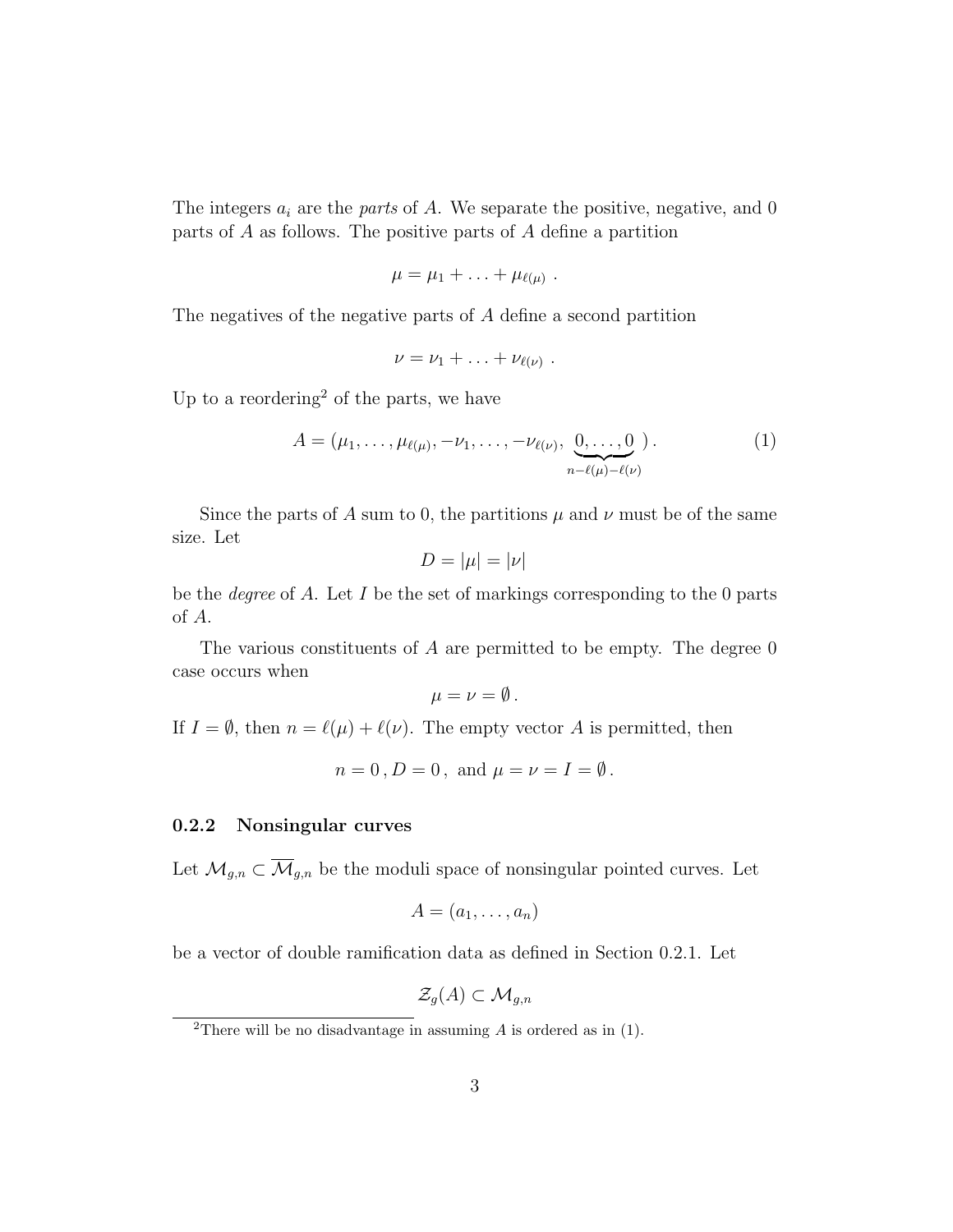be the locus<sup>3</sup> parameterizing curves  $[C, p_1, \ldots, p_n] \in \mathcal{M}_{g,n}$  satisfying

$$
\mathcal{O}_C\Big(\sum_i a_i p_i\Big) \cong \mathcal{O}_C \ . \tag{2}
$$

Condition (2) is algebraic and defines  $\mathcal{Z}_g(A)$  canonically as a substack of  $\mathcal{M}_{g,n}$ .

If  $[C, p_1, \ldots, p_n] \in \mathcal{Z}_g(A)$ , the defining condition (2) yields a rational function (up to  $\mathbb{C}^*$ -scaling),

$$
f: C \to \mathbb{P}^1,\tag{3}
$$

of degree D with ramification profile  $\mu$  over  $0 \in \mathbb{P}^1$  and  $\nu$  over  $\infty \in \mathbb{P}^1$ . The markings corresponding to 0 parts lie over  $\mathbb{P}^1 \setminus \{0,\infty\}$ . Conversely, every such morphism (3), up to  $\mathbb{C}^*$ -scaling, determines an element of  $\mathcal{Z}_g(A)$ .

We may therefore view  $\mathcal{Z}_g(A) \subset \mathcal{M}_{g,n}$  as the moduli space of degree D maps (up to  $\mathbb{C}^*$ -scaling),

$$
f:C\to\mathbb{P}^1,
$$

with ramification profiles  $\mu$  and  $\nu$  over 0 and  $\infty$  respectively. The term *double* ramification is motivated by the geometry of the map f.

The dimension of  $\mathcal{Z}_q(A)$  is easily calculated via the theory of Hurwitz covers. Every map (3) can be deformed within  $\mathcal{Z}_g(A)$  to a map with only simple ramification over  $\mathbb{P}^1 \setminus \{0,\infty\}$ . The number of simple branch points in  $\mathbb{P}^1 \setminus \{0,\infty\}$  is determined by the Riemann-Hurwitz formula to equal

$$
\ell(\mu)+\ell(\nu)+2g-2.
$$

The dimension of the irreducible components of  $\mathcal{Z}_g(A)$  can be calculated by varying the branch points [37] to equal

$$
\ell(\mu) + \ell(\nu) + 2g - 2 + \ell(I) - 1 = 2g - 3 + n.
$$

The -1 on the left is the effect of the  $\mathbb{C}^*$ -scaling. Hence,  $\mathcal{Z}_g(A)$  is of pure *codimension* g in  $\mathcal{M}_{q,n}$ .

<sup>&</sup>lt;sup>3</sup>When considering  $\mathcal{Z}_g(A)$ , we always assume the stability condition  $2g - 2 + n > 0$ holds.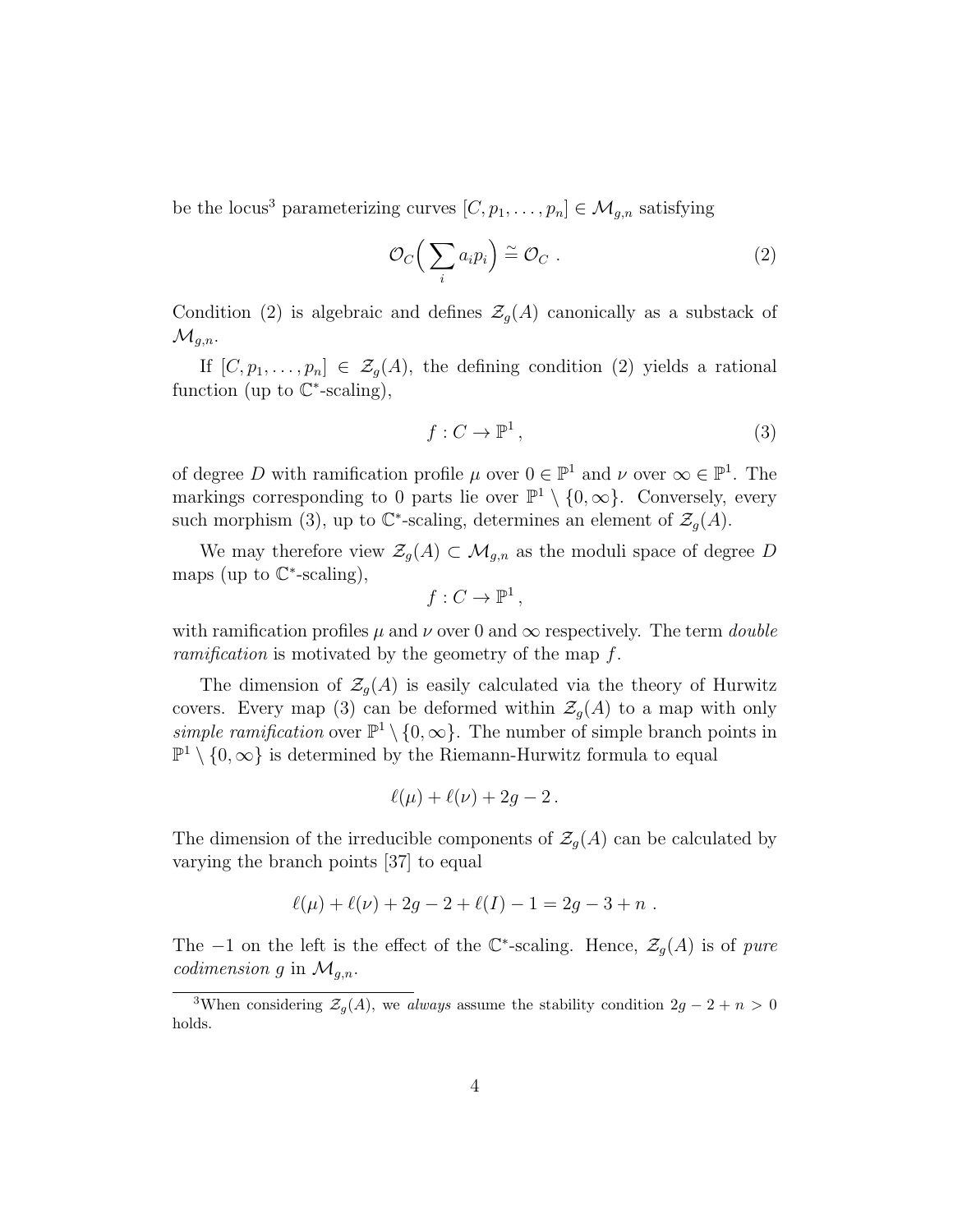#### 0.2.3 The Abel-Jacobi map

Let  $\mathcal{M}_{g,n}^{\mathrm{ct}} \subset \overline{\mathcal{M}}_{g,n}$  be the moduli space of curves of compact type. The universal Jacobian

$$
\mathrm{Jac}_{g,n} \to \mathcal{M}^{\mathrm{ct}}_{g,n}
$$

is the moduli space of line bundles on the universal curve of degree 0 on every irreducible component of every fiber.

There is a natural compactification of  $\mathcal{Z}_g(A)$  in the moduli space of compact type curves,

$$
\mathcal{Z}_g(A) \subset \mathcal{Z}_g^{\mathrm{ct}}(A) \subset \mathcal{M}_{g,n}^{\mathrm{ct}}\,,
$$

obtained from the geometry of the universal Jacobian.

Consider the universal curve over the compact type moduli space

$$
\pi^{\mathrm{ct}}:\mathcal{C}^{\mathrm{ct}}\to \mathcal{M}_{g,n}^{\mathrm{ct}}\,.
$$

The double ramification vector  $A = (a_1, \ldots, a_n)$  determines a line bundle  $\mathcal L$ on  $\mathcal{C}^{\text{ct}}$  of relative degree 0,

$$
\mathcal{L} = \sum_i a_i [\mathsf{p}_i] \,,
$$

where  $p_i \subset C^{\text{ct}}$  is the section of  $\pi^{\text{ct}}$  corresponding to the marking  $p_i$ .

By twisting  $\mathcal L$  by *components* of the  $\pi^{\rm ct}$  inverse images of the boundary divisors of  $\mathcal{M}_{g,n}^{\mathrm{ct}}$ , we can easily construct a line bundle  $\mathcal{L}'$  which has degree 0 on every component of every fiber of  $\pi^{ct}$ . The result  $\mathcal{L}'$  is unique up to twisting by the  $\pi^{\rm ct}$  inverse images of the boundary divisors of  $\mathcal{M}_{g,n}^{\rm ct}$ .

Via  $\mathcal{L}'$ , we obtain a section of the universal Jacobian,

$$
\phi: \mathcal{M}_{g,n}^{\mathrm{ct}} \to \mathrm{Jac}_{g,n}.\tag{4}
$$

Certainly the closure of  $\mathcal{Z}_g(A)$  in  $\mathcal{M}_{g,n}^{\mathrm{ct}}$  lies in the  $\phi$  inverse image of the 0-section  $S \subset \text{Jac}_{g,n}$  of the relative Jacobian. We define

$$
\mathcal{Z}_g^{\mathrm{ct}}(A) = \phi^{-1}(S) \subset \mathcal{M}_{g,n}^{\mathrm{ct}} . \tag{5}
$$

The substack  $\mathcal{Z}^{\text{ct}}_g(A)$  is independent of the choice of  $\mathcal{L}'$ . From the definitions, we see

$$
\mathcal{Z}_g^{\mathrm{ct}}(A) \cap \mathcal{M}_{g,n} = \mathcal{Z}_g(A) .
$$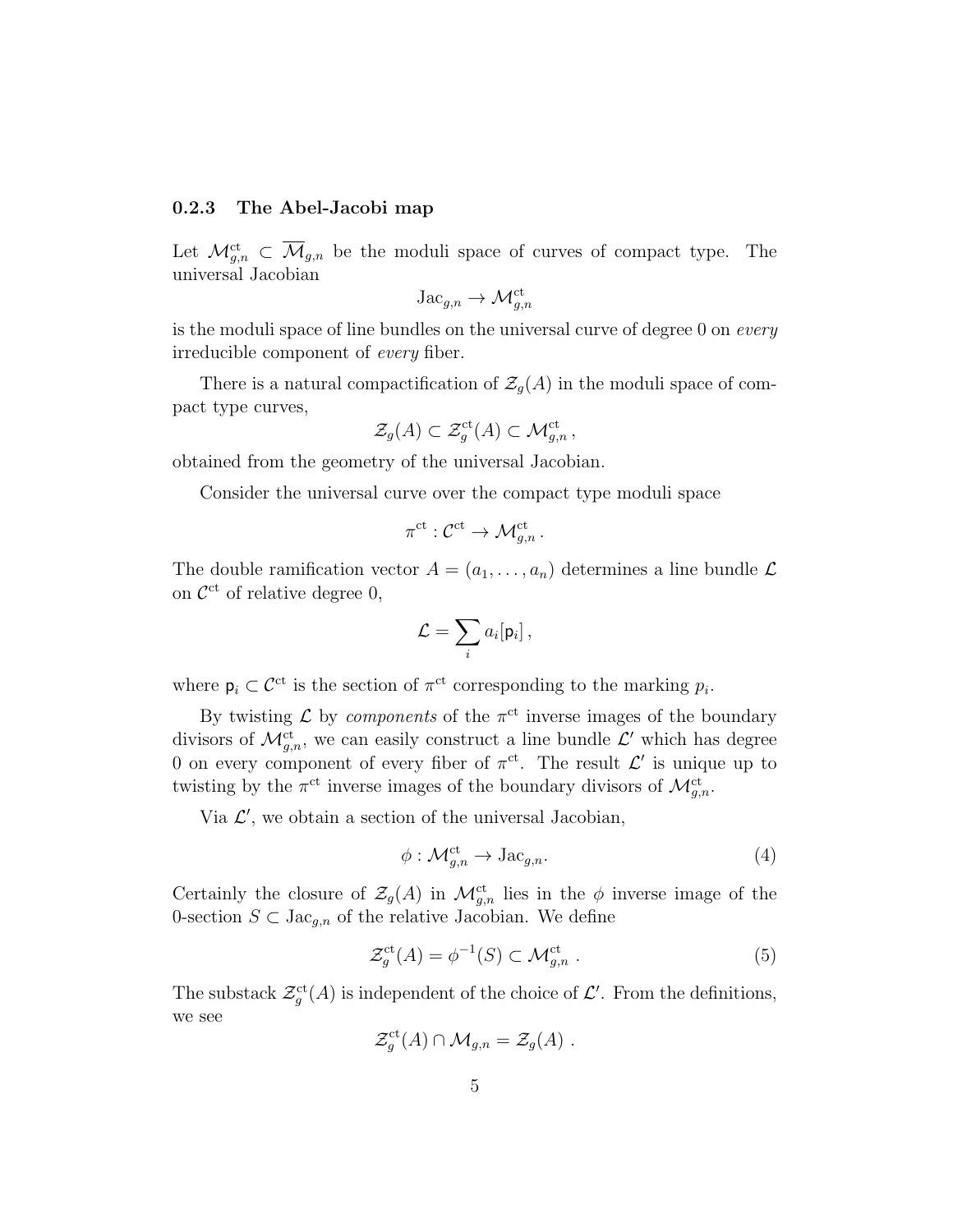While  $S \subset \text{Jac}_{g,n}$  is of pure codimension g,  $\mathcal{Z}_g(A)^{\text{ct}}$  typically has components of excess dimension (obtained from genus 0 components of the domain).<sup>4</sup> A cycle class of the expected dimension

$$
\mathsf{DR}_g^{\mathrm{ct}}(A) = \left[\mathcal{Z}_g^{\mathrm{ct}}(A)\right]^{\mathrm{vir}} \in A^g(\mathcal{M}_{g,n}^{\mathrm{ct}})
$$

is defined by  $\phi^*([S])$ . A closed formula for  $\mathsf{DR}_g^{\mathrm{ct}}(A)$  was obtained by Hain [20]. A simpler approach was later provided by Grushevsky and Zakharov [19].

#### 0.2.4 Stable maps to rubber

Let  $A = (a_1, \ldots, a_n)$  be a vector of double ramification data. The moduli space

$$
\overline{\mathcal{M}}_{g,I}(\mathbb{P}^1,\mu,\nu)^\sim
$$

parameterizes *stable relative maps* of connected curves of genus  $q$  to rubber with ramification profiles  $\mu, \nu$  over the point  $0, \infty \in \mathbb{P}^1$  respectively. The tilde indicates a rubber target. We refer the reader to [26, 27] for the foundations. There is a natural morphism

$$
\epsilon:\overline{\mathcal{M}}_{g,I}(\mathbb{P}^1,\mu,\nu)^{\sim}\rightarrow \overline{\mathcal{M}}_{g,n}
$$

forgetting everything except the marked domain curve.

Let  $R/\{0,\infty\}$  be a rubber target<sup>5</sup>, and let

$$
[f:C\to R/\{0,\infty\}]\in \overline{\mathcal{M}}_{g,I}(\mathbb{P}^1,\mu,\nu)^{\sim}
$$

be a moduli point. If C is of compact type and  $R \stackrel{\sim}{=} \mathbb{P}^1$ , then

$$
\epsilon([f]) \in \mathcal{Z}_g^{\mathrm{ct}}(A) \subset \overline{\mathcal{M}}_{g,n}.
$$

Hence, we have the inclusion

$$
\mathcal{Z}_g^{\mathrm{ct}}(A) \subset \mathrm{Im}(\epsilon) \subset \overline{\mathcal{M}}_{g,n}.
$$

The virtual dimension of  $\overline{\mathcal{M}}_{g,I}(\mathbb{P}^1,\mu,\nu)$ <sup>~</sup> is  $2g-3+n$ . We define the double ramification cycle to be the push-forward

$$
DR_g(A) = \epsilon_* \Big[ \overline{\mathcal{M}}_{g,I}(\mathbb{P}^1, \mu, \nu)^\sim \Big]^{vir} \in A^g(\overline{\mathcal{M}}_{g,n}) .
$$

<sup>&</sup>lt;sup>4</sup>Hence,  $\mathcal{Z}_g(A) \subset \mathcal{Z}_g^{\text{ct}}(A)$  is *not* always dense.

 ${}^5R$  is a chain of  $\mathbb{P}^1$ s.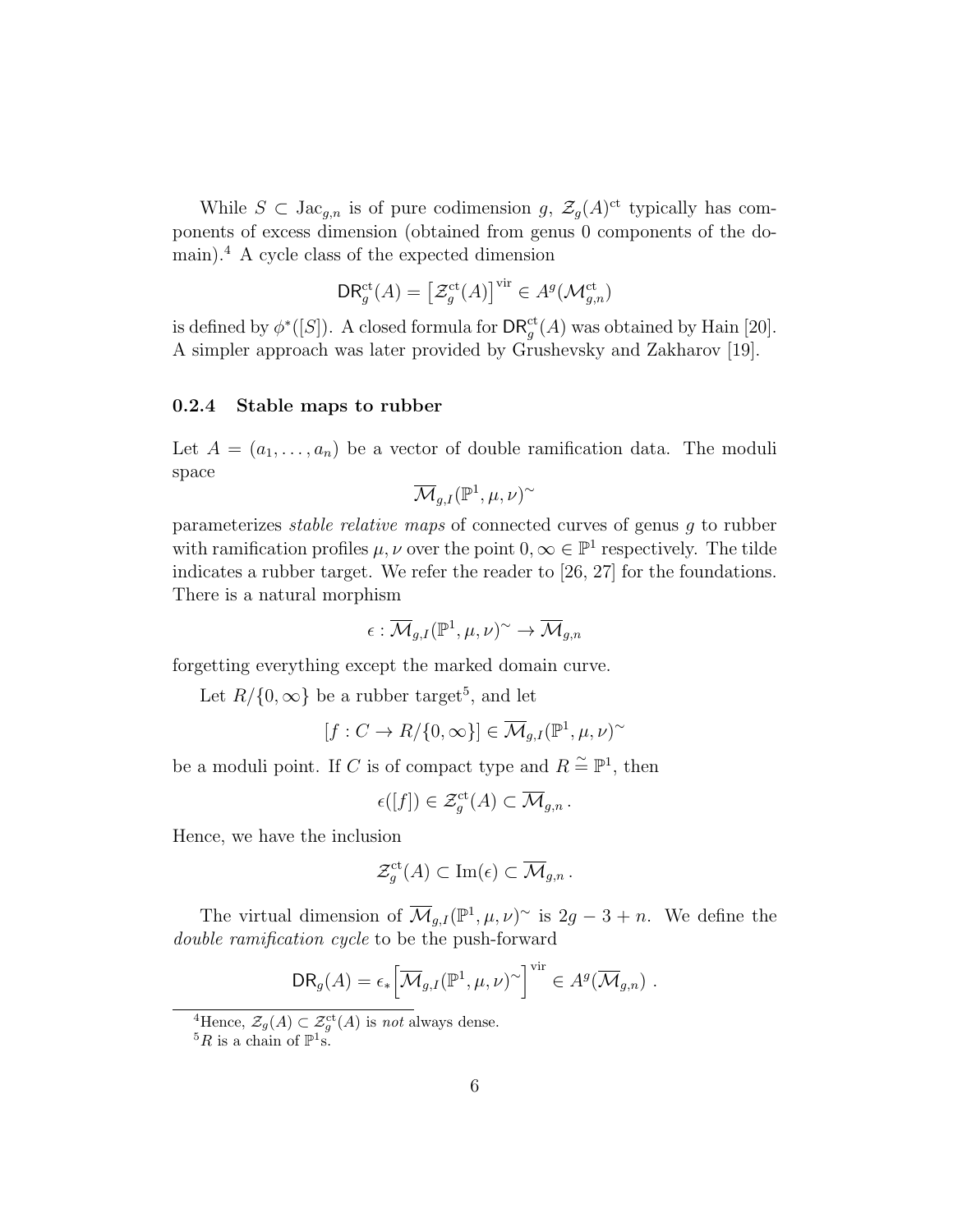#### 0.2.5 Basic properties

The first property of  $DR_q(A)$  is a compatibility with the Abel-Jacobi construction of Section 0.2.3. Let

$$
\iota:{\mathbin{\cal M}}^{\mathrm{ct}}_{g,n}\rightarrow\overline{\mathbin{\cal M}}_{g,n}
$$

be the open inclusion map.<sup>6</sup>

Proposition 1 (Marcus-Wise [28]) We have

$$
\iota^* \mathsf{DR}_g(A) = \mathsf{DR}_g^{\mathrm{ct}}(A) \in A^g(\mathcal{M}_{g,n}^{\mathrm{ct}}) .
$$

By definition,  $\mathsf{DR}_q(A)$  is a Chow class on the moduli space of stable curves. In fact, the double ramification cycle lies in the tautological ring.

## Proposition 2 (Faber-Pandharipande [11]) DR<sub>g</sub>(A)  $\in R^g(\overline{\mathcal M}_{g,n})$ .

The proof of [11] provides an algorithm to calculate  $\text{DR}_q(A)$  in the tautological ring, but the complexity of the method is too great: there is no apparent way to obtain an explicit formula for  $\text{DR}_g(A)$  directly from [11].

### 0.3 Stable graphs and strata

#### 0.3.1 Summation over stable graphs

The strata of  $\overline{\mathcal{M}}_{g,n}$  are the quasi-projective subvarieties parameterizing pointed curves of a fixed topological type. The moduli space  $\overline{\mathcal{M}}_{g,n}$  is a disjoint union of finitely many strata.

The main result of the paper is a proof of an explicit formula conjectured by Pixton [35] in 2014 for  $\mathsf{DR}_g(A)$  in the tautological ring  $R^*(\overline{\mathcal{M}}_{g,n})$ . The formula is written in terms of a summation over stable graphs Γ indexing the strata of  $\mathcal{M}_{q,n}$ . We review here the standard indexing of the strata of  $\mathcal{M}_{q,n}$ by stable graphs.

 ${}^{6}$ Compatibility on the smaller open set of curves with rational tails was proven earlier in [4].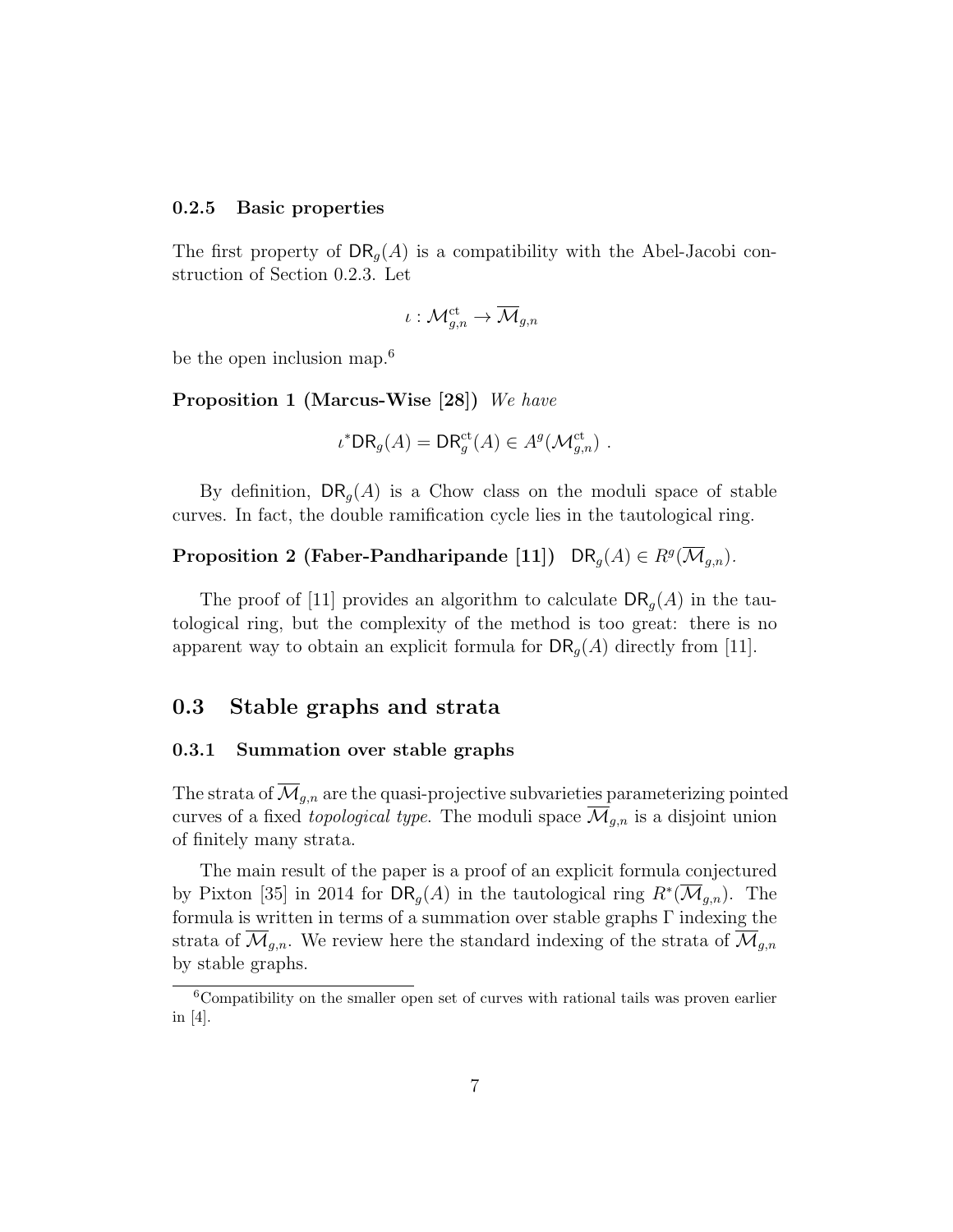#### 0.3.2 Stable graphs

The strata of the moduli space of curves correspond to stable graphs

$$
\Gamma = (V, H, L, g: V \to \mathbb{Z}_{\geq 0}, v: H \to V, \iota: H \to H)
$$

satisfying the following properties:

- (i) V is a vertex set with a genus function  $g: V \to \mathbb{Z}_{\geq 0}$ ,
- (ii) H is a half-edge set equipped with a vertex assignment  $v : H \to V$  and an involution  $\iota$ ,
- (iii) E, the edge set, is defined by the 2-cycles of  $\iota$  in H (self-edges at vertices are permitted),
- (iv) L, the set of legs, is defined by the fixed points of  $\iota$  and is placed in bijective correspondence with a set of markings,
- (v) the pair  $(V, E)$  defines a *connected* graph,
- (vi) for each vertex  $v$ , the stability condition holds:

$$
2g(v) - 2 + n(v) > 0,
$$

where  $n(v)$  is the valence of  $\Gamma$  at v including both half-edges and legs.

An automorphism of  $\Gamma$  consists of automorphisms of the sets V and H which leave invariant the structures L, g, v, and  $\iota$ . Let Aut(Γ) denote the automorphism group of Γ.

The genus of a stable graph  $\Gamma$  is defined by:

$$
g(\Gamma) = \sum_{v \in V} g(v) + h^{1}(\Gamma).
$$

A quasi-projective stratum of  $\overline{\mathcal{M}}_{q,n}$  corresponding to Deligne-Mumford stable curves of fixed topological type naturally determines a stable graph of genus g with  $n$  legs by considering the dual graph of a generic pointed curve parameterized by the stratum.

Let  $\mathsf{G}_{q,n}$  be the set of isomorphism classes of stable graphs of genus g with *n* legs. The set  $\mathsf{G}_{g,n}$  is finite.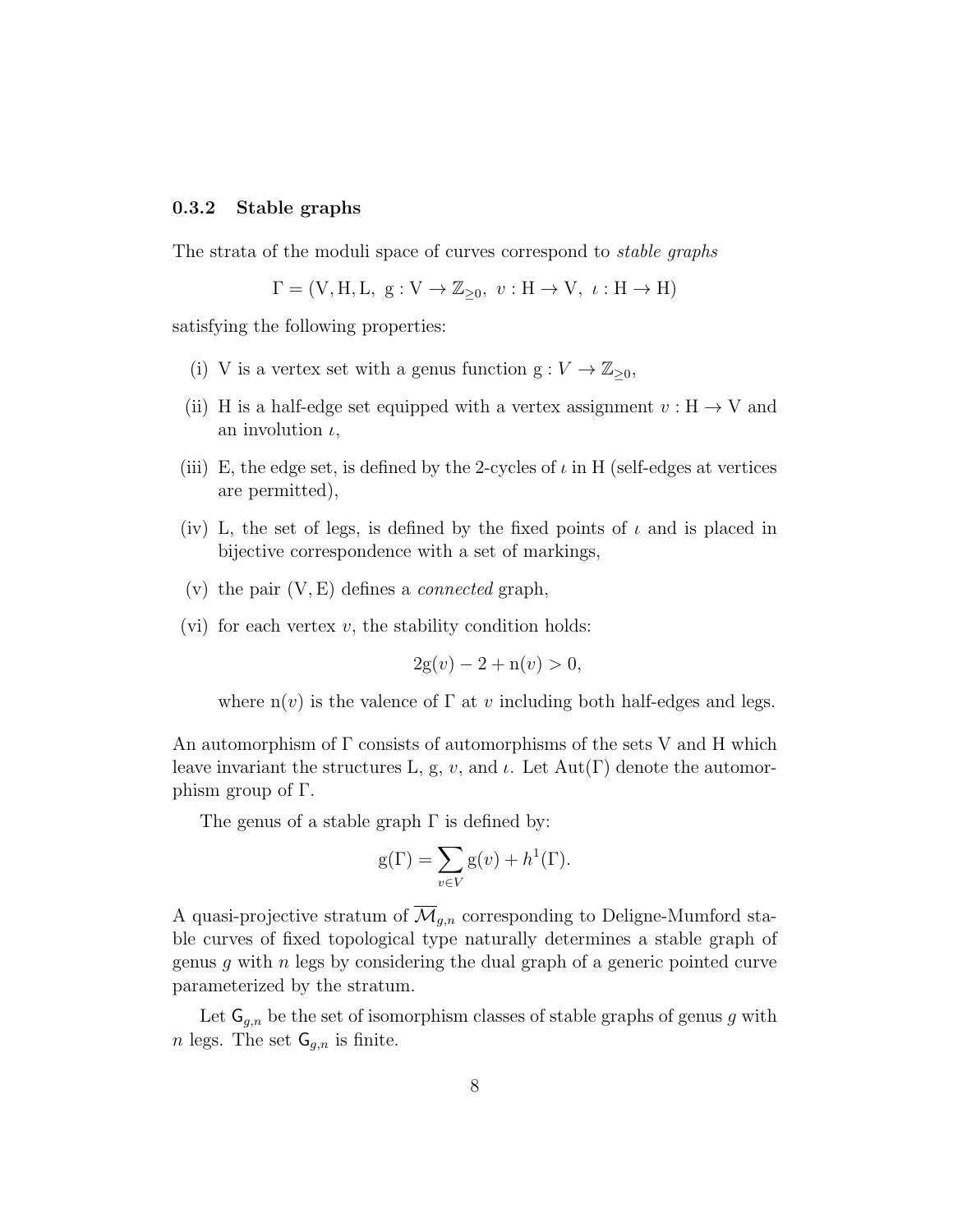#### 0.3.3 Strata classes

To each stable graph  $\Gamma \in \mathsf{G}_{g,n}$ , we associate the moduli space

$$
\overline{\mathcal{M}}_\Gamma=\prod_{v\in \mathrm{V}}\overline{\mathcal{M}}_{\mathrm{g}(v),\mathrm{n}(v)}.
$$

There is a canonical morphism

$$
\xi_{\Gamma} : \overline{\mathcal{M}}_{\Gamma} \to \overline{\mathcal{M}}_{g,n} \tag{6}
$$

with image<sup>7</sup> equal to the closure of the stratum associated to the graph  $\Gamma$ . To construct  $\xi_{\Gamma}$ , a family of stable pointed curves over  $\overline{\mathcal{M}}_{\Gamma}$  is required. Such a family is easily defined by attaching the pull-backs of the universal families over each of the  $\overline{\mathcal{M}}_{g(v),n(v)}$  along the sections corresponding to the two halves of each edge in  $E(\Gamma)$ .

Each half-edge  $h \in H(\Gamma)$  determines a cotangent line

$$
{\cal L}_h \rightarrow \overline{\cal M}_\Gamma \, .
$$

If  $h \in L(\Gamma)$ , then  $\mathcal{L}_h$  is the pull-back via  $\xi_{\Gamma}$  of the corresponding cotangent line of  $\overline{\mathcal{M}}_{g,n}$ . If h is a side of an edge  $e \in E(\Gamma)$ , then  $\mathcal{L}_h$  is the cotangent line of the corresponding side of a node. Let

$$
\psi_h = c_1(\mathcal{L}_h) \in A^1(\overline{\mathcal{M}}_{\Gamma}, \mathbb{Q}).
$$

## 0.4 Pixton's formula

#### 0.4.1 Weightings

Let  $A = (a_1, \ldots, a_n)$  be a vector of double ramification data. Let  $\Gamma \in \mathsf{G}_{g,n}$ be a stable graph of genus g with n legs. A weighting of  $\Gamma$  is a function on the set of half-edges,

$$
w: H(\Gamma) \to \mathbb{Z},
$$

which satisfies the following three properties:

<sup>&</sup>lt;sup>7</sup>The degree of  $\xi_{\Gamma}$  is  $|Aut(\Gamma)|$ .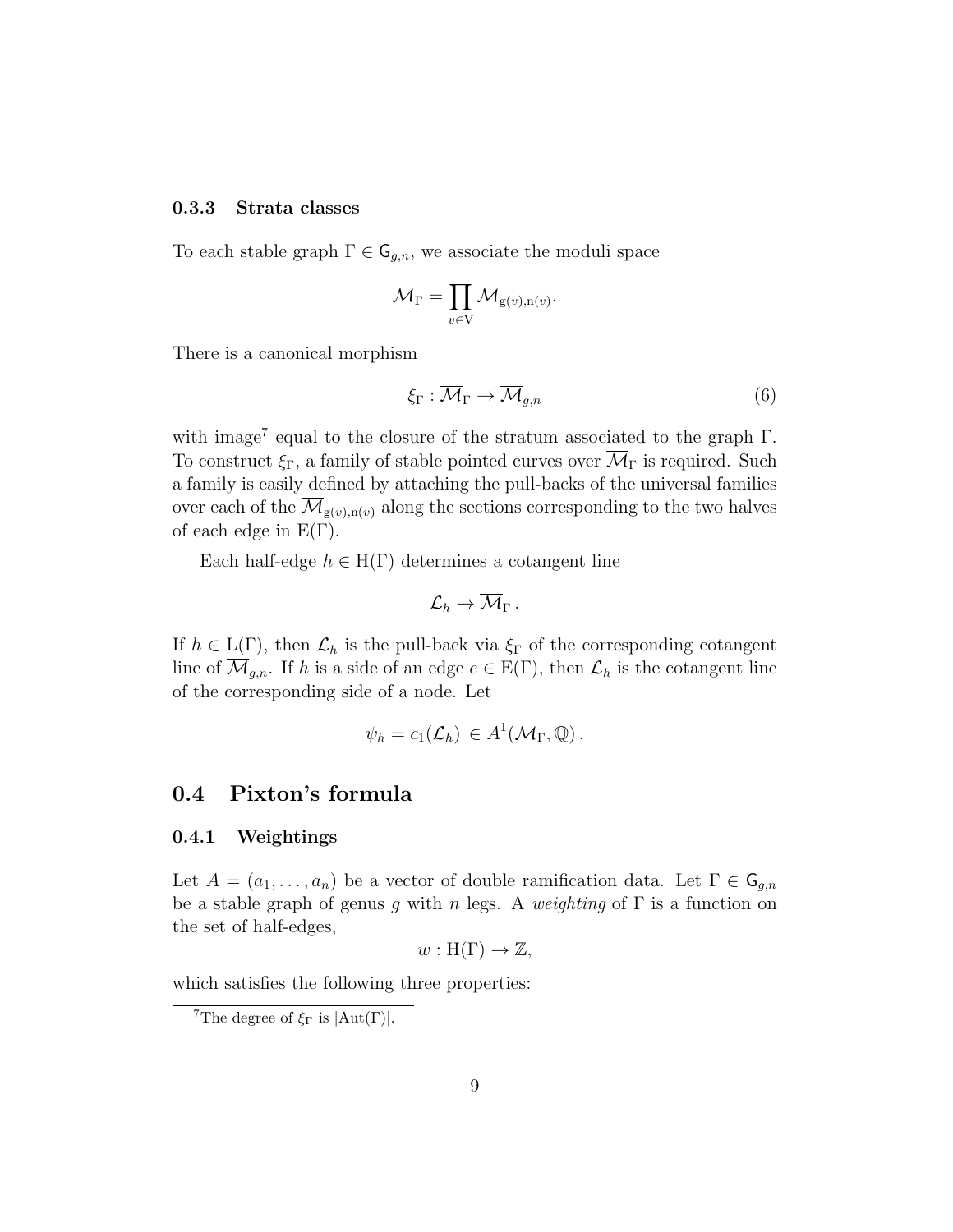(i)  $\forall h_i \in L(\Gamma)$ , corresponding to the marking  $i \in \{1, ..., n\}$ ,

$$
w(h_i)=a_i ,
$$

(ii)  $\forall e \in E(\Gamma)$ , corresponding to two half-edges  $h, h' \in H(\Gamma)$ ,

$$
w(h) + w(h') = 0,
$$

(iii)  $\forall v \in V(\Gamma)$ ,

$$
\sum_{v(h)=v} w(h) = 0,
$$

where the sum is taken over all  $n(v)$  half-edges incident to v.

If the graph  $\Gamma$  has cycles,  $\Gamma$  may carry infinitely many weightings.

Let r be a positive integer. A weighting mod r of  $\Gamma$  is a function,

$$
w: H(\Gamma) \to \{0, \ldots, r-1\},\
$$

which satisfies exactly properties (i-iii) above, but with the equalities replaced, in each case, by the condition of congruence mod r. For example, for (i), we require

$$
w(h_i) = a_i \mod r.
$$

Let  $W_{\Gamma,r}$  be the set of weightings mod r of Γ. The set  $W_{\Gamma,r}$  is finite, with cardinality  $r^{h^1(\Gamma)}$ . We view r as a regularization parameter.

### 0.4.2 Pixton's conjecture

Let  $A = (a_1, \ldots, a_n)$  be a vector of double ramification data. Let r be a positive integer. We denote by  $P_g^{d,r}(A) \in R^d(\overline{\mathcal{M}}_{g,n})$  the degree d component of the tautological class

$$
\sum_{\Gamma \in \mathsf{G}_{g,n}} \sum_{w \in \mathsf{W}_{\Gamma,r}} \frac{1}{|\mathrm{Aut}(\Gamma)|} \frac{1}{r^{h^1(\Gamma)}} \, \xi_{\Gamma*} \Bigg[ \prod_{i=1}^n \exp(a_i^2 \psi_{h_i}) \cdot \prod_{e=(h,h') \in \mathrm{E}(\Gamma)} \frac{1 - \exp(-w(h)w(h')(\psi_h + \psi_{h'}))}{\psi_h + \psi_{h'}} \Bigg].
$$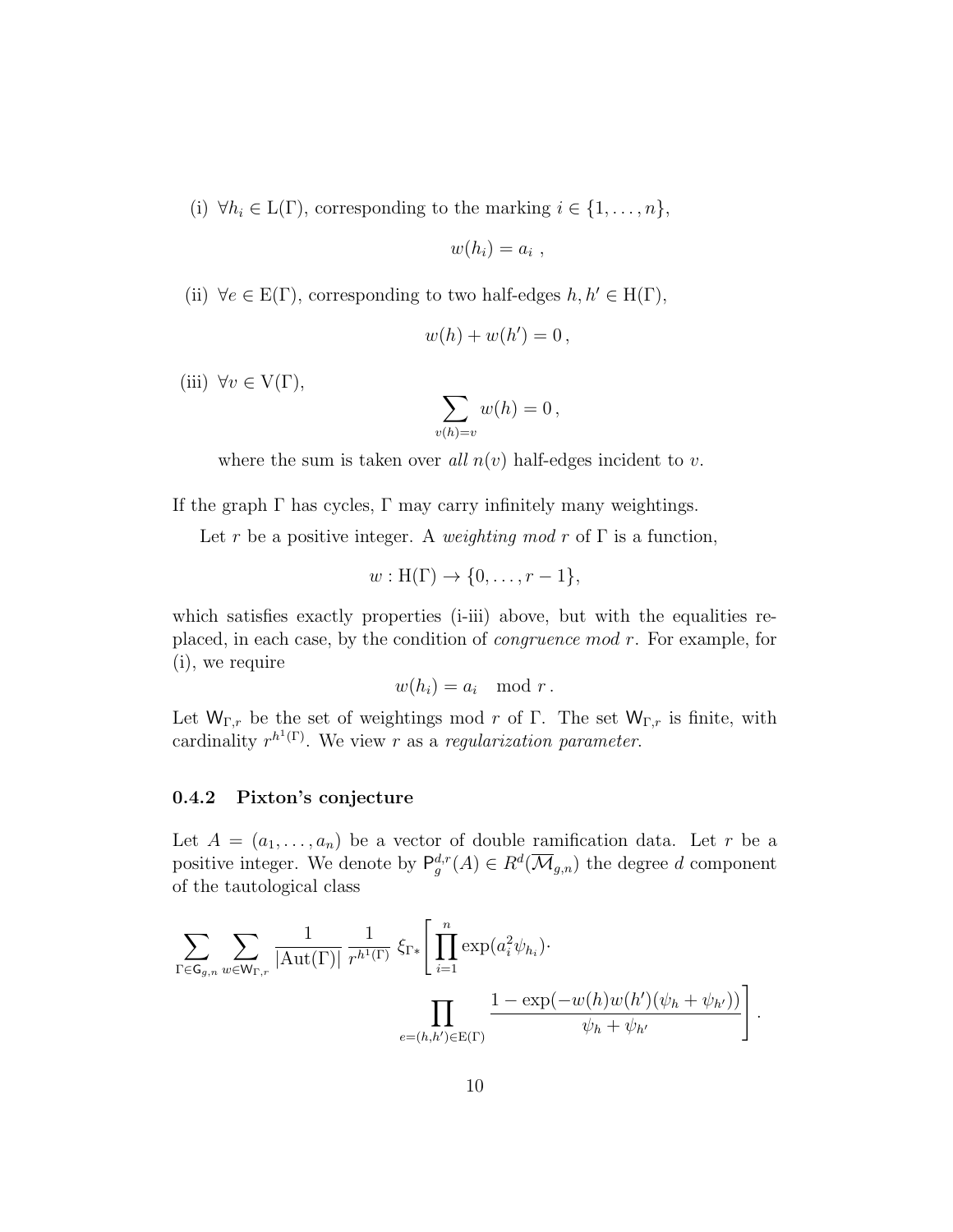in  $R^*(\overline{\mathcal{M}}_{g,n}).$ 

Inside the push-forward in the above formula, the first product

$$
\prod_{i=1}^n \exp(a_i^2 \psi_{h_i})
$$

is over  $h \in L(\Gamma)$  via the correspondence of legs and markings. The second product is over all  $e \in E(\Gamma)$ . The factor

$$
\frac{1 - \exp(-w(h)w(h')(\psi_h + \psi_{h'}))}{\psi_h + \psi_{h'}}
$$

is well-defined since

- the denominator formally divides the numerator,
- the factor is symmetric in  $h$  and  $h'$ .

No edge orientation is necessary.

The following fundamental polynomiality property of  $P_g^{d,r}(A)$  has been proven by Pixton.

**Proposition 3 (Pixton [36])** For fixed g, A, and d, the class

$$
\mathsf{P}_g^{d,r}(A) \in R^d(\overline{\mathcal{M}}_{g,n})
$$

is polynomial in r (for all sufficiently large r).

We denote by  $P_g^d(A)$  the value at  $r = 0$  of the polynomial associated to  $\mathsf{P}_{g}^{d,r}(A)$  by Proposition 3. In other words,  $\mathsf{P}_{g}^{d}(A)$  is the *constant* term of the associated polynomial in r. For the reader's convenience, Pixton's proof of Proposition 3 is given in the Appendix.

The main result of the paper is a proof of the formula for double ramification cycles conjectured earlier by Pixton [35].

**Theorem 1** For  $g \geq 0$  and double ramification data A, we have

$$
DR_g(A) = 2^{-g} P_g^g(A) \in R^g(\overline{\mathcal{M}}_{g,n}).
$$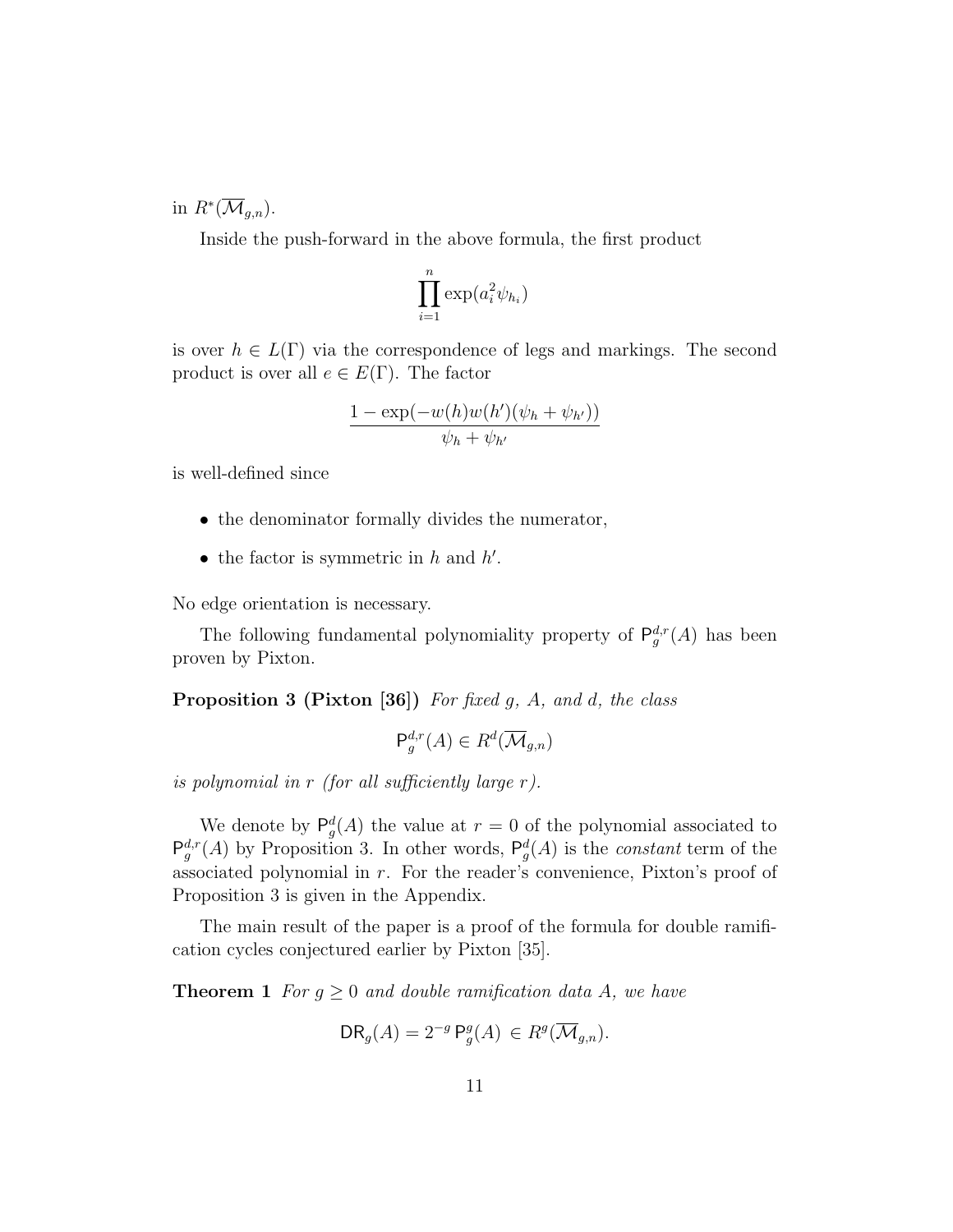For  $d < g$ , the classes  $\mathsf{P}_g^d(A)$  do not yet have a geometric interpretation. However for  $d > g$ , the following vanishing conjectured by Pixton is now established.

**Theorem 2 (Clader-Janda [8])** For all  $g \geq 0$ , double ramification data A, and  $d > g$ , we have

$$
\mathsf{P}^d_g(A) = 0 \in R^d(\overline{\mathcal{M}}_{g,n}).
$$

Pixton [35] has further proposed a twist of the formula for  $P_g^d(A)$  by  $k \in \mathbb{Z}$ . The codimension g class in the  $k = 1$  case has been (conjecturally) related to the moduli spaces of meromorphic differential in the Appendix of [13]. The vanishing result of Clader-Janda [8] proves Pixton's vanishing conjecture in codimensions  $d > g$  for all k. The k-twisted theory will be discussed in Section 1.

In a forthcoming paper [23], we will generalize Pixton's formula to the situation of maps to a  $\mathbb{P}^1$ -rubber bundle over a target manifold X.

## 0.5 Basic examples

#### 0.5.1 Genus 0

Let  $g = 0$  and  $A = (a_1, \ldots, a_n)$  be a vector of double ramification data. The graphs  $\Gamma \in \mathsf{G}_{0,n}$  are trees. Each  $\Gamma \in \mathsf{G}_{0,n}$  has a *unique* weighting mod r (for each  $r$ ). We can directly calculate:

$$
\mathsf{P}_0(A) = \sum_{d \ge 0} \mathsf{P}_0^d(A) = \exp\left[\sum_{i=1}^n a_i^2 \psi_i - \frac{1}{2} \sum_{\substack{I \sqcup J = \{1, \dots, n\} \\ |I|, |J| \ge 2}} a_I^2 \delta_{I,J}\right],\tag{7}
$$

where  $a_I = \sum_{i \in I} a_i$ .

By Theorem 1 , the double ramification cycle is the degree 0 term of (7),

$$
DR_0(A) = 2^{-0} P_0^0(A) = 1.
$$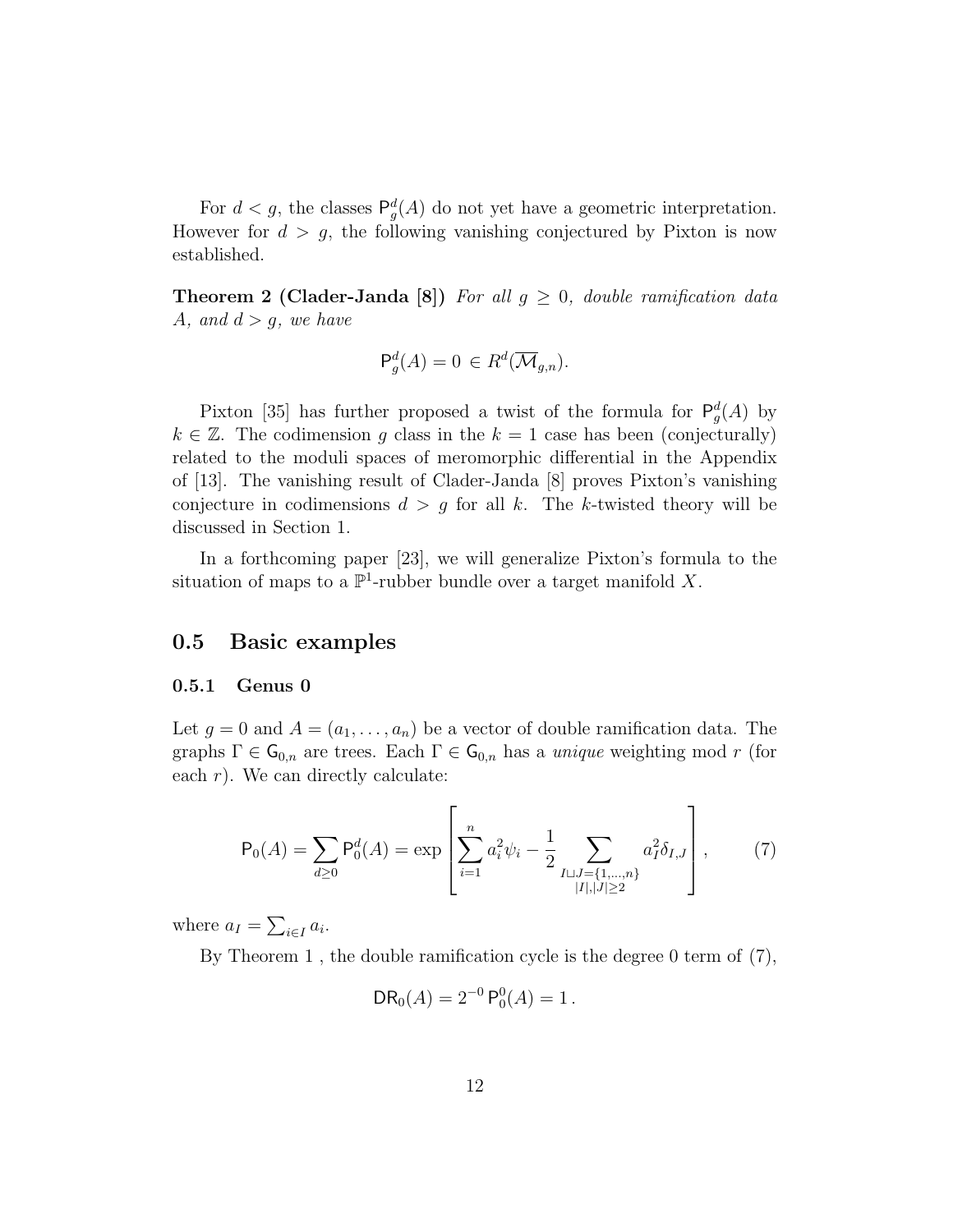The vanishing of Theorem 2 implies

$$
\sum_{i=1}^{n} a_i^2 \psi_i - \frac{1}{2} \sum_{\substack{I \sqcup J = \{1, \dots, n\} \\ |I|, |J| \ge 2}} a_I^2 \delta_{I,J} = 0 \in R^1(\overline{\mathcal{M}}_{0,n}),
$$

where  $\delta_{I,J} \in R^1(\overline{\mathcal{M}}_{0,n})$  is the class of the boundary divisor with marking distribution  $I \sqcup J$ . The above vanishing can be proven here directly by expressing  $\psi$  classes in terms of boundary divisors.

#### 0.5.2 Genus 1

Let  $g = 1$  and  $A = (a_1, \ldots, a_n)$  be a vector of double ramification data. Denote by  $\delta_0 \in R^1(\overline{\mathcal{M}}_{1,n})$  the boundary divisor of singular stable curves with a nonseparating node. Our convention is

$$
\delta_0 = \frac{1}{2} \xi_* \Big[ \overline{\mathcal{M}}_{0,n+2} \Big] , \qquad \xi : \overline{\mathcal{M}}_{0,n+2} \to \overline{\mathcal{M}}_{1,n} .
$$

The division by the order of the automorphism group is included in the definition of  $\delta_0$ . Denote by

$$
\delta_I \in R^1(\overline{\mathcal{M}}_{1,n})
$$

the class of the boundary divisor of curves with a rational component carrying the markings  $I \subset \{1, \ldots, n\}$  and an elliptic component carrying the markings  $I^c$ .

We can calculate directly from the definitions:

$$
\mathsf{P}_1^1(A) = \sum_{i=1}^n a_i^2 \psi_i - \sum_{\substack{I \subset \{1, \dots, n\} \\ |I| \ge 2}} a_I^2 \delta_I - \frac{1}{6} \delta_0 \,. \tag{8}
$$

As before,  $a_I = \sum_{i \in I} a_i$ . By Theorem 1,

$$
DR_1(A) = \frac{1}{2} P_1^1(A).
$$

In genus 1, the virtual class plays essentially no role (since the moduli spaces of maps to rubber are of expected dimension). The genus 1 formula was already known to Hain [20].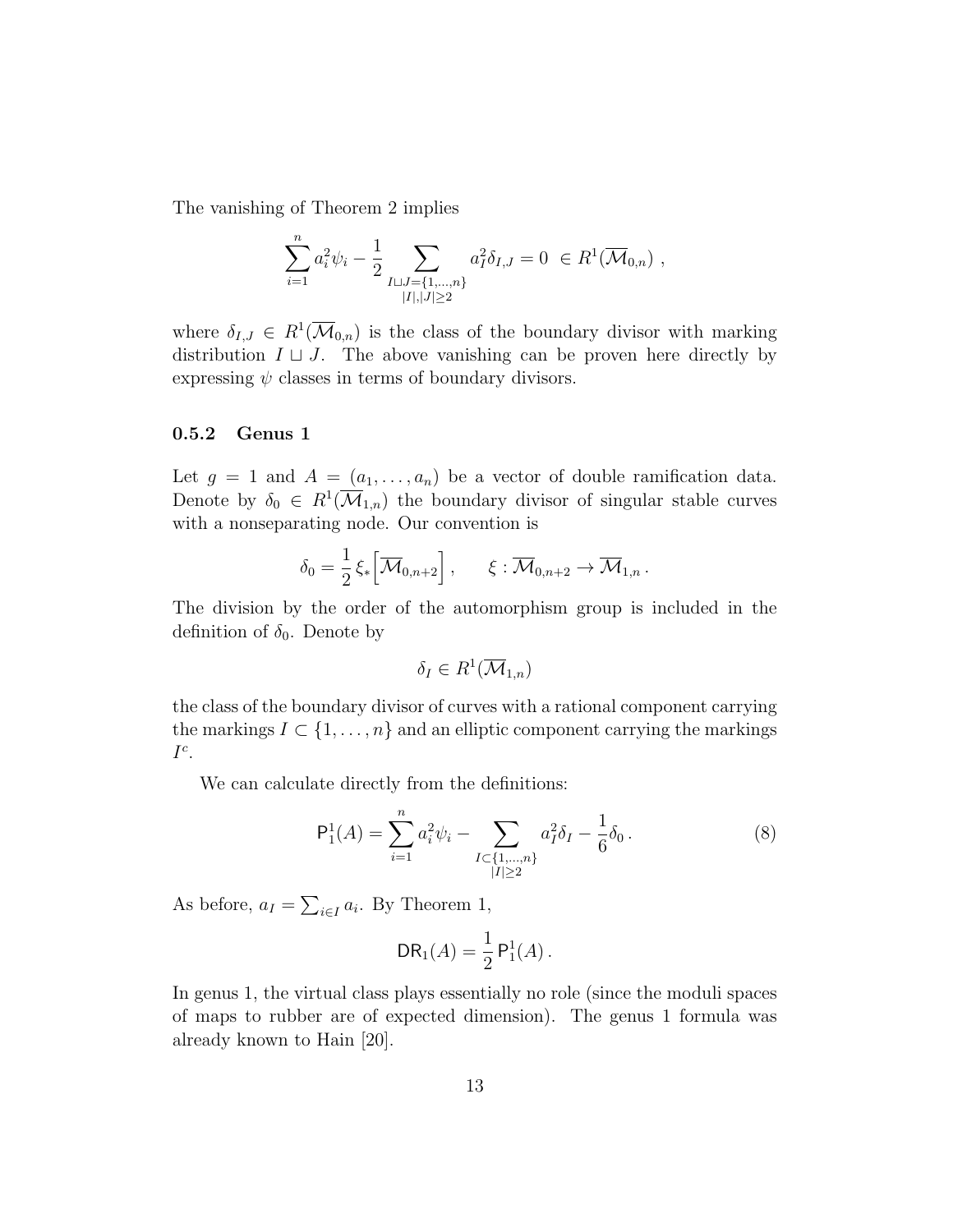It is instructive to compute the coefficient  $-\frac{1}{6}$  $\frac{1}{6}$  of  $\delta_0$ . The class  $\delta_0$  corresponds to the graph  $\Gamma$  with one vertex of genus 0 and one loop,

$$
h^1(\Gamma) = 1.
$$

According to the definition, the coefficient of  $\delta_0$  is the r-free term of the polynomial

$$
\frac{1}{r}\left[\sum_{w=1}^{r-1}w(r-w)\right],
$$

which is  $-B_2 = -\frac{1}{6}$  $\frac{1}{6}$ .

#### 0.5.3 Degree 0

Let  $g \ge 0$  and  $A = (0, \ldots, 0)$ , so  $\mu = \nu = \emptyset$ . The canonical map  $\epsilon$  from the moduli of stable maps to the moduli of curves is then an isomorphism

$$
\epsilon:\overline{\mathcal{M}}_{g,n}(\mathbb{P}^1,\emptyset,\emptyset)^{\sim}\stackrel{\sim}{\longrightarrow}\overline{\mathcal{M}}_{g,n}.
$$

By an analysis of the obstruction theory,

$$
DR_g(0,\ldots,0) = (-1)^g \lambda_g \in R^g(\overline{\mathcal{M}}_{g,n})
$$

where  $\lambda_g$  is the top Chern class of the Hodge bundle

$$
\mathbb{E} \to \overline{\mathcal{M}}_{g,n} .
$$

Let  $\Gamma \in \mathsf{G}_{g,n}$  be a stable graph. By the definition of a *weighting mod r* and the condition  $a_i = 0$  for all markings i, the weights

$$
w(h), w(h')
$$

on the two halves of *every* separating edge  $e$  of  $\Gamma$  must both be 0. The factor in Pixton's formula for e,

$$
\frac{1-\exp(-w(h)w(h')(\psi_h+\psi_{h'}))}{\psi_h+\psi_{h'}}\,,
$$

then vanishes and kills the contribution of  $\Gamma$  to  $P_g^g(0,\ldots,0)$ .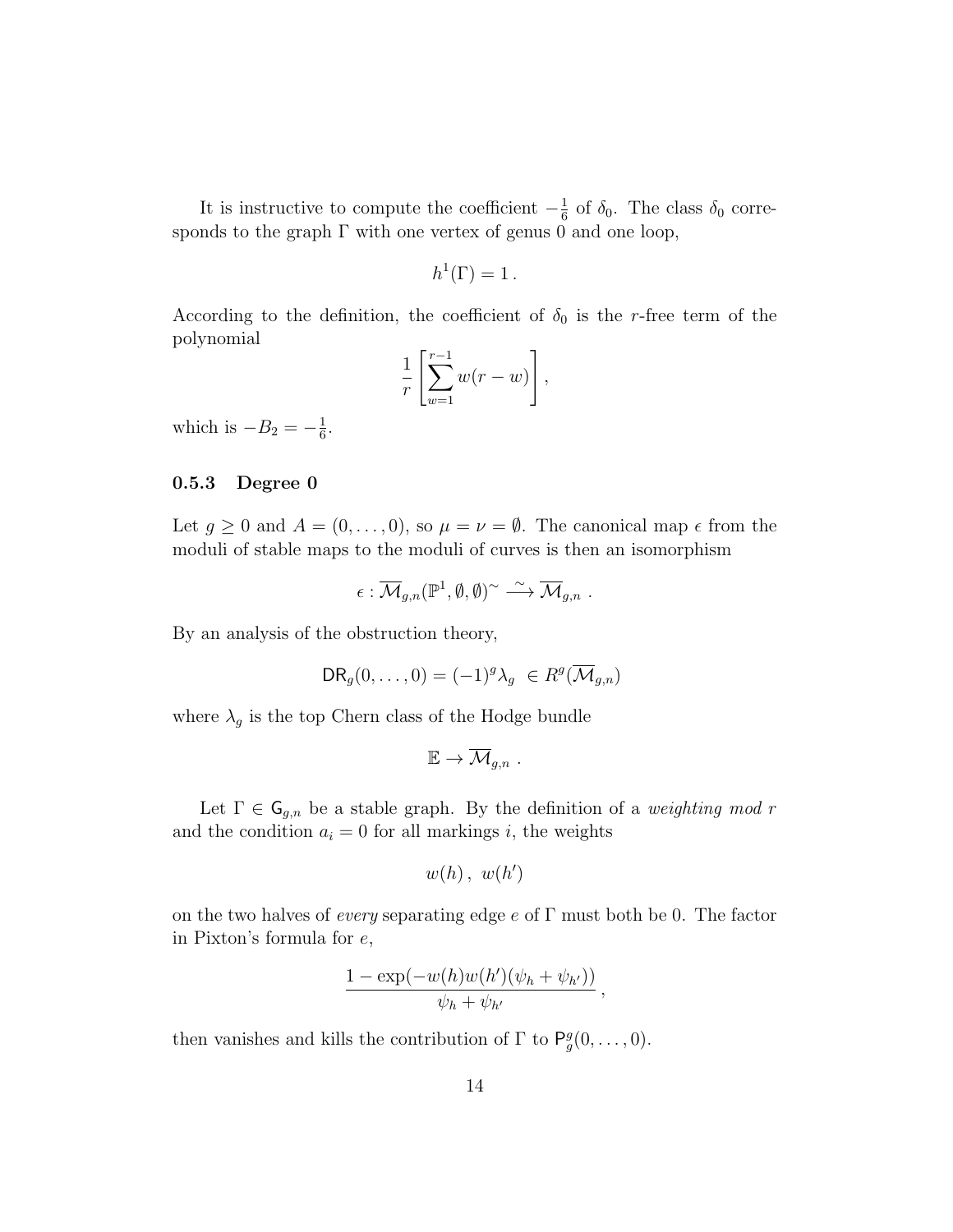Let  $g \geq 1$ . Let  $\xi$  be the map to  $\overline{\mathcal{M}}_{g,n}$  associated to the divisor of curves with non-separating nodes

$$
\xi:\overline{\mathcal{M}}_{g-1,n+2}\to\overline{\mathcal{M}}_{g,n}.
$$

Since graphs  $\Gamma$  with separating edges do not contribute to  $P_g^g(0,\ldots,0)$  and the trivial graph with no edges does not contribute in codimension  $g$ ,

$$
\mathsf{P}^g_g(0,\ldots,0) = \xi_* \Lambda_{g-1}^{g-1}(0,\ldots,0)
$$

for an explicit tautological class

$$
\Lambda_{g-1}^{g-1}(0,\ldots,0) \in R^{g-1}(\overline{\mathcal{M}}_{g-1,n+2}) \ .
$$

**Corollary 3** For  $g \geq 1$ , we have

$$
\lambda_g = (-2)^{-g} \xi_* \Lambda_{g-1}^{g-1}(0,\ldots,0) \in R^g(\overline{\mathcal{M}}_{g,n}) .
$$

The class  $\lambda_g$  is easily proven to vanish on  $\mathcal{M}_{g,n}^{\text{ct}}$  via the Abel-Jacobi map (4) and well-known properties of the moduli space of abelian varieties [14]. Hence, there exists a *Chow* class  $\gamma_{g-1,n+2} \in A^{g-1}(\overline{\mathcal{M}}_{g-1,n+2})$  satisfying

$$
\lambda_g = \xi_* \gamma_{g-1, n+2} \ \in A^g(\overline{\mathcal{M}}_{g,n}) \, .
$$

Corollary 3 is a much stronger statement since  $\Lambda_{g-1}^{g-1}(0,\ldots,0)$  is a tautological class on  $\overline{\mathcal{M}}_{g-1,n+2}$  given by an explicit formula. No such expressions were known before.

• For  $\overline{\mathcal{M}}_{1,n}$ , Corollary 3 yields

$$
\lambda_1 = -\frac{1}{2} \xi_* \Lambda_{1-1}^{1-1}(0,\ldots,0) \in R^1(\overline{\mathcal{M}}_{1,n}).
$$

Moreover, by calculation (8),

$$
\Lambda_{1-1}^{1-1}(0,\ldots,0) = -\frac{1}{12} \left[ \overline{\mathcal{M}}_{0,n+2} \right],
$$

since  $\delta_0$  already carries a  $\frac{1}{2}$  for the graph automorphism. Hence, we recover the well-known formula

$$
\lambda_1 = \frac{1}{24} \xi_* \Big[ \overline{\mathcal{M}}_{0,n+2} \Big] \in R^1(\overline{\mathcal{M}}_{1,n}).
$$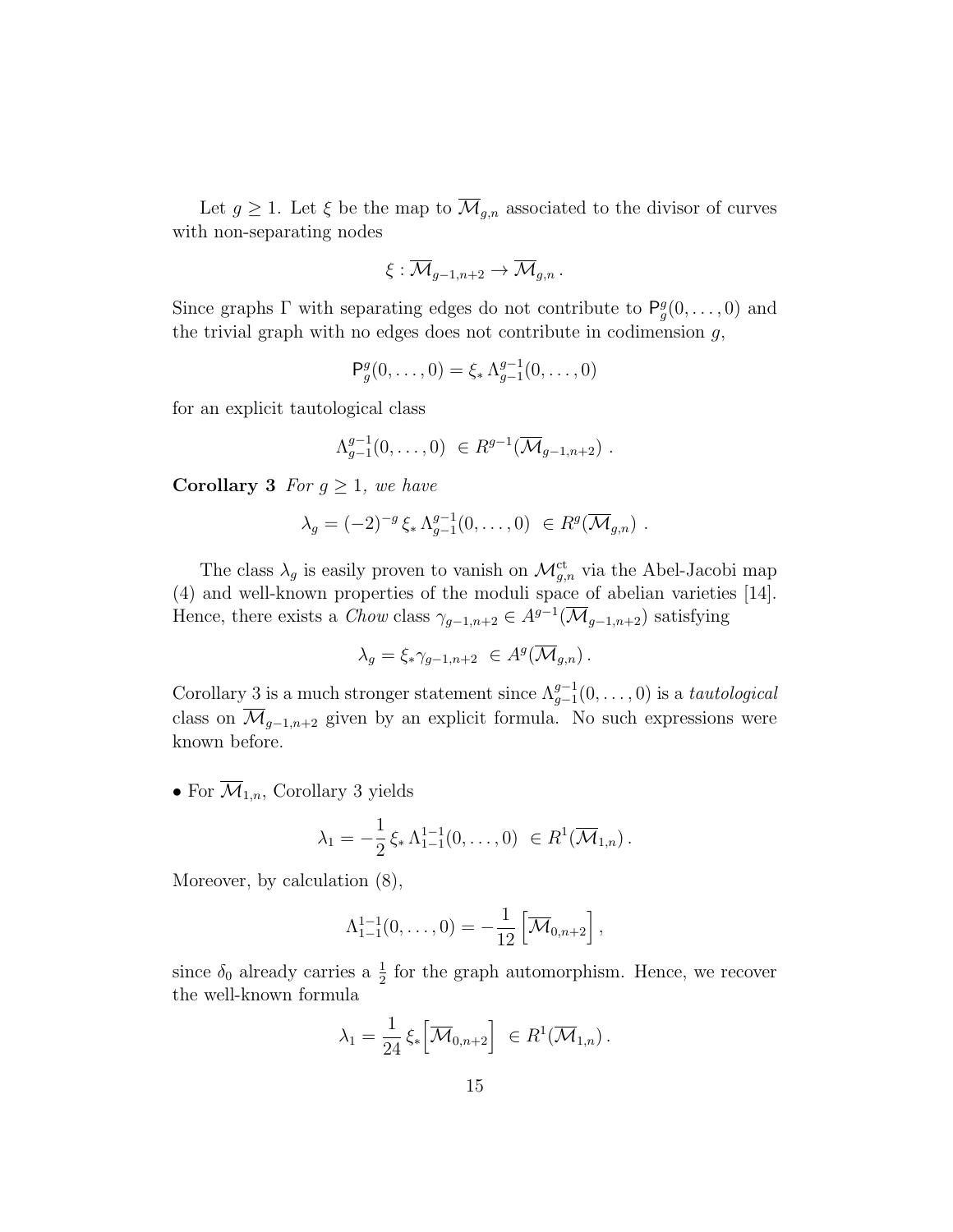• For  $\overline{\mathcal{M}}_2$ , Corollary 3 yields

$$
\lambda_2 = \frac{1}{4} \xi_* \Lambda_{2-1}^{2-1}(\emptyset) \in R^2(\overline{\mathcal{M}}_2).
$$

Denote by  $\alpha$  the class of the boundary stratum of genus 0 curves with two self-intersections. We include the division by the order of the automorphism group in the definition,

$$
\alpha = \frac{1}{8} \; \xi_* \Big[ \overline{\mathcal{M}}_{0,4} \Big] \; .
$$

Denote by  $\beta$  the class of the boundary divisor of genus 1 curves with one self-intersection multiplied by the  $\psi$ -class at one of the branches. Then we have

$$
\xi_* \Lambda_{2-1}^{2-1}(\emptyset) = \frac{1}{36} \alpha + \frac{1}{60} \beta \,. \tag{9}
$$

The classes  $\alpha$  and  $\beta$  form a basis of  $R^2(\overline{\mathcal{M}}_2)$ . The expression

$$
\lambda_2 = \frac{1}{144}\alpha + \frac{1}{240}\beta
$$

can be checked by intersection with the two boundary divisors of  $\overline{\mathcal{M}}_2$ .

The coefficient of  $\alpha$  in (9) is obtained from the r-free term of

$$
\frac{1}{r^2}\sum_{1\leq w_1,w_2\leq r-1}w_1w_2(r-w_1)(r-w_2).
$$

The answer is  $B_2^2 = \frac{1}{36}$ . The coefficient of  $\beta$  is the *r*-free term of

$$
-\frac{1}{2r}\sum_{w=1}^{r-1}w^2(r-w)^2
$$

given by  $-\frac{1}{2}B_4 = \frac{1}{60}$ .

## 0.6 Strategy of proof

The proof of Proposition 2 given in [11] uses the Gromov-Witten theory of  $\mathbb{P}^1$  relative to the point ∞ ∈  $\mathbb{P}^1$ . The localization relations of [11] intertwine Hodge classes on the moduli spaces of curves with cycles obtained from maps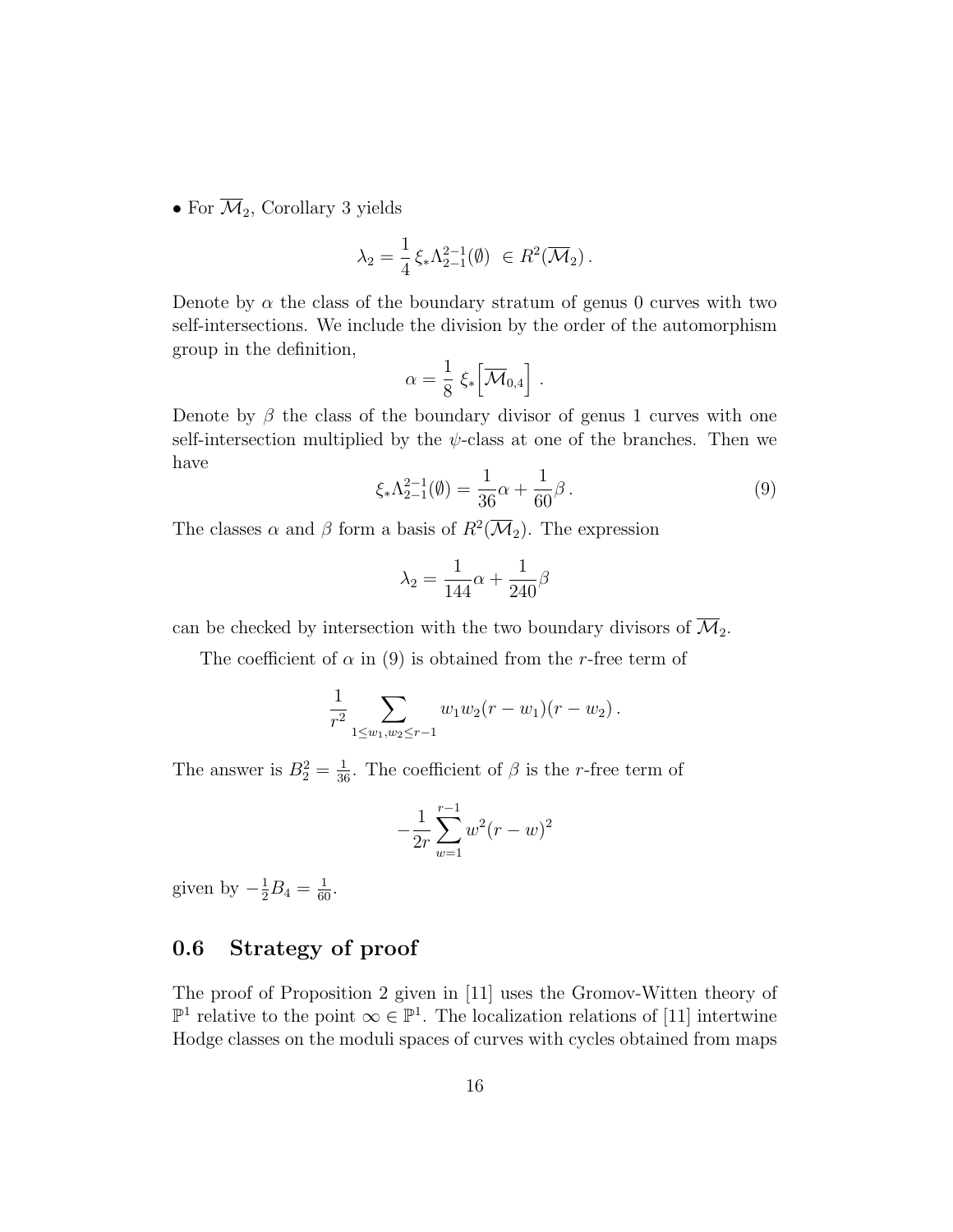to rubber. The interplay is very complicated with many auxiliary classes (not just the double ramification cycles).

Our proof of Theorem 1 is obtained by studying the Gromov-Witten theory of  $\mathbb{P}^1$  with an orbifold<sup>8</sup> point  $B\mathbb{Z}_r$  at  $0 \in \mathbb{P}^1$  and a relative point  $\infty \in \mathbb{P}^1$ . Let  $(\mathbb{P}^1[r], \infty)$  denote the resulting orbifold/relative geometry.<sup>9</sup> The proof may be explained conceptually as studying the localization relations for all  $(\mathbb{P}^1[r],\infty)$  simultaneously. For large r, the localization relations (after appropriate rescaling) may be viewed as having polynomial coefficients in  $r$ . Then the  $r = 0$  specialization of the linear algebra exactly yields Theorem 1. The regularization parameter  $r$  in the definition of Pixton's formula in Section 0.4 is related to the orbifold structure  $B\mathbb{Z}_r$ .

Our proof is inspired by the structure of Pixton's formula — especially the existence of the regularization parameter  $r$ . The argument requires two main steps:

• Let  $\overline{\mathcal{M}}_a^r$  $g_{i,a_1,\dots,a_n}$  be the moduli space of rth roots (with respect to the tensor product) of the bundles  $\mathcal{O}_C(\sum_{i=1}^n a_i x_i)$  associated to pointed curves  $[C, p_1, \ldots, p_n]$ . Let

$$
\pi: \mathcal{C}_{g;a_1,...,a_n}^r \to \overline{\mathcal{M}}_{g;a_1,...,a_n}^r
$$

be the universal curve, and let  $\mathcal L$  be the universal rth root over the universal curve. Chiodo's formulas [6] allow us to prove that the push-forward of  $r \cdot c_g(-R^*\pi_*\mathcal{L})$  to  $\overline{\mathcal{M}}_{g,n}$  and  $2^{-g}P_g^{g,r}(A)$  are polynomials in r with the same constant term. Pixton's formula therefore has a geometric interpretation in terms of the intersection theory of the moduli space of rth roots.

• We use the localization formula [16] for the virtual class of the moduli space of stable maps to the orbifold/relative geometry  $(\mathbb{P}^1[r], \infty)$ . The monodromy conditions at 0 are given by  $\mu$  and the ramification profile over  $\infty$  is given by v. The push-forward of the localization formula to  $\overline{\mathcal{M}}_{q,n}$  is a Laurent series in the equivariant parameter t and in r. The coefficient of  $t^{-1}r^0$  must vanish by geometric considerations. We prove the relation obtained from the coefficient of  $t^{-1}r^0$  has *only two terms*. The first is the constant term in r of the push-forward of  $r \cdot c_q(-R^*\pi_*\mathcal{L})$  to  $\overline{\mathcal{M}}_{q,n}$ . The second term is the double ramification cycle  $DR<sub>g</sub>(A)$  with a minus sign. The vanishing of the sum of

<sup>&</sup>lt;sup>8</sup>B $\mathbb{Z}_r$  is the quotient stack obtained by the trivial action of  $\mathbb{Z}_r \cong \frac{\mathbb{Z}}{r\mathbb{Z}}$  on a point.

<sup>&</sup>lt;sup>9</sup>The target ( $\mathbb{P}^1[r],\infty$ ) was previously studied in [25] in the context of Hurwitz-Hodge integrals.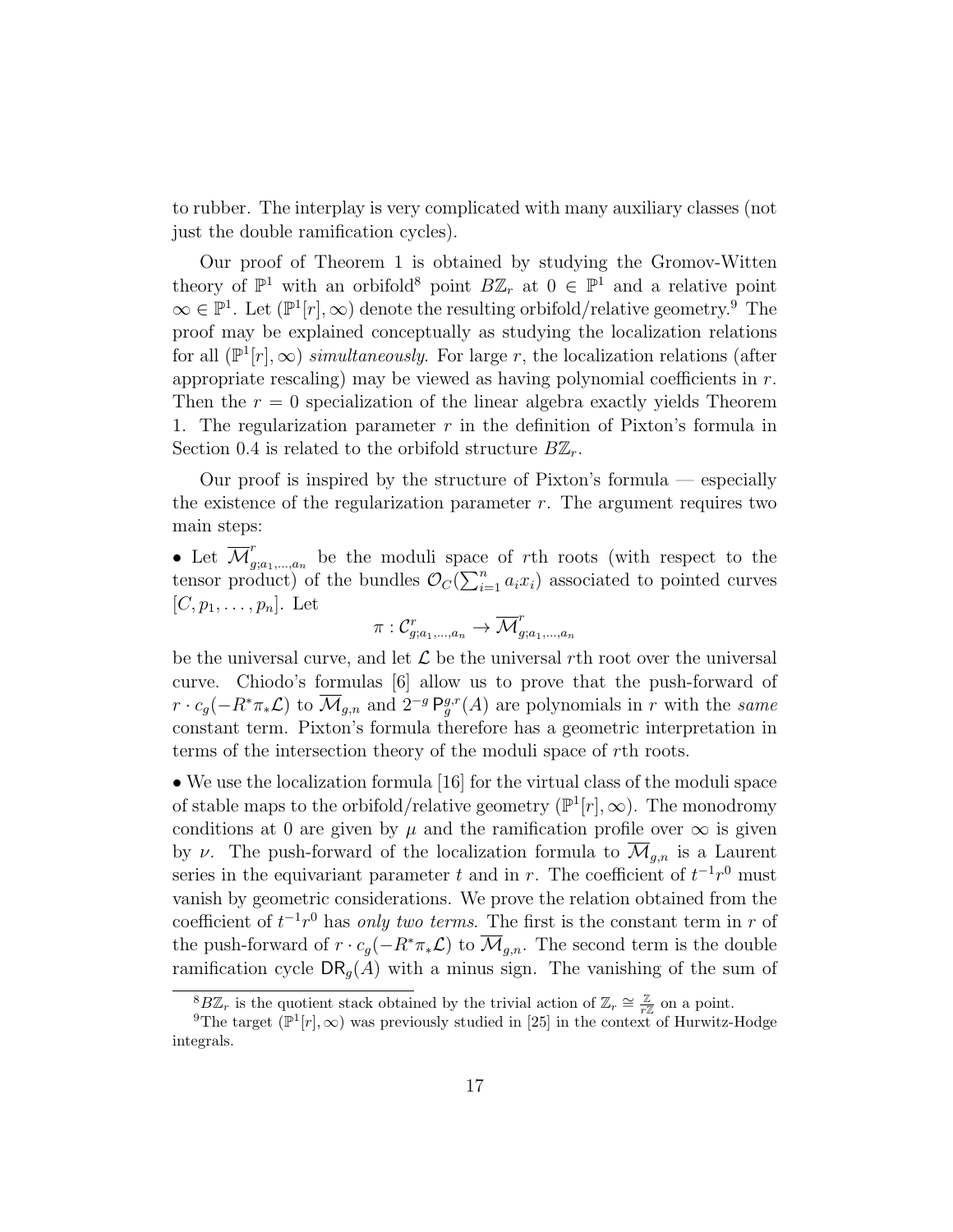the two terms yields Theorem 1.

## 0.7 Acknowledgments

We are grateful to A. Buryak, R. Cavalieri, A. Chiodo, E. Clader, C. Faber, G. Farkas, S. Grushevsky, J. Guéré, G. Oberdieck, D. Oprea, R. Vakil, and Q. Yin for discussions about double ramification cycles and related topics. The Workshop on Pixton's conjectures at ETH Zürich in October 2014 played an important role in our collaboration. A. P. and D. Z. have been frequent guests of the Forschungsinstitut für Mathematik (FIM) at ETHZ. The paper was completed at the conference *Moduli spaces of holomorphic differentials* at Humboldt University in Berlin in February 2016 attended by all four authors.

F. J. was partially supported by the Swiss National Science Foundation grant SNF-200021143274. R. P. was partially supported by SNF-200021143- 274, SNF-200020162928, ERC-2012-AdG-320368-MCSK, SwissMap, and the Einstein Stiftung. A. P. was supported by a fellowship from the Clay Mathematics Institute. D. Z. was supported by the grant ANR-09-JCJC-0104-01.

## 1 Moduli of stable maps to  $B\mathbb{Z}_r$

## 1.1 Twisting by  $k$

Let  $k \in \mathbb{Z}$ . A vector  $A = (a_1, \ldots, a_n)$  of k-twisted double ramification data for genus  $q \geq 0$  is defined by the condition<sup>10</sup>

$$
\sum_{i=1}^{n} a_i = k(2g - 2 + n) . \tag{10}
$$

For  $k = 0$ , the condition (10) does not depend upon on the genus q and specializes to the balancing condition of the double ramification data of Section 0.2.1.

We recall the definition [35] of Pixton's k-twisted cycle  $P_g^{d,k}(A) \in R^d(\overline{\mathcal{M}}_{g,n}).$ In case  $k = 0$ ,

$$
\mathsf{P}_g^{d,0}(A) = \mathsf{P}_g^d(A) \in R^d(\overline{\mathcal{M}}_{g,n}) \ .
$$

<sup>&</sup>lt;sup>10</sup>We always assume the stability condition  $2g - 2 + n > 0$  holds.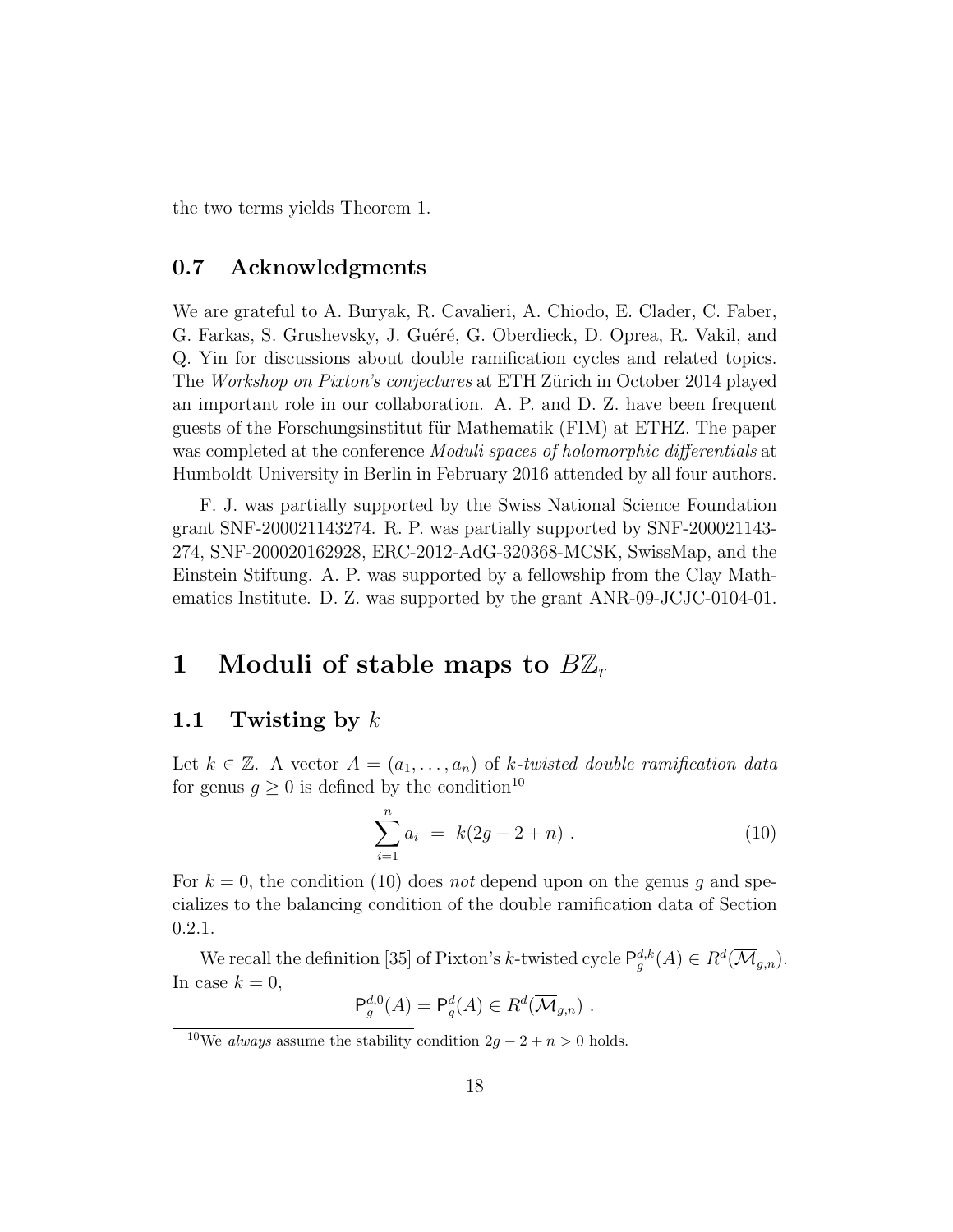Let  $\Gamma \in \mathsf{G}_{g,n}$  be a stable graph of genus g with n legs. A k-weighting mod r of  $\Gamma$  is a function on the set of half-edges,

$$
w: H(\Gamma) \to \{0, \ldots, r-1\},\
$$

which satisfies the following three properties:

(i)  $\forall h_i \in L(\Gamma)$ , corresponding to the marking  $i \in \{1, ..., n\}$ ,

$$
w(h_i) = a_i \mod r,
$$

(ii)  $\forall e \in E(\Gamma)$ , corresponding to two half-edges  $h, h' \in H(\Gamma)$ ,

$$
w(h) + w(h') = 0 \mod r
$$

(iii)  $\forall v \in V(\Gamma)$ ,

$$
\sum_{v(h)=v} w(h) = k(2g(v) - 2 + n(v)) \mod r,
$$

where the sum is taken over all  $n(v)$  half-edges incident to v.

We denote by  $W_{\Gamma,r,k}$  the set of all k-weightings mod r of  $\Gamma$ .

Let A be a vector of  $k$ -twisted ramification data for genus  $q$ . For each positive integer r, let  $P_g^{d,r,k}(A) \in R^d(\overline{\mathcal{M}}_{g,n})$  be the *degree d* component of the tautological class

$$
\sum_{\Gamma \in \mathsf{G}_{g,n}} \sum_{w \in \mathsf{W}_{\Gamma,r,k}} \frac{1}{|\mathrm{Aut}(\Gamma)|} \frac{1}{r^{h^1(\Gamma)}} \, \xi_{\Gamma*} \Bigg[ \prod_{v \in \mathrm{V}(\Gamma)} e^{-k^2 \kappa_1(v)} \prod_{i=1}^n e^{a_i^2 \psi_{h_i}} \cdot \frac{\prod_{e \in \mathrm{W}(h)w(h')(\psi_h + \psi_{h'})}}{\psi_h + \psi_{h'}} \Bigg] \, .
$$

in  $R^*(\overline{\mathcal{M}}_{g,n}).$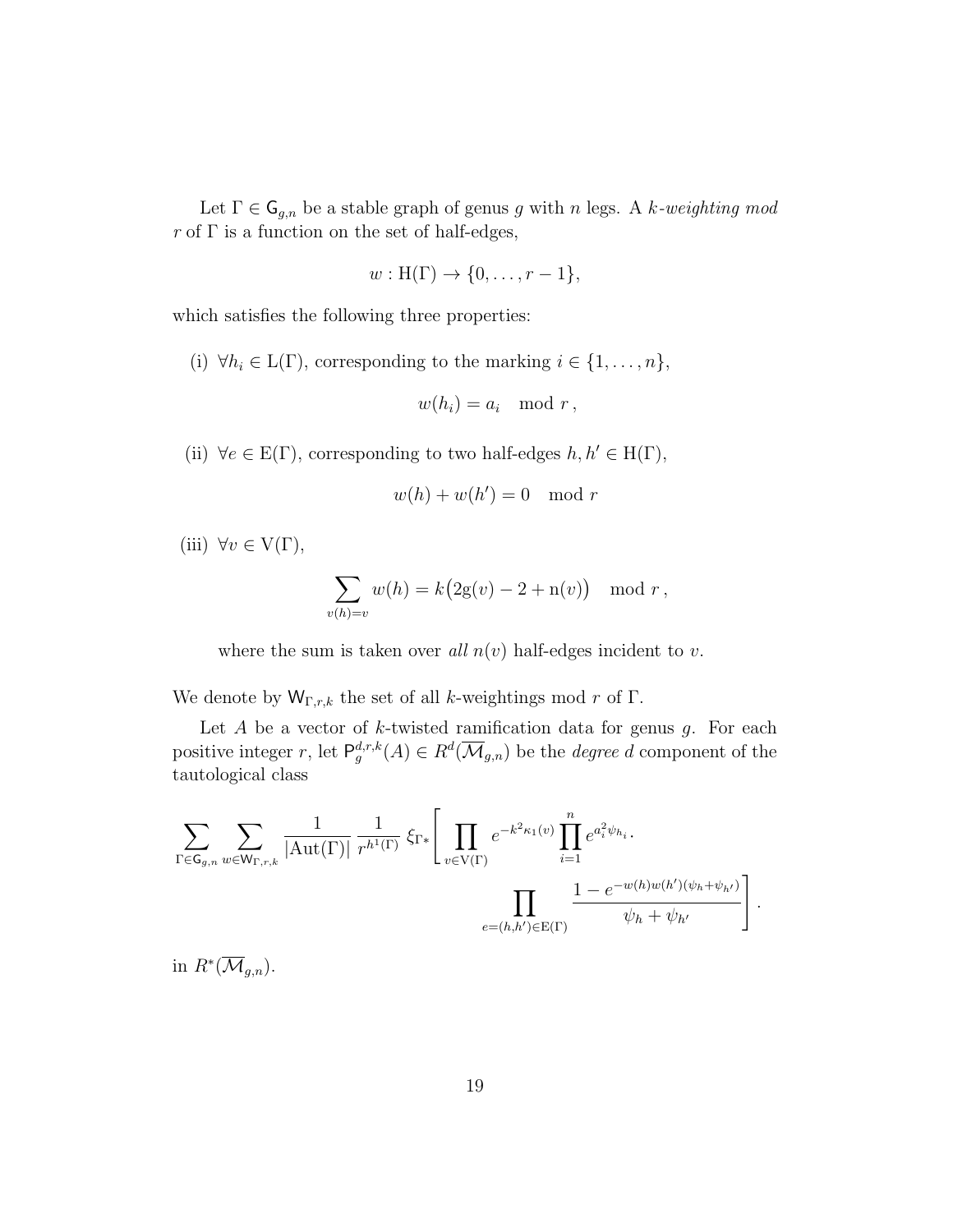All the conventions here are the same as in the definitions of Section 0.4.2. A new factor appears:  $\kappa_1(v)$  is the first  $\kappa$  class<sup>11</sup>,

$$
\kappa_1(v) \in R^1(\overline{\mathcal{M}}_{g(v),n(v)})\,,
$$

on the moduli space corresponding to a vertex v of the graph  $\Gamma$ . As in the untwisted case, polynomiality holds (see the Appendix).

**Proposition 3'** (Pixton [36]) For fixed g, A, k, and d, the class

 $\mathsf{P}^{d,r,k}_g(A) \in R^d(\overline{\mathcal{M}}_{g,n})$ 

is polynomial in  $r$  (for all sufficiently large  $r$ ).

We denote by  $P_g^{d,k}(A)$  the value at  $r = 0$  of the polynomial associated to  $\mathsf{P}_{g}^{d,r,k}(A)$  by Proposition 3'. In other words,  $\mathsf{P}_{g}^{d,k}(A)$  is the *constant* term of the associated polynomial in  $r$ .

In case  $k = 0$ , Proposition 3' specializes to Proposition 3. Pixton's proof is given in the Appendix.

## 1.2 Generalized  $r$ -spin structures

#### 1.2.1 Overview

Let  $[C, p_1, \ldots, p_n] \in \mathcal{M}_{g,n}$  be a nonsingular curve with distinct markings and canonical bundle  $\omega_C$ . Let

$$
\omega_{\log} = \omega_C(p_1 + \cdots + p_n)
$$

be the log canonical bundle.

Let k and  $a_1, \ldots, a_n$  be integers for which  $k(2g - 2 + n) - \sum a_i$  is divisible by a positive integer  $r$ . Then  $r$ th roots  $L$  of the line bundle

$$
\omega_{\log}^{\otimes k} \left( -\sum a_i p_i \right)
$$
  
<sup>11</sup>Our convention is  $\kappa_i = \pi_*(\psi_{\mathbf{n}(v)+1}^{i+1}) \in R^i(\overline{\mathcal{M}}_{\mathbf{g}(v),\mathbf{n}(v)})$  where  

$$
\pi : \overline{\mathcal{M}}_{\mathbf{g}(v),\mathbf{n}(v)+1} \to \overline{\mathcal{M}}_{\mathbf{g}(v),\mathbf{n}(v)}
$$

is the map forgetting the marking  $n(v)+1$ . For a review of  $\kappa$  and and cotangent  $\psi$  classes, see [17].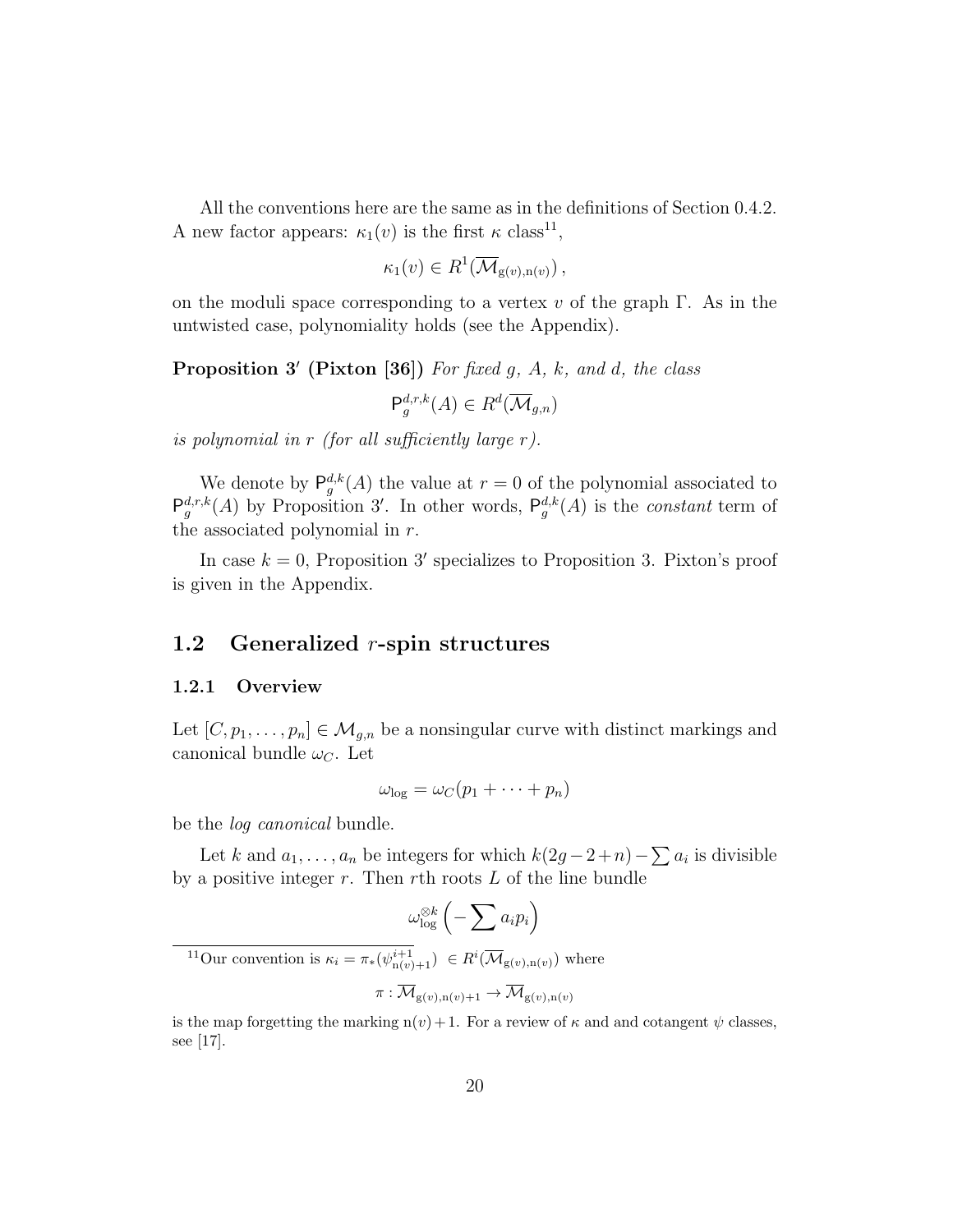on C exist. The space of such rth tensor roots possesses a natural compactification  $\overline{\mathcal{M}}^{r,k}_{a:a}$  $g_{i,a_1,\dots,a_n}^{n,\kappa}$  constructed in [5, 24]. The moduli space of rth roots carries a universal curve

$$
\pi: \mathcal{C}_{g;a_1,\ldots,a_n}^{r,k} \to \overline{\mathcal{M}}_{g;a_1,\ldots,a_n}^{r,k}
$$

and a universal line bundle

$$
\mathcal{L} \to \mathcal{C}^{r,k}_{g;a_1,...,a_n}
$$

equipped with an isomorphism

$$
\mathcal{L}^{\otimes r} \stackrel{\sim}{\longrightarrow} \omega_{\log}^{\otimes k} \left( -\sum a_i x_i \right) \tag{11}
$$

on  $\mathcal{C}_{g;a_1,...,a_n}^{r,k}$ . In case  $k=0, \overline{\mathcal{M}}_{g;a}^{r,0}$  $g_{i,a_1,\dots,a_n}$  is the space of stable maps [1] to the orbifold  $B\mathbb{Z}_r$ .

We review here the basic properties of the moduli spaces  $\overline{\mathcal{M}}^{r,k}_{g;a_1,\dots,a_n}$  which we require and refer the reader to [5, 24] for a foundational development of the theory.

#### 1.2.2 Covering the moduli of curves.

The forgetful map to the moduli of curves

$$
\epsilon: \overline{\mathcal{M}}^{r,k}_{g;a_1,\dots,a_n} \to \overline{\mathcal{M}}_{g,n}
$$

is an  $r^{2g}$ -sheeted covering ramified over the boundary divisors. The degree of  $\epsilon$  equals  $r^{2g-1}$  because each rth root L has a  $\mathbb{Z}_r$  symmetry group obtained from multiplication by  $r$ th roots of unity in the fibers.<sup>12</sup>

To transform  $\epsilon$  to an *unramified* covering in the orbifold sense, the orbifold structure of  $\overline{\mathcal{M}}_{q,n}$  must be altered. We introduce an extra  $\mathbb{Z}_r$  stabilizer for each node of each stable curve, see [5]. The new orbifold thus obtained is called the moduli space of r-stable curves.

<sup>&</sup>lt;sup>12</sup>The  $\mathbb{Z}_r$ -action respects the isomorphism (11).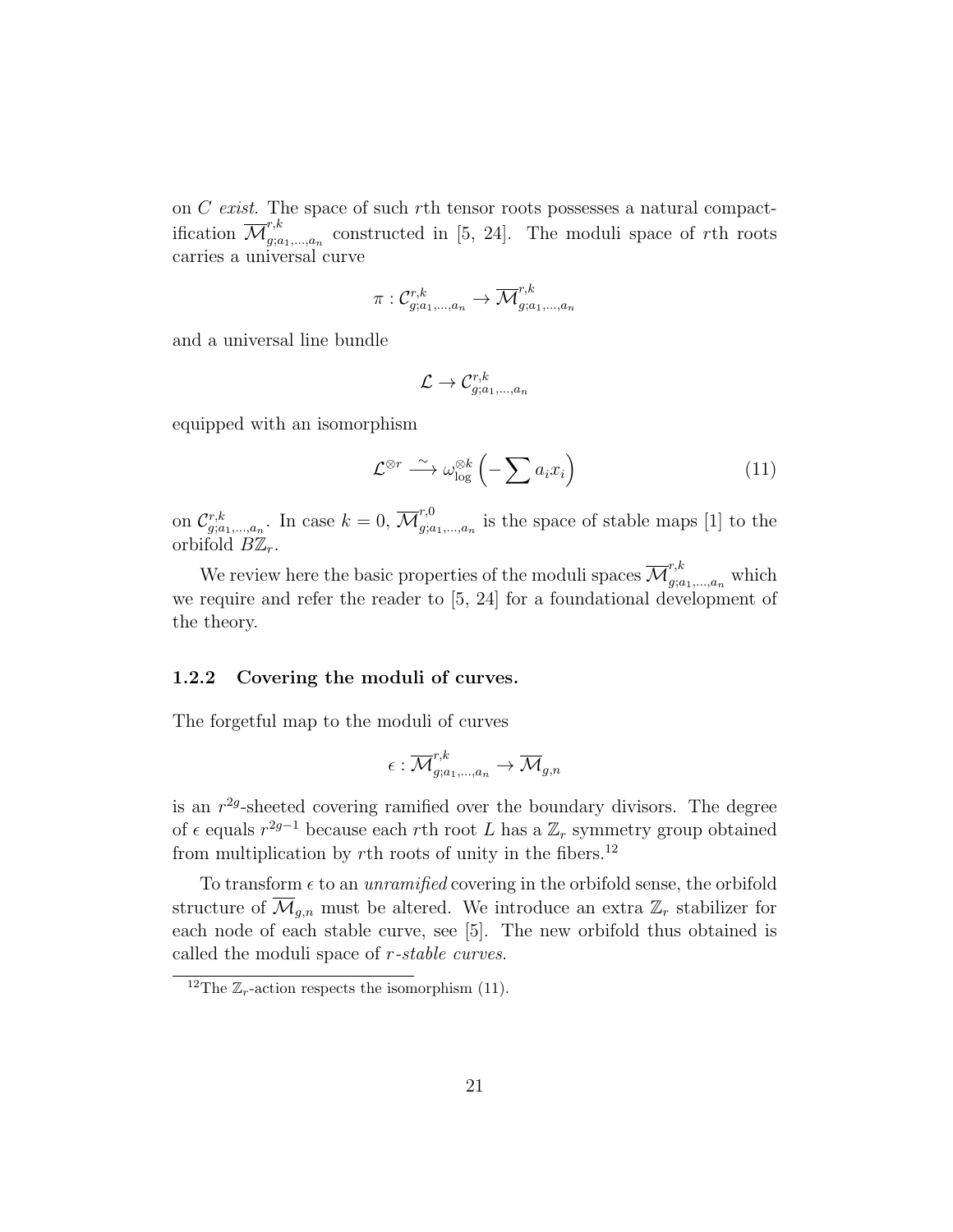#### 1.2.3 Boundary strata.

The rth roots of the trivial line bundle over the cylinder are classified by a pair of integers

$$
0 \le a', a'' \le r - 1, \quad a' + a'' = 0 \mod r \tag{12}
$$

attached to the borders of the cylinder. Therefore, the nodes of stable curves in the compactification  $\overline{\mathcal{M}}^{r,k}_{a:a}$  $x_{j;a_1,\ldots,a_n}^{r,\kappa}$  carry the data (12) with a' and a'' assigned to the two branches meeting at the node.

In case the node is *separating*, the data (12) are determined uniquely by the way the genus and the marked points are distributed over the two components of the curve. In case the node is nonseparating, the data can be arbitrary and describes different boundary divisors.

More generally, the boundary strata of  $\overline{\mathcal{M}}^{r,k}_{q,q}$  $\sum_{g; a_1,...,a_n}^{n}$  are described by stable graphs  $\Gamma \in \mathsf{G}_{g,n}$  together with a k-weighting mod r. The data (12) is obtained from the weighting w of the half-edges of  $\Gamma$ .

#### 1.2.4 Normal bundles of boundary divisors.

The normal bundle<sup>13</sup> of a boundary divisor in  $\overline{\mathcal{M}}_{g,n}$  has first Chern class

$$
-(\psi'+\psi'') ,
$$

where  $\psi'$  and  $\psi''$  are the  $\psi$ -classes associated to the branches of the node. In the moduli space of r-stable curves and in the space  $\overline{\mathcal{M}}^{r,k}_{q,q}$  $\sum_{g;a_1,\ldots,a_n}^{r,\kappa}$ , the normal bundle to a boundary divisor has first Chern class

$$
-\frac{\psi'+\psi''}{r}\,,\tag{13}
$$

where the classes  $\psi'$  and  $\psi''$  are pulled back from  $\overline{\mathcal{M}}_{g,n}$ .

The two standard boundary maps

$$
\overline{\mathcal{M}}_{g-1,n+2}\overset{i}{\to} \overline{\mathcal{M}}_{g,n}
$$

<sup>&</sup>lt;sup>13</sup>More precisely, the normal bundle of the associated gluing morphism  $\xi$ .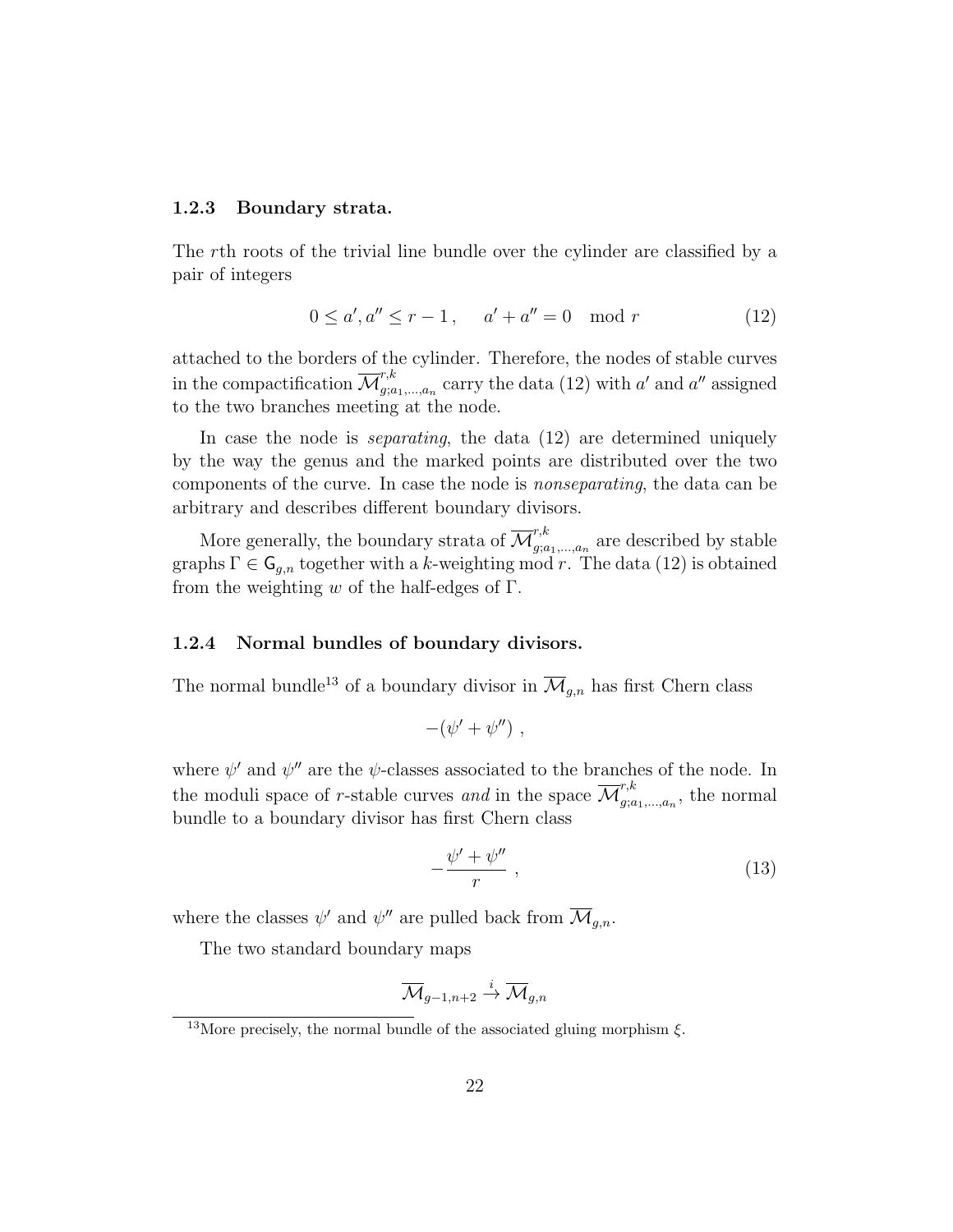and

$$
\overline{\mathcal{M}}_{g_1, n_1+1} \times \overline{\mathcal{M}}_{g_2, n_2+1} \stackrel{j}{\to} \overline{\mathcal{M}}_{g,n}
$$

are, in the space of rth roots, replaced by diagrams

$$
\overline{\mathcal{M}}_{g-1;a_1,\dots,a_n,a',a''}^{\,r,k} \xleftarrow{\phi} \mathcal{B}_{a',a''}^{\text{nonsep}} \xrightarrow{i} \overline{\mathcal{M}}_{g;a_1,\dots,a_n}^{\,r,k} \tag{14}
$$

and

$$
\overline{\mathcal{M}}_{g_1; a_1, \dots, a_{n_1}, a'}^{r,k} \times \overline{\mathcal{M}}_{g_2; a'', a_{n_1+1}, \dots, a_n}^{\, r,k} \xleftarrow{\varphi} \mathcal{B}_{a', a''}^{\text{sep}} \xrightarrow{j} \overline{\mathcal{M}}_{g; a_1, \dots, a_n}^{r,k}.\tag{15}
$$

The maps  $\phi$  and  $\varphi$  are of degree 1, but in general are not isomorphisms, see [7], Section 2.3.

Remark 1 There are two natural ways to introduce the orbifold structure on the space of rth roots. In the first, every node of the curve contributes an extra  $\mathbb{Z}/r\mathbb{Z}$  in the stabilizer. In the second, a node of type  $(a', a'')$  contributes an extra  $\mathbb{Z}/\text{gcd}(a', r)\mathbb{Z}$  to the stabilizer. The first is used in [5], the second in [1]. Here, we follow the first convention to avoid gcd factors appearing the computations. In Remark 2, we indicate the changes which must be made in the computations if the second convention is followed. The final result is the same (independent of the choice of convention).

### 1.2.5 Intersecting boundary strata.

Let  $(\Gamma_A, w_A)$  and  $(\Gamma_B, w_B)$  be two stable graphs in  $\mathsf{G}_{q,n}$  equipped with kweightings mod  $r$ . The intersection of the two corresponding boundary strata of  $\overline{\mathcal{M}}^{r,k}_{a:a}$  $g_{i,a_1,\ldots,a_n}^{r,\kappa}$  can be determined as follows.<sup>14</sup> Enumerate all pairs  $(\Gamma, w)$  of stable graphs with  $k$ -weightings mod  $r$  whose edges are marked with letters  $A$ , B or both in such a way that contracting all edges outside A yields  $(\Gamma_A, w_A)$ and contracting all edges outside B yields  $(\Gamma_B, w_B)$ . Assign a factor

$$
-\frac{1}{r}(\psi'+\psi'')
$$

to every edge that is marked by both  $A$  and  $B$ . The sum of boundary strata given by these graphs multiplied by the appropriate combinations of  $\psi$ -classes represents the intersection of the boundary components ( $\Gamma_A, w_A$ ) and  $(\Gamma_B, w_B)$ .

<sup>&</sup>lt;sup>14</sup>See the Appendix of [17] for a detailed discussion in the case of  $\overline{\mathcal{M}}_{q,n}$ .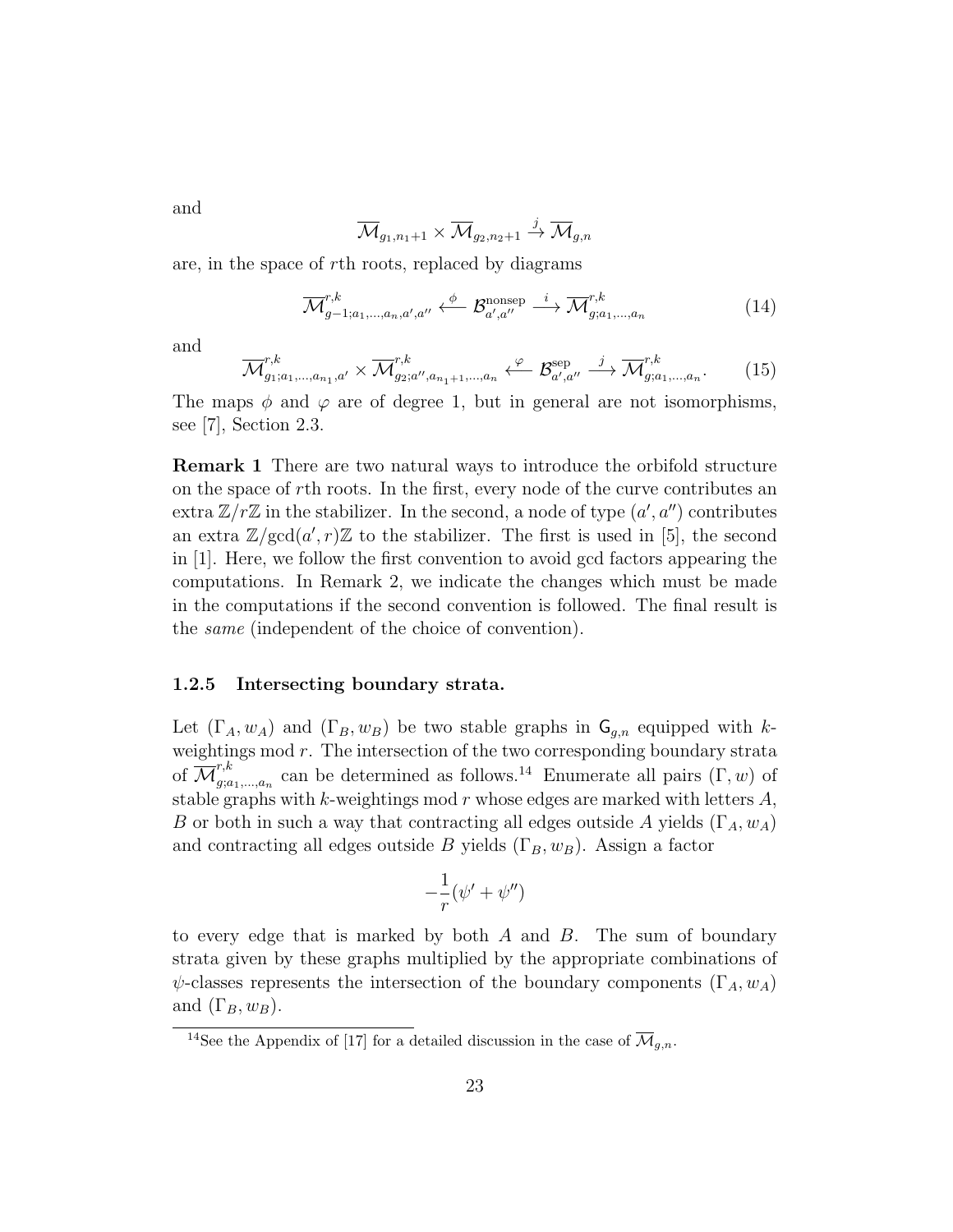## 1.3 Chiodo's formula

Let g be the genus, and let  $k \in \mathbb{Z}$  and  $a_1, \ldots, a_n \in \mathbb{Z}$  satisfy

$$
k(2g - 2 + n) - \sum a_i = 0 \mod r
$$

for an integer  $r > 0$ .

Following the notation of Section 1.2, let

$$
\pi: \mathcal{C}^{r,k}_{g;a_1,\dots,a_n} \to \overline{\mathcal{M}}^{r,k}_{g;a_1,\dots,a_n}
$$

be the universal curve and  $\mathcal{L} \to \mathcal{C}_{g;a_1,...,a_n}^{r,k}$  the universal rth root. Our aim here is to describe the total Chern class

$$
c(-R^*\pi_*\mathcal{L})\in A^*(\overline{\mathcal{M}}^{r,k}_{g;a_1,\ldots,a_n})
$$

following the work of A. Chiodo [6].

Denote by  $B_m(x)$  the m-th Bernoulli polynomial,

$$
\sum_{n=0}^{\infty} B_n(x) \frac{t^n}{n!} = \frac{te^{xt}}{e^t - 1}.
$$

**Proposition** 4 The total Chern class  $c(-R^*\pi_*\mathcal{L})$  is equal to

$$
\sum_{\Gamma \in \mathsf{G}_{g,n}} \sum_{w \in \mathsf{W}_{\Gamma,r,k}} \frac{1}{|\mathrm{Aut}(\Gamma)|} r^{|\mathrm{E}(\Gamma)|} (\xi_{\Gamma,w})_{*} \left[ \prod_{v \in \mathrm{V}(\Gamma)} e^{-\sum_{m \geq 1} (-1)^{m-1} \frac{B_{m+1}(k/r)}{m(m+1)} \kappa_m(v)} \cdot \right]
$$

$$
\prod_{i=1}^{n} e^{\sum_{m \geq 1} (-1)^{m-1} \frac{B_{m+1}(a_i/r)}{m(m+1)} \psi_{h_i}^m} \cdot \prod_{e \in \mathrm{E}(\Gamma)} \frac{1 - e^{\sum_{m \geq 1} (-1)^{m-1} \frac{B_{m+1}(w(h)/r)}{m(m+1)} [(\psi_h)^m - (-\psi_{h'})^m]}}{\psi_h + \psi_{h'}}
$$

in  $A^*(\overline{\mathcal{M}}^{r,k}_{a:a})$  $_{g;a_1,...,a_n}^{\prime,\kappa}).$ 

Here,  $\xi_{\Gamma,w}$  is the map of the boundary stratum corresponding to  $(\Gamma, w)$  to the moduli space  $\overline{\mathcal{M}}^{r,k}_{a:a}$  $a_1, a_2, \ldots, a_n,$ 

$$
\xi_{\Gamma,w} : \overline{\mathcal{M}}_{\Gamma,w} \to \overline{\mathcal{M}}^{r,k}_{g;a_1,\dots,a_n}
$$

.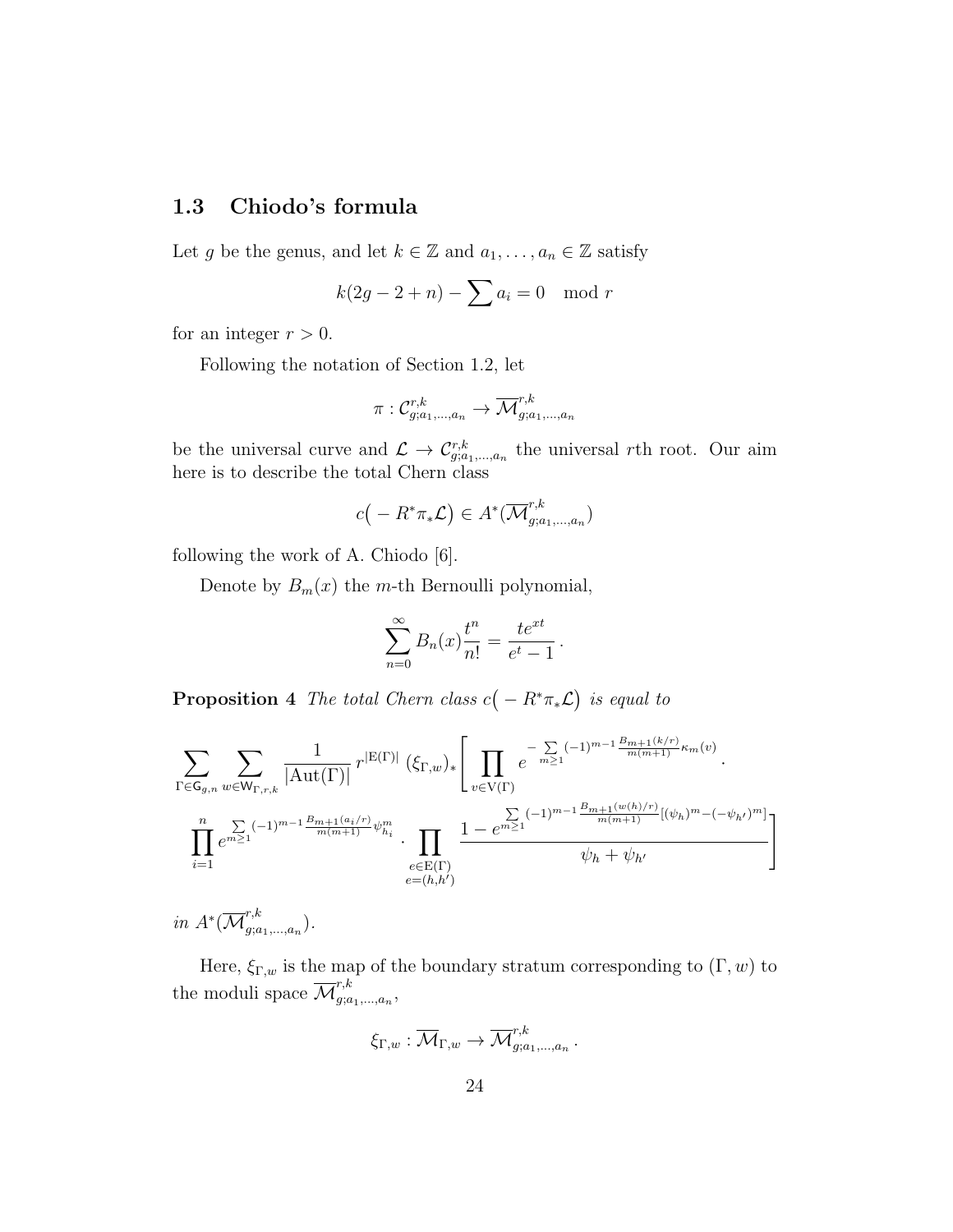Every factor in the last product is symmetric in  $h$  and  $h'$  since

$$
B_{m+1}\left(\frac{w}{r}\right) = (-1)^{m+1}B_{m+1}\left(\frac{r-w}{r}\right)
$$

for  $m \geq 1$ .

Proof. The Proposition follows from Chiodo's formula [6] for the Chern characters of  $R^* \pi_* \mathcal{L}$ ,

$$
\operatorname{ch}_{m}(r, k; a_{1}, \dots, a_{n}) = \frac{B_{m+1}(\frac{k}{r})}{(m+1)!} \kappa_{m} - \sum_{i=1}^{n} \frac{B_{m+1}(\frac{a_{i}}{r})}{(m+1)!} \psi_{i}^{m} + \frac{r}{2} \sum_{w=0}^{r-1} \frac{B_{m+1}(\frac{w}{r})}{(m+1)!} \xi_{w*} \left[ \frac{(\psi')^{m} - (-\psi'')^{m}}{\psi' + \psi''} \right], \quad (16)
$$

and from the universal relation

$$
c(-E^{\bullet}) = \exp\left(\sum_{m\geq 1} (-1)^m (m-1)! \mathrm{ch}_m(E^{\bullet})\right), \quad E^{\bullet} \in \mathsf{D}^b.
$$

The factor  $r^{|E(\Gamma)|}$  in the Proposition is due to the factor of r in the last term of Chiodo's formula.<sup>15</sup> When two such terms corresponding to the same edge are multiplied, the factor  $r^2$  partly cancels with the factor  $\frac{1}{r}$  in the first Chern class of the normal bundle  $-\frac{1}{r}$  $\frac{1}{r}(\psi' + \psi'')$ . Thus only a single factor of r per edge remains.  $\Diamond$ 

**Corollary** 4 The push-forward  $\epsilon_* c(-R^*\pi_*\mathcal{L}) \in R^*(\overline{\mathcal{M}}_{g,n})$  is equal to

$$
\sum_{\Gamma \in \mathsf{G}_{g,n}} \sum_{w \in \mathsf{W}_{\Gamma,r,k}} \frac{r^{2g-1-h^{1}(\Gamma)}}{|\mathrm{Aut}(\Gamma)|} \, \xi_{\Gamma*} \Bigg[ \prod_{v \in \mathrm{V}(\Gamma)} e^{-\sum_{m \geq 1} (-1)^{m-1} \frac{B_{m+1}(k/r)}{m(m+1)} \kappa_m(v)} \cdot \frac{1}{\prod_{v \in \mathrm{V}(\Gamma)} e^{-\sum_{m \geq 1} (-1)^{m-1} \frac{B_{m+1}(w(h)/r)}{m(m+1)} \kappa_m(v)}} \cdot \prod_{e \in \mathrm{E}(\Gamma)} \frac{1 - e^{\sum_{m \geq 1} (-1)^{m-1} \frac{B_{m+1}(w(h)/r)}{m(m+1)} [(\psi_h)^m - (-\psi_{h'})^m]}}{\psi_h + \psi_{h'}}
$$

<sup>&</sup>lt;sup>15</sup>The factor in the last term is  $\frac{r}{2}$ , but the  $\frac{1}{2}$  accounts for the degree 2 of the boundary map  $\xi$  obtained from the ordering of the nodes.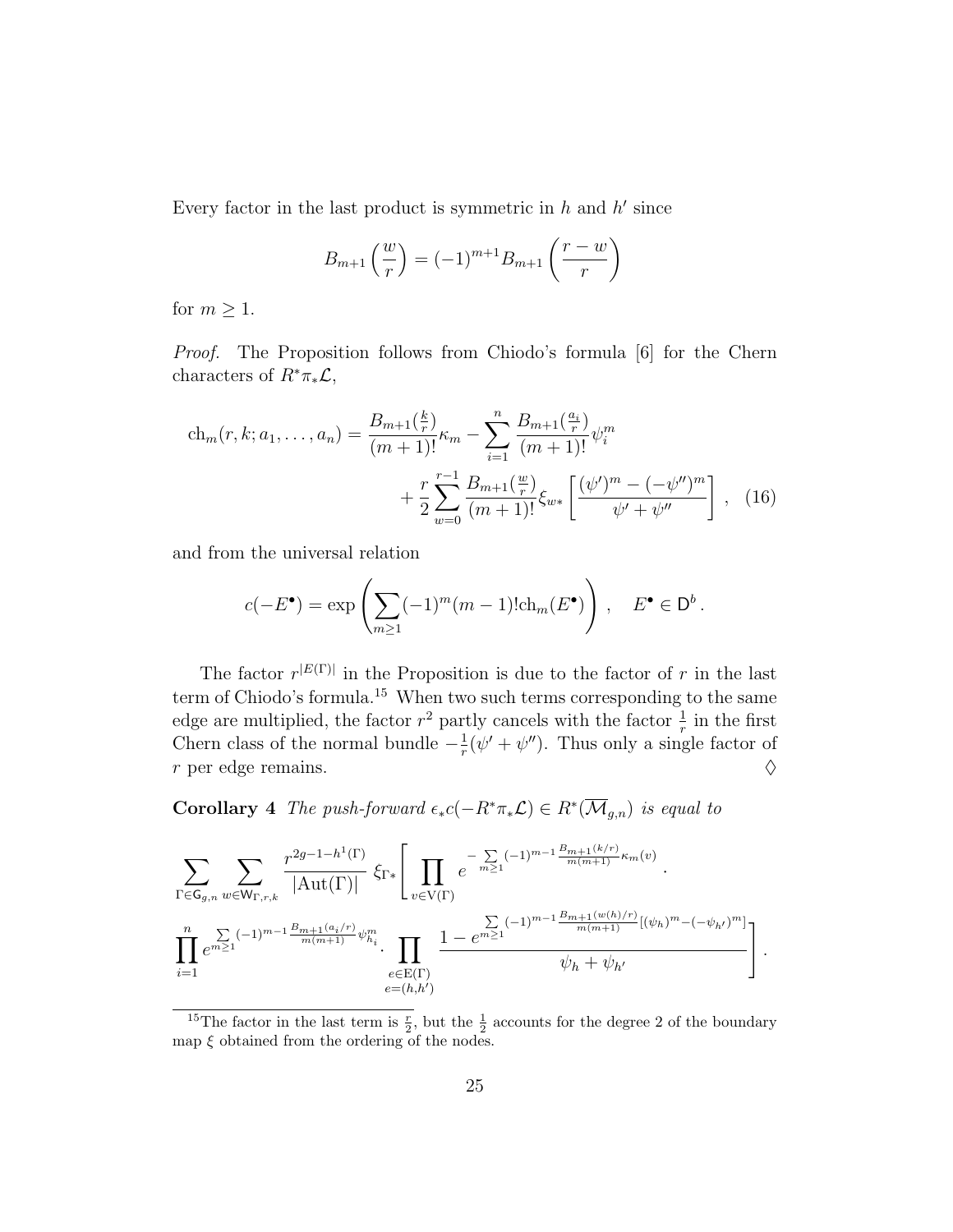*Proof.* Because the maps  $\phi$  and  $\varphi$  of Eq. (14) and (15) have degree 1, the degree of the map

$$
\epsilon : \overline{\mathcal{M}}_{g;a_1,\dots,a_n}^{r,k} \to \overline{\mathcal{M}}_{g,n} \tag{17}
$$

♦

restricted to the stratum associated to  $(\Gamma, w)$  is equal to the product of degrees over vertices, that is,

$$
r^{\sum_{v\in V(\Gamma)}(2g_v-1)}.
$$

The formula of the Corollary is obtained by push-forward from the formula of Proposition 4. The power of  $r$  is given by

$$
|E| + \sum_{v \in V(\Gamma)} (2g_v - 1) = |E| - |V| + 2 \sum_{v \in V(\Gamma)} g_v
$$
  
=  $(h^1(\Gamma) - 1) + 2(g - h^1(\Gamma))$   
=  $2g - 1 - h^1(\Gamma).$ 

## 1.4 Reduction modulo r

Let g be the genus, and let  $k \in \mathbb{Z}$  and  $a_1, \ldots, a_n \in \mathbb{Z}$  satisfy

$$
k(2g - 2 + n) - \sum a_i = 0 \mod r
$$

for an integer  $r > 0$ . Let

$$
A=(a_1,\ldots,a_n)
$$

be the associated vector of k-twisted double ramification data.

**Proposition 3''** (Pixton [36]) Let  $\Gamma \in \mathsf{G}_{q,n}$  be a fixed stable graph. Let Q be a polynomial with Q-coefficients in variables corresponding to the set of half-edges  $H(\Gamma)$ . Then the sum

$$
F(r) = \sum_{w \in W_{\Gamma,r,k}} Q(w(h_1), \ldots, w(h_{|H(\Gamma)|}))
$$

over all possible k-weightings mod r is (for all sufficiently large r) a polynomial in r divisible by  $r^{h^1(\Gamma)}$ .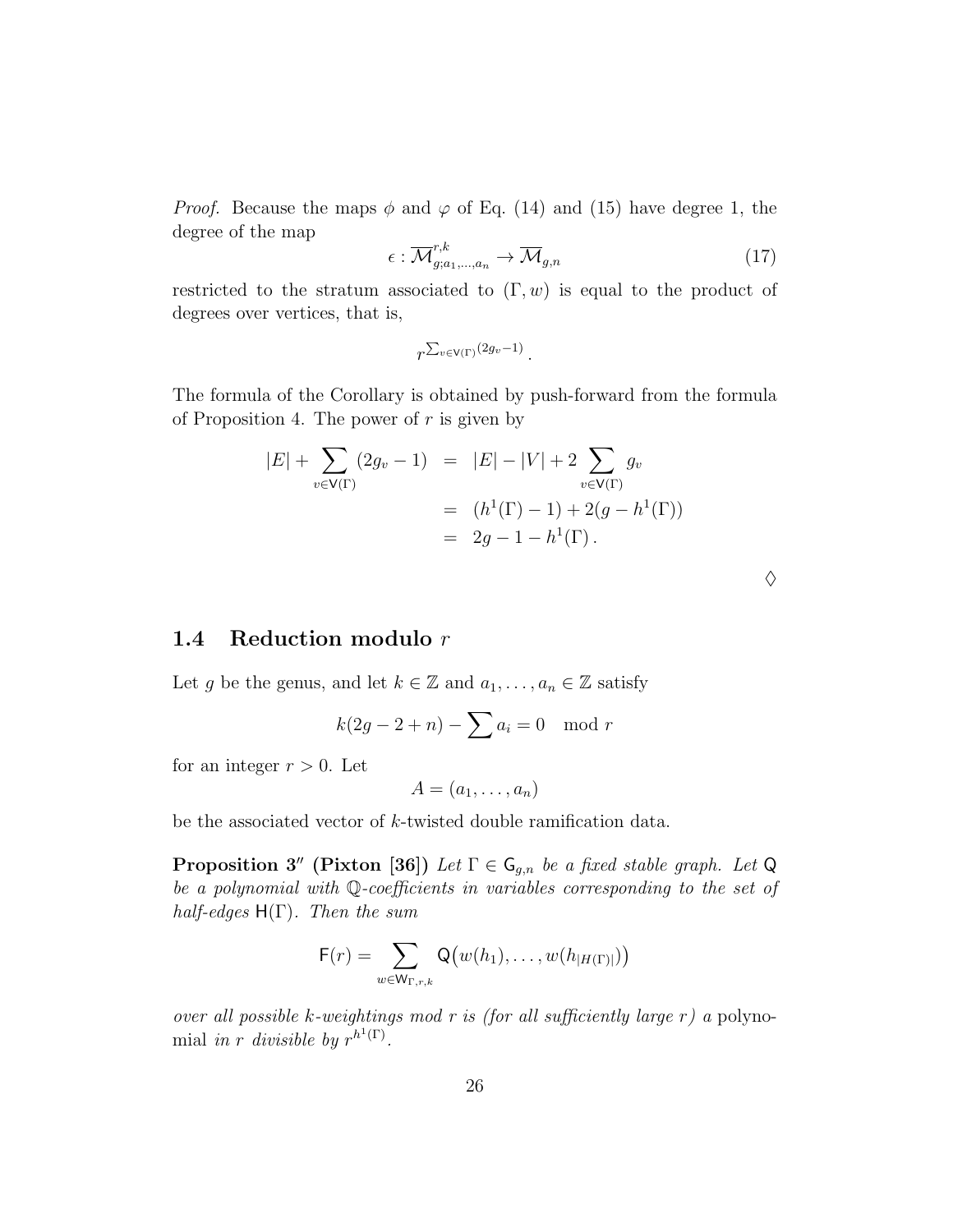Proposition 3" implies Proposition 3' (which implies Proposition 3 under the specialization  $k = 0$ . Proposition 3'' is the basic statement. See the Appendix for the proof.

We will require Proposition  $3''$  to prove the following result. Let

$$
\epsilon: \overline{\mathcal{M}}^{r,k}_{g;a_1,\dots,a_n} \to \overline{\mathcal{M}}_{g,n}
$$

be the map to the moduli of curves. Let  $d \geq 0$  be a degree and let  $c_d$  denote the d-th Chern class.

Proposition 5 The two cycle classes

$$
r^{2d-2g+1}\epsilon_*c_d(-R^*\pi_*\mathcal{L}) \in R^d(\overline{\mathcal{M}}_{g,n}) \quad and \quad 2^{-d} \mathsf{P}_g^{d,r,k}(A) \in R^d(\overline{\mathcal{M}}_{g,n})
$$

are polynomials in  $r$  (for  $r$  sufficiently large). Moreover, the two polynomials have the same constant term.

*Proof.* Choose a stable graph  $\Gamma$  decorated with  $\kappa$  classes on the vertices and  $\psi$  classes on half-edges,

$$
[\Gamma, \gamma], \qquad \gamma = \prod_{v \in V(\Gamma)} \mathsf{M}_v(\kappa(v)) \cdot \prod_{h \in \mathsf{H}(\Gamma)} \psi_h^{m_h}.
$$

Here,  $M_v$  is a monomial in the  $\kappa$  classes at v and  $m_h$  is a non-negative integer for each h. The decorated graph data  $[\Gamma, \gamma]$  represents a tautological class of degree d. We will study the coefficient of the decorated graph in the formula for  $\epsilon_* c_d(-R^*\pi_*\mathcal{L})$  given by Corollary 4 for r sufficiently large.

According to Proposition 3'', the coefficient of  $[\Gamma, \gamma]$  in the formula for the push-forward  $\epsilon_* c_d(-R^*\pi_*\mathcal{L})$  is a Laurent polynomial in r. Indeed, the formula of Corollary 4 is a combination of a finite number of sums of the type of Proposition  $3<sup>''</sup>$  multiplied by positive and negative powers of r. Each contributing sum is obtained by expanding the exponentials in the formula of Corollary 4 and selecting a degree d monomial.

To begin with, let us determine the terms of lowest power in  $r$  in the Laurent polynomial obtained by summation in the formula of Corollary (4). The  $(m+1)$ st Bernoulli polynomial  $B_{m+1}$  has degree  $m+1$ . Therefore, in the formula of Corollary 4, *every* class of degree  $m$ , be it  $\kappa_m$ ,  $\psi_{h_i}^m$  or an edge<sup>16</sup> with

 $16$ The edge contributes 1 to the degree of the class.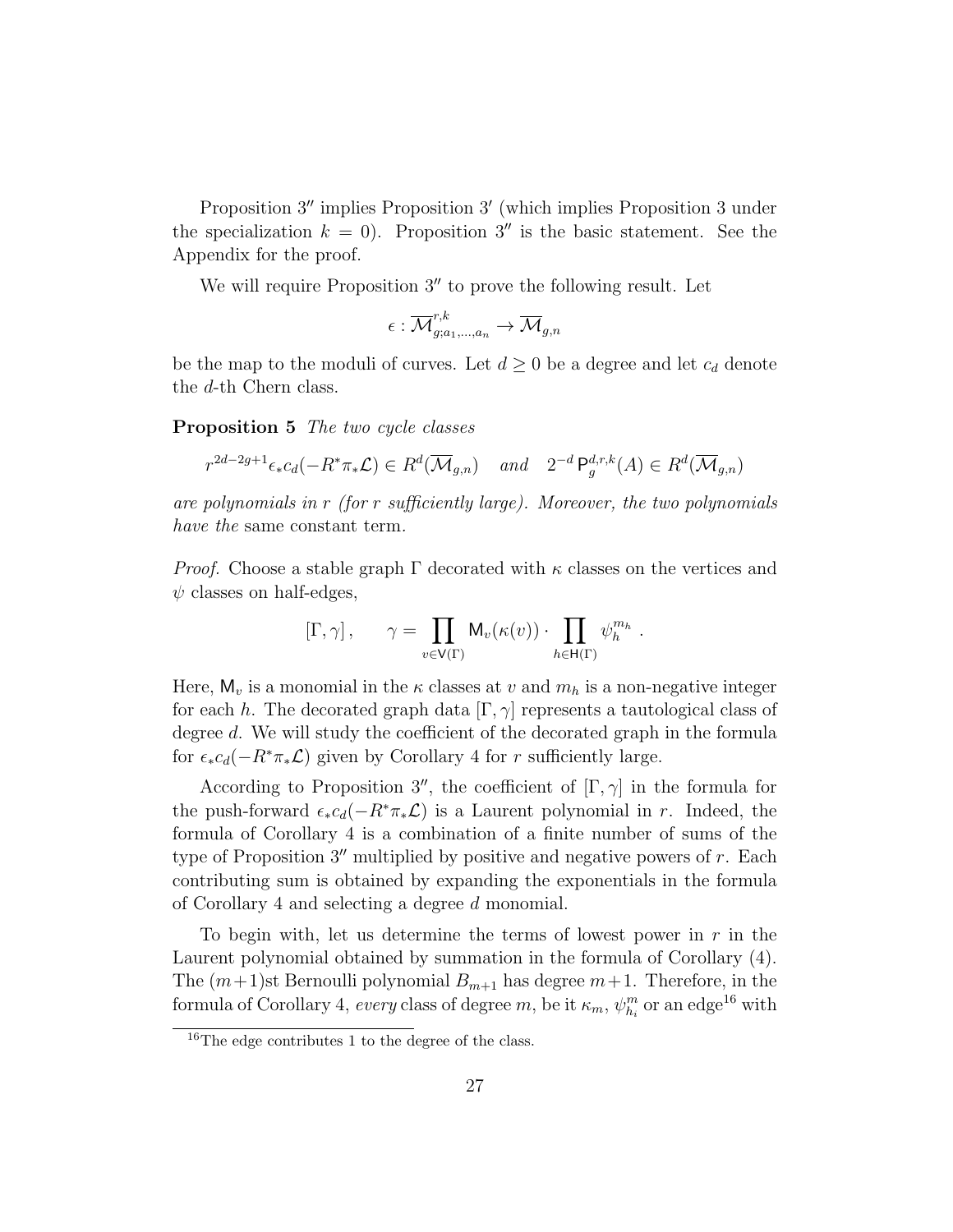a class  $\psi^{m-1}$ , appears with a power of r equal to  $\frac{1}{r^{m+1}}$  or larger.<sup>17</sup> If we take a product of q coefficients of expanded exponentials of Bernoulli polynomials, we will obtain a power of r equal to  $\frac{1}{r^{d+q}}$  or larger. Thus the lowest possible power of  $r$  is obtained if we take a product of  $d$  classes of degree 1 each. Then, the power of r is equal to  $\frac{1}{r^{2d}}$  which is the lowest possible value.

After we perform the summation over all  $k$ -weightings mod  $r$  of the graph Γ, we obtain a polynomial in r divisible by  $r^{h^{1}(\Gamma)}$  by Proposition 3''. The lowest possible power of r after summation becomes  $r^{h^1(\Gamma)-2d}$ . Finally, formula of Corollary 4 carries a global factor of  $r^{2g-1-h(1)}$ . We conclude  $\epsilon_* c_d(-R^*\pi_*\mathcal{L})$ is a Laurent polynomial in r with lowest power of r equal to  $r^{2g-2d-1}$ . In other words, the product

$$
r^{2d-2g+1}\epsilon_*c_d(-R^*\pi_*\mathcal{L})
$$

is a polynomial in r.

We now identify more precisely the terms of lowest power in  $r$ . As we have seen above, the lowest possible power of  $r$  in the formula of Corollary 4 is obtained by choosing only the terms that contain a degree 1 class multiplied by the second Bernoulli polynomial,

$$
B_2\left(\frac{w}{r}\right) = \frac{w^2}{r^2} - \frac{w}{r} + \frac{1}{6}.
$$

Moreover, in the Bernoulli polynomial only the first term  $\frac{w^2}{r^2}$  will contribute to the lowest power of  $r$ . After dropping all the terms which do not contribute to the lowest power of  $r$ , the formula of Corollary 4 simplifies to

$$
\sum_{\Gamma \in \mathsf{G}_{g,n}} \sum_{w \in \mathsf{W}_{\Gamma,r,k}} \frac{r^{2g-1-h^{1}(\Gamma)}}{|\mathrm{Aut}(\Gamma)|} \, \xi_{\Gamma*} \Bigg[ \prod_{v \in \mathrm{V}(\Gamma)} \exp \left[ -\frac{k^2}{2r^2} \kappa_1(v) \right] \prod_{i=1}^n \exp \left[ \frac{a_i^2}{2r^2} \psi_{h_i} \right] \cdot \prod_{e=(h,h') \in \mathrm{E}(\Gamma)} \frac{1 - \exp \left[ \frac{w(h)^2}{2r^2} (\psi_h + \psi_{h'}) \right]}{\psi_h + \psi_{h'}} \Bigg] \, .
$$

We transform  $w(h)^2$  in the last factor to  $-w(h)w(h')$  for symmetry. Indeed,

$$
w(h)^2 = w(h)(r - w(h')) = -w(h)w(h')
$$
 mod r,

<sup>&</sup>lt;sup>17</sup>The power of  $\frac{1}{r^{m+1}}$  is  $-m-1$ . By *larger* here, we mean larger power (so smaller pole or polynomial terms).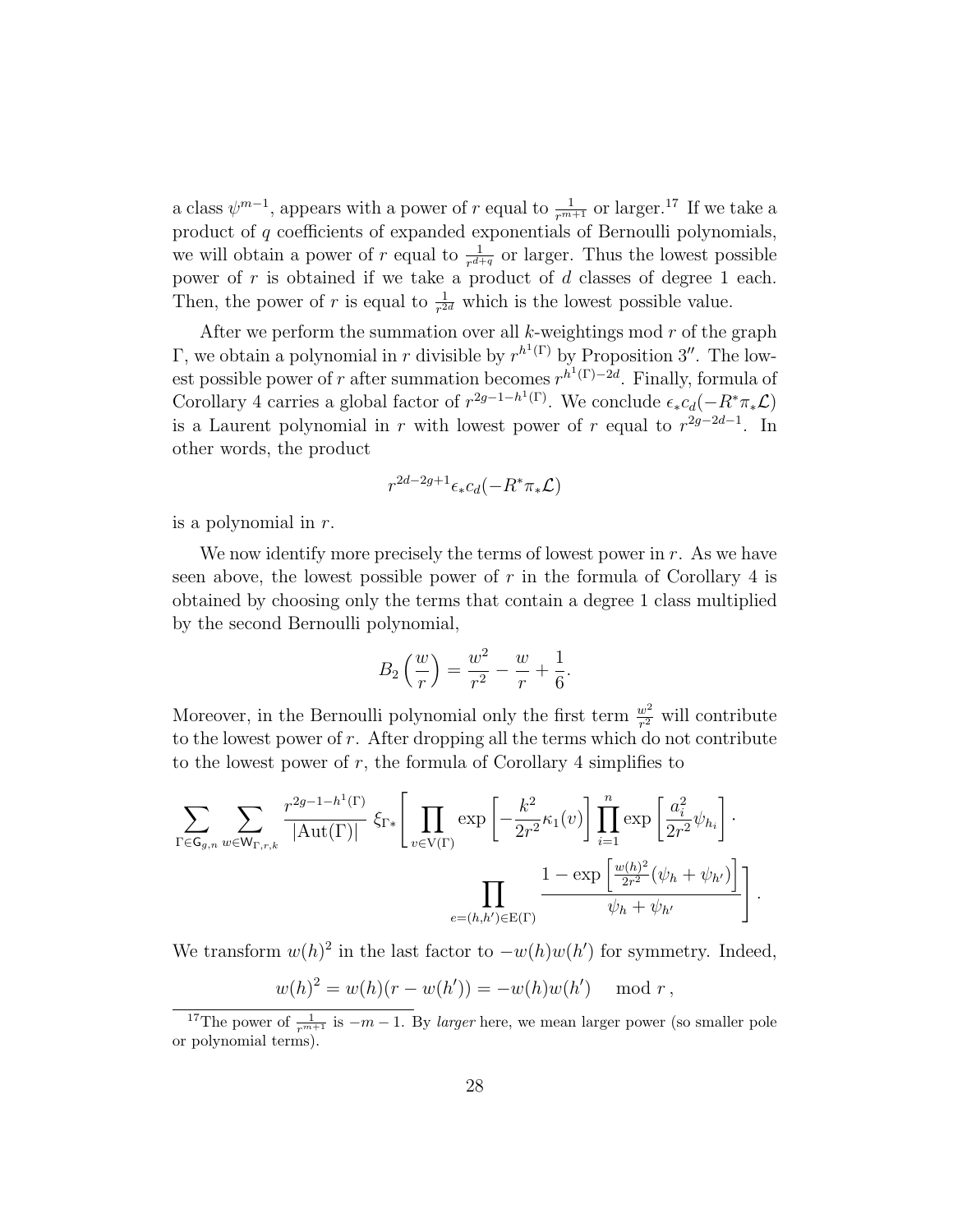so the lowest degree in r is not affected. After factoring out the  $2r^2$  in the denominators, we obtain

$$
r^{2g-1-2d} \cdot 2^{-d} \cdot \sum_{\Gamma \in \mathsf{G}_{g,n}} \sum_{w \in \mathsf{W}_{\Gamma,r,k}} \frac{r^{-h^1(\Gamma)}}{|\mathrm{Aut}(\Gamma)|} \, \xi_{\Gamma *} \Bigg[ \prod_{v \in \mathrm{V}(\Gamma)} e^{-k^2 \kappa_1(v)} \prod_{i=1}^n e^{a_i^2 \psi_{h_i}} \cdot \prod_{e=(h,h') \in \mathrm{E}(\Gamma)} \frac{1 - e^{-w(h)w(h)(\psi_h + \psi_{h'})}}{\psi_h + \psi_{h'}} \Bigg] \, .
$$

Multiplication by  $r^{2d-2g+1}$  then yields exactly  $2^{-d} \mathsf{P}_g^{d,k,r}(A)$  as claimed.  $\diamond$ 

## 2 Localization analysis

## 2.1 Overview

Let  $A = (a_1, \ldots, a_n)$  be a vector of double ramification data as defined in Section 0.2.1,

$$
\sum_{i=1}^n a_i = 0.
$$

From the positive and negative parts of A, we obtain two partitions  $\mu$  and  $\nu$ of the same size  $|\mu| = |\nu|$ . The double ramification cycle

$$
DR_g(A) \in R^g(\overline{\mathcal{M}}_{g,n})
$$

is defined via the moduli space of stable maps to rubber  $\overline{\mathcal{M}}_{g,I}(\mathbb{P}^1,\mu,\nu)^\sim$ where  $I$  corresponds to the 0 parts of  $A$ . We prove here the claim of Theorem 1,

$$
DR_g(A) = 2^{-g} P_g^g(A) \in R^g(\overline{\mathcal{M}}_{g,n}).
$$

## 2.2 Target geometry

Following the notation of [25], let  $\mathbb{P}^1[r]$  be the projective line with an orbifold point  $B\mathbb{Z}_r$  at  $0 \in \mathbb{P}^1$ . Let

$$
\overline{\mathcal{M}}_{g,I,\mu}(\mathbb{P}^1[r],\nu)
$$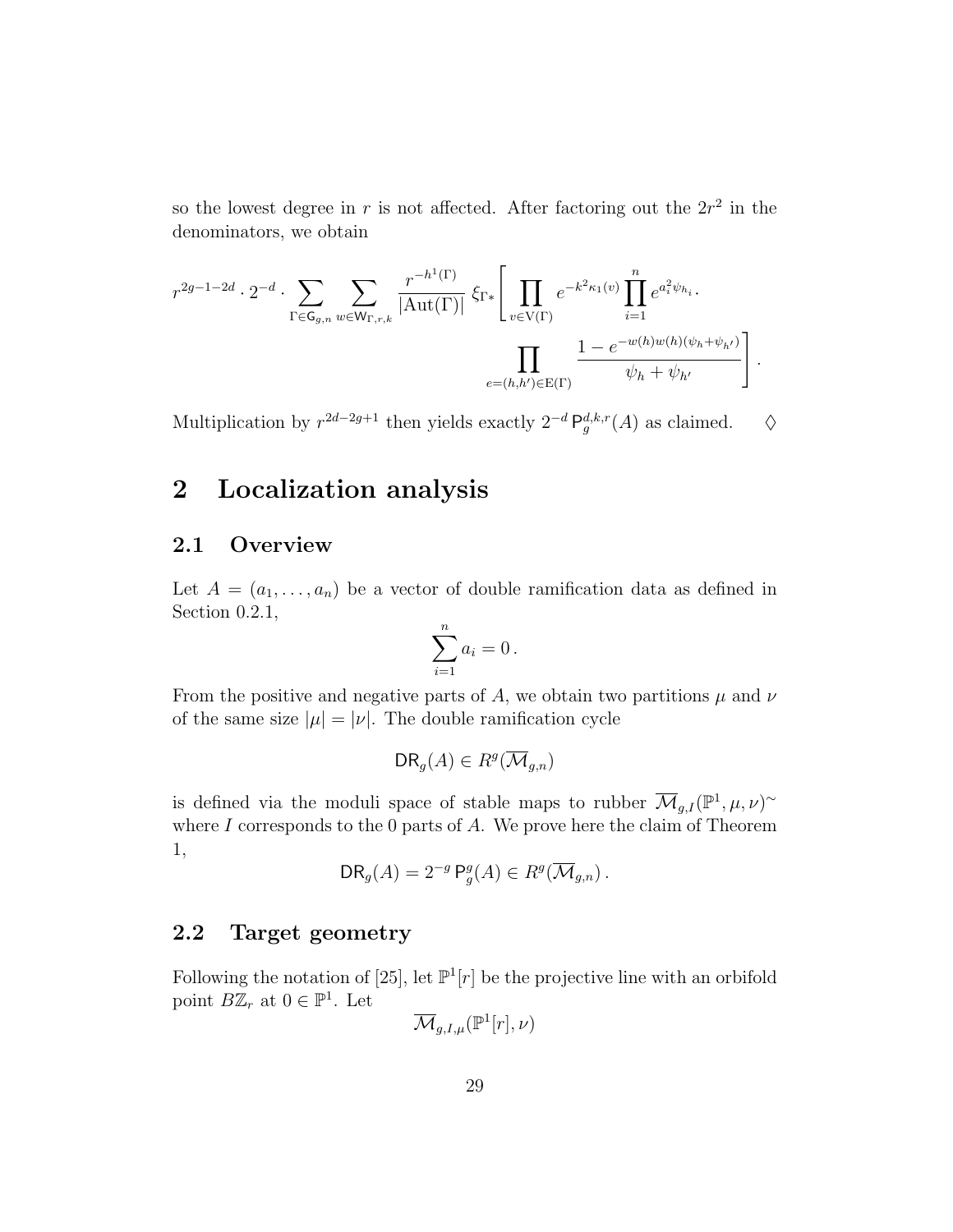be the moduli space of stable maps to the orbifold/relative pair  $(\mathbb{P}^1[r], \infty)$ . The moduli space parameterizes connected, semistable, twisted curves C of genus  $g$  with I markings together with a map

$$
f: C \to P
$$

where P is a destabilization of  $\mathbb{P}^1[r]$  over  $\infty \in \mathbb{P}^1[r]$ .

We refer the reader to [1, 25] for the definitions of the moduli space of stable maps to  $(\mathbb{P}^1[r], \infty)$ . The following conditions are required to hold over  $0, \infty \in \mathbb{P}^1[r]$ :

• The stack structure of the domain curve  $C$  occurs only at the nodes over  $0 \in \mathbb{P}^1[r]$  and the markings corresponding to  $\mu$  (which must to be mapped to  $0 \in \mathbb{P}^1[r]$ . The monodromies associated to the latter markings are specified by the parts  $\mu_i$  of  $\mu$ . For each part  $\mu_i$ , let

$$
\mu_i = \overline{\mu}_i \mod r
$$
 where  $0 \le \overline{\mu}_i \le r - 1$ .

• The map f is finite over  $\infty \in \mathbb{P}^1[r]$  on the last component of P with ramification data given by  $\nu$ . The  $\ell(\nu)$  ramification points are marked. The map f satisfies the ramification matching condition over the internal nodes of the destabilization P.

The moduli space  $\overline{\mathcal{M}}_{g,I,\mu}(\mathbb{P}^1[r],\nu)$  has a perfect obstruction theory and a virtual class of dimension

$$
\dim_{\mathbb{C}}\left[\overline{\mathcal{M}}_{g,I,\mu}(\mathbb{P}^1[r],\nu)\right]^{\text{vir}} = 2g - 2 + n + \frac{|\nu|}{r} - \sum_{i=1}^{\ell(\mu)}\frac{\overline{\mu}_i}{r},\tag{18}
$$

see [25, Section 1.1]. Recall *n* is the length of  $A$ ,

$$
n = \ell(\mu) + \ell(\nu) + \ell(I).
$$

Since  $|\mu| = |\nu|$ , the virtual dimension is an integer.

We will be most interested in the case where  $r > |\mu| = |\nu|$ . Then,

$$
\mu_i = \overline{\mu}_i
$$

for all the parts of  $\mu$ , and formula (18) for the virtual dimension simplifies to

$$
\dim_{\mathbb{C}} \left[ \overline{\mathcal{M}}_{g,I,\mu}(\mathbb{P}^1[r],\nu) \right]^{\text{vir}} = 2g - 2 + n.
$$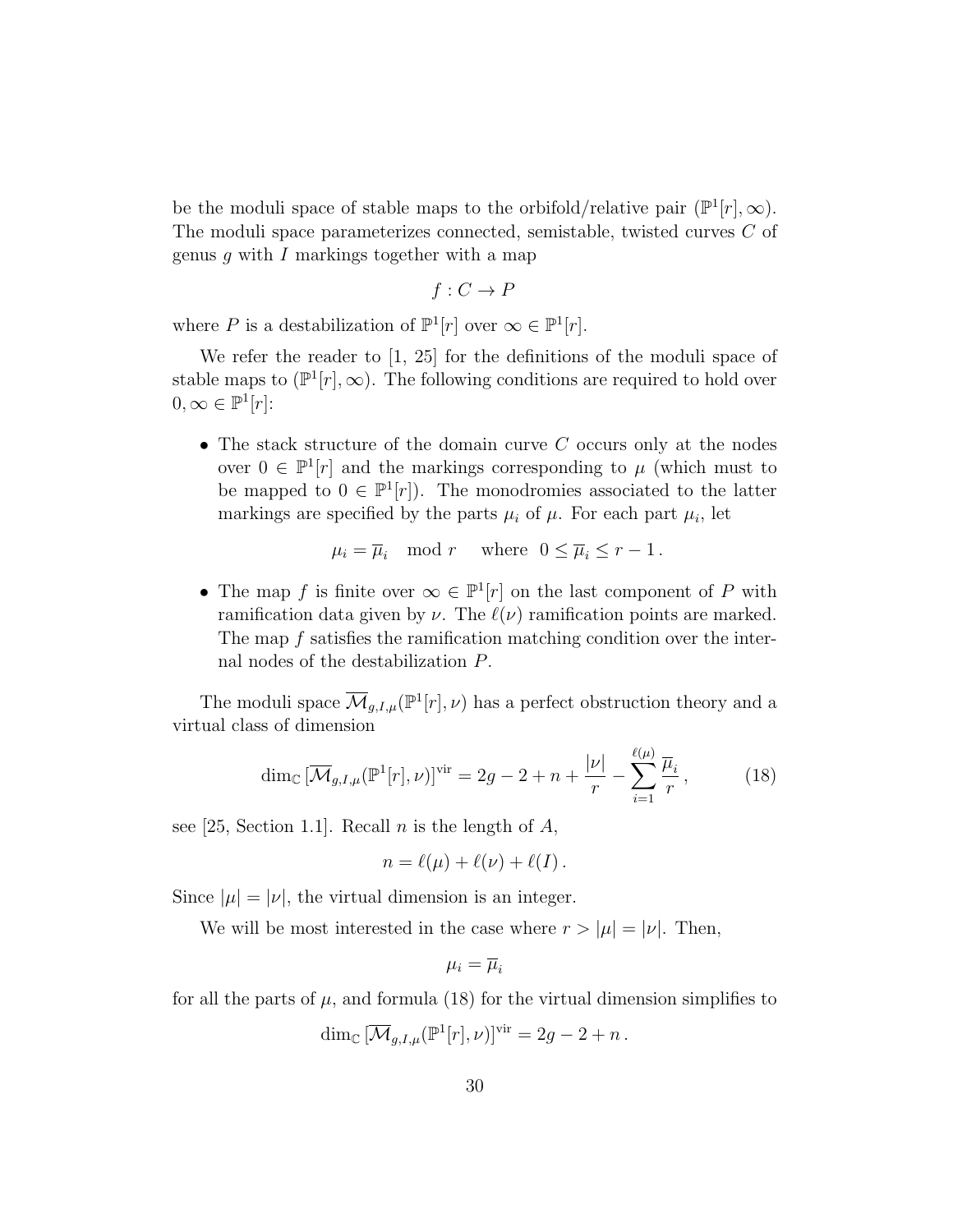#### 2.3 ∗ -fixed loci

The standard  $\mathbb{C}^*$ -action on  $\mathbb{P}^1$  defined by

$$
\xi\cdot [z_0,z_1]=[z_0,\xi z_1]
$$

lifts canonically to  $\mathbb{C}^*$ -actions on  $\mathbb{P}^1[r]$  and  $\overline{\mathcal{M}}_{g,I,\mu}(\mathbb{P}^1[r],\nu)$ . We describe here the  $\mathbb{C}^*$ -fixed loci of  $\overline{\mathcal{M}}_{g,I,\mu}(\mathbb{P}^1[r],\nu)$ .

The C<sup>\*</sup>-fixed loci of  $\overline{\mathcal{M}}_{g,I,\mu}(\mathbb{P}^1[r],\nu)$  are labeled by decorated graphs  $\Phi$ . The vertices  $v \in V(\Phi)$  are decorated with a genus  $g(v)$  and the legs are labeled with markings in  $\mu \cup I \cup \nu$ . Each vertex v is labeled by

$$
0 \in \mathbb{P}^1[r] \text{ or } \infty \in \mathbb{P}^1[r].
$$

Each edge  $e \in \mathsf{E}(\Phi)$  is decorated with a degree  $d_e$  that corresponds to the  $d_e$ -th power map

$$
\mathbb{P}^1[r] \to \mathbb{P}^1[r] .
$$

The vertex labeling endows the graph  $\Phi$  with a *bipartite* structure.

A vertex of  $\Phi$  over  $0 \in \mathbb{P}^1[r]$  corresponds to a stable map contracted to 0 given by an element of  $\overline{\mathcal{M}}_{g(v),I(v),\mu(v)}(B\mathbb{Z}_r)$  with monodromies  $\mu(v)$  specified by the corresponding entries of  $\mu$  and the negatives of the degrees  $d_e$  of the incident edges (modulo  $r$ ). We will use the notation

$$
\overline{\mathcal{M}}_v^r = \overline{\mathcal{M}}_{g(v);I(v),\mu(v)}^r = \overline{\mathcal{M}}_{g(v),I(v),\mu(v)}(B\mathbb{Z}_r).
$$

The fundamental class  $\overline{\mathcal{M}}_v^r$  $\begin{bmatrix} r \\ v \end{bmatrix}$  of  $\overline{\mathcal{M}}_v^r$  $\omega$  is of dimension

$$
\dim_{\mathbb{C}} \left[ \overline{\mathcal{M}}_v^r \right] = 3g(v) - 3 + \ell(I(v)) + \ell(\mu(v)).
$$

As explained in Section 1.2.2,

$$
\epsilon:\overline{\mathcal{M}}_{v}^{r}\to\overline{\mathcal{M}}_{\mathrm{g}(v),\mathrm{n}(v)}
$$

is a finite covering of the moduli space  $\overline{\mathcal{M}}_{g(v),n(v)}$  where

$$
\mathbf{n}(v) = \ell(\mu(v)) + \ell(I(v))
$$

is the total number of markings and edges incident to v.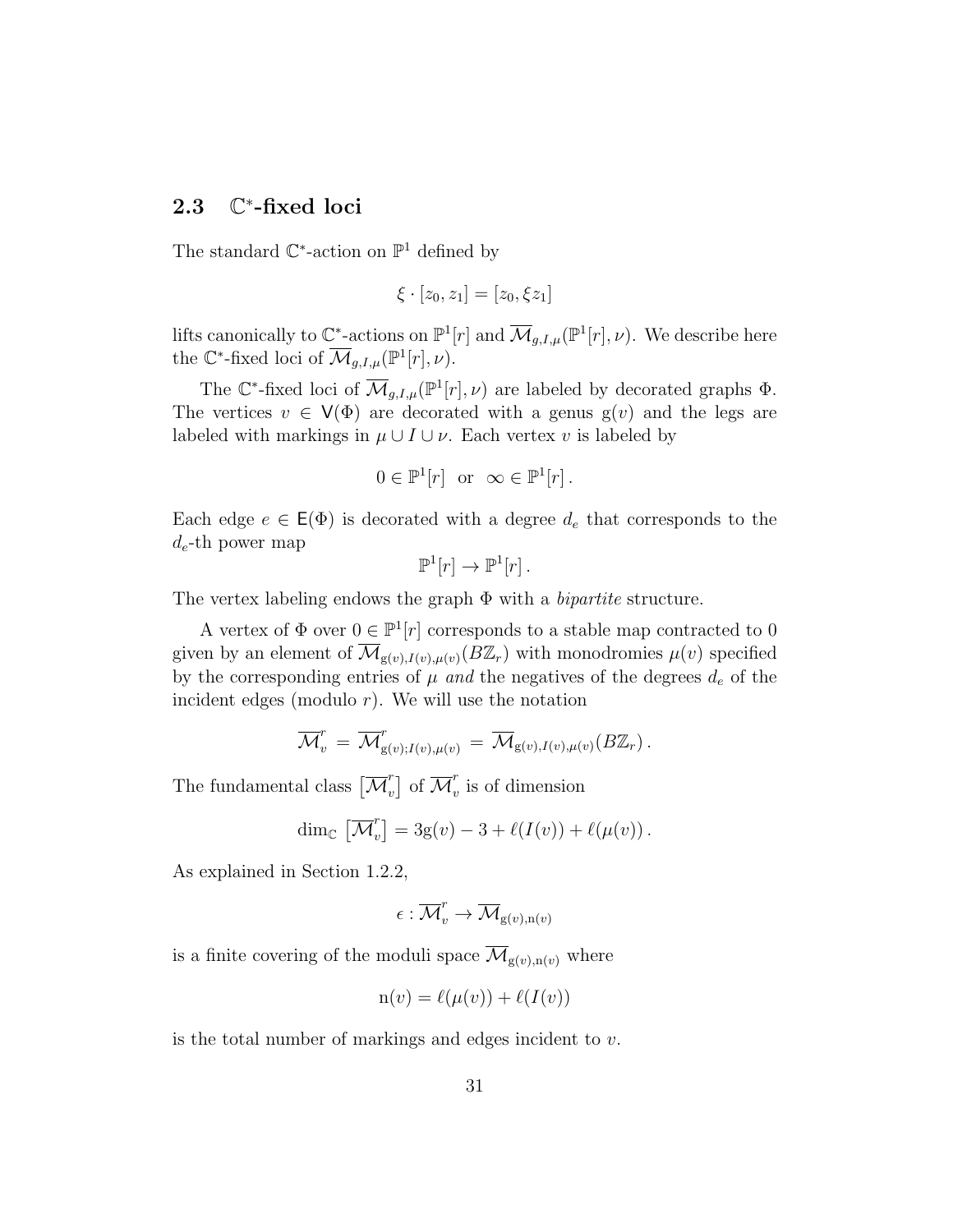The stable map over  $\infty \in \mathbb{P}^1[r]$  can take two different forms. If the target does not expand, then the stable map has  $\ell(\nu)$  preimages of  $\infty \in \mathbb{P}^1[r]$ . Each preimage is described by an unstable vertex of  $\Phi$  labeled by  $\infty$ . If the target expands, then the stable map is a possibly disconnected rubber map. The ramification data is given by incident edges over 0 of the rubber and by elements of  $\nu$  over  $\infty$  of the rubber. In this case every vertex  $\nu$  over  $\infty \in \mathbb{P}^1[r]$  describes a connected component of the rubber map.

Let  $g(\infty)$  be the genus of the possibly disconnected domain of the rubber map. We will denote<sup>18</sup> the moduli space of stable maps to rubber by  $\overline{\mathcal{M}}_{\infty}^{\infty}$ ∞ and the virtual fundamental class by  $\left[\overline{\mathcal{M}}_{\alpha}^{\sim}\right]$  $\left[\infty\right]^{\mathrm{vir}},$ 

$$
\dim_{\mathbb{C}} \left[ \overline{\mathcal{M}}_{\infty}^{\sim} \right]^{\text{vir}} = 2g(\infty) - 3 + n(\infty),
$$

where  $n(\infty)$  is the total number of markings and edges incident to vertices over  $\infty$ ,

$$
n(\infty) = \ell(I(\infty)) + \ell(\nu) + |E(\Phi)|.
$$

The image of the virtual fundamental class  $\left[\overline{\mathcal{M}}_{\alpha}^{\sim}\right]$  $\left[\infty\atop{\infty}\right]$ <sup>vir</sup> in the moduli space of (not necessarily connected<sup>19</sup>) stable curves is denoted by  $\mathsf{DR}_{\infty}$ .

A vertex  $v \in V(\Phi)$  is unstable when  $2g(v) - 2 + n(v) \leq 0$ . There are four types of unstable vertices:

- (i)  $v \mapsto 0$ ,  $g(v) = 0$ , v carries no markings and one incident edge,
- (ii)  $v \mapsto 0$ ,  $g(v) = 0$ , v carries no markings and two incident edges,
- (iii)  $v \mapsto 0$ ,  $g(v) = 0$ , v carries one marking and one incident edge,
- (iv)  $v \mapsto \infty$ ,  $g(v) = 0$ , v carries one marking and one incident edge.

The target of the stable map expands iff there is at least one stable vertex over ∞.

<sup>&</sup>lt;sup>18</sup>We omit the data g( $\infty$ ),  $I(\infty)$ ,  $\nu$ , and  $\delta(\infty)$  in the notation.

 $19\,\text{By}$  [3, Lemma 2.3], a double ramification cycle vanishes as soon as there are at least two nontrivial components of the domain. However, we will not require the vanishing result here. Our analysis will naturally avoid disconnected domains mapping to the rubber over  $\infty \in \mathbb{P}^1[r].$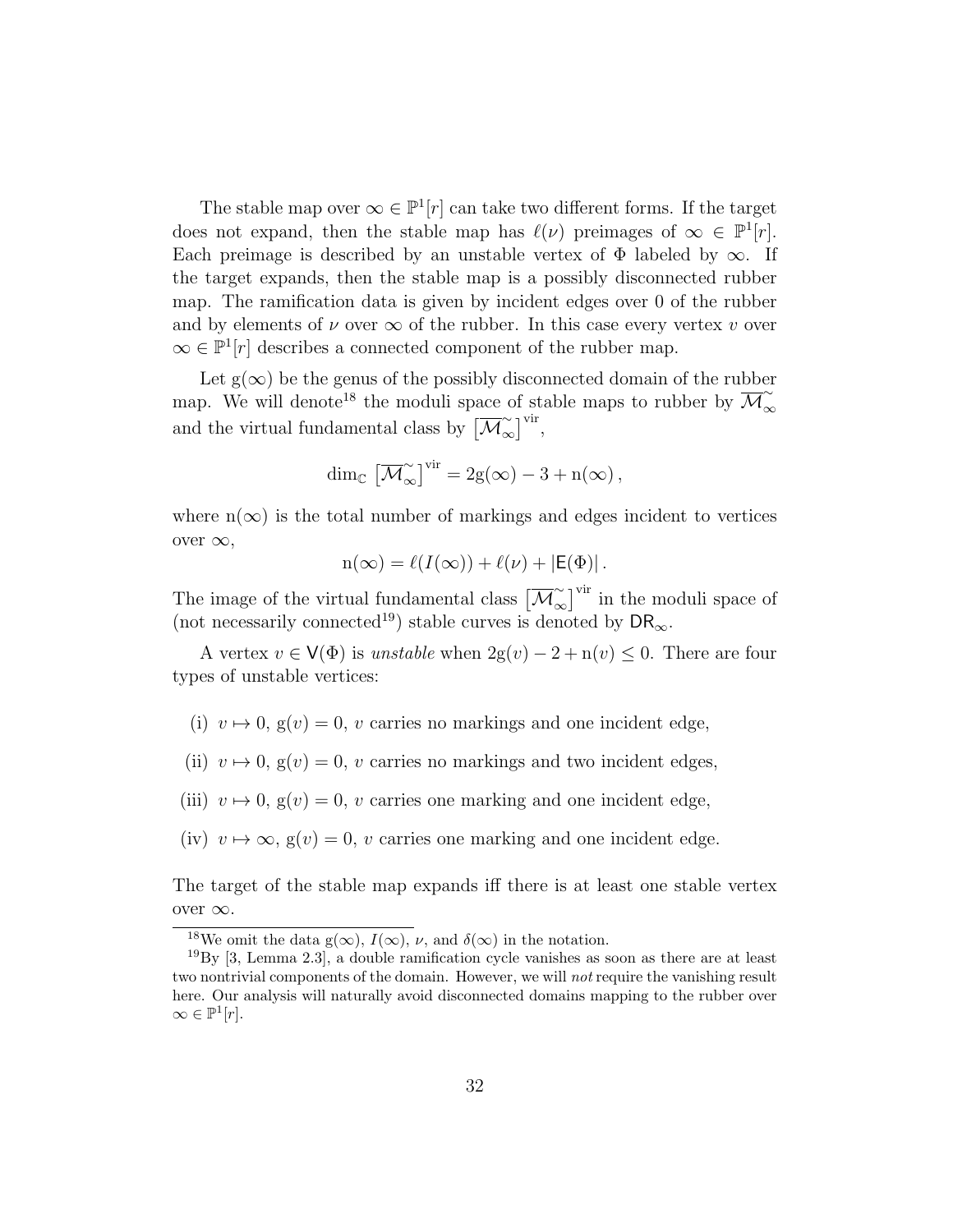A stable map in the  $\mathbb{C}^*$ -fixed locus corresponding to  $\Phi$  is obtained by gluing together maps associated to the vertices  $v \in V(\Phi)$  with Galois covers associated to the edges. Denote by  $V^0_{st}(\Phi)$  the set of stable vertices of  $\Phi$ over 0. Then the  $\mathbb{C}^*$ -fixed locus corresponding to  $\Phi$  is isomorphic to the product

$$
\overline{\mathcal{M}}_{\Phi} = \begin{cases} \prod_{v \in \mathsf{V}_{\mathrm{st}}^{0}(\Phi)} \overline{\mathcal{M}}_{v}^{r} \times \overline{\mathcal{M}}_{\infty}^{\sim}, & \text{if the target expands,} \\ \prod_{v \in \mathsf{V}_{\mathrm{st}}^{0}(\Phi)} \overline{\mathcal{M}}_{v}^{r}, & \text{if the target does not expand,} \end{cases}
$$

quotiented by the automorphism group of  $\Phi$  and the product of cyclic groups  $\mathbb{Z}_{d_e}$  associated to the Galois covers of the edges.

Thus the natural morphism corresponding to  $\Phi$ ,

$$
\iota:\overline{\mathcal{M}}_{\Phi} \to \overline{\mathcal{M}}_{g,I,\mu}(\mathbb{P}^1[r],\nu)\,,
$$

is of degree

$$
|\mathrm{Aut}(\Phi)|\prod_{e\in\mathsf{E}(\Phi)}d_e.
$$

onto the image  $\iota(\overline{\mathcal{M}}_{\Phi}).$ 

Recall that  $D = |\mu| = |\nu|$  is the degree of the stable map.

**Lemma 6** For  $r > D$ , the unstable vertices of type (i) and (ii) can not occur.

*Proof.* At each stable vertex  $v \in V(\Phi)$  over  $0 \in \mathbb{P}^1[r]$ , the condition

$$
|\mu_v|=0 \mod r
$$

has to hold in order for  $\overline{\mathcal{M}}_{g_v,I_v,\mu_v}(B\mathbb{Z}_r)$  to be non-empty. Because of the balancing condition at the nodes, the parts of  $\mu$  at v have to add up to the sum of the degrees of the incident edges modulo r. Since  $r > D$ , the parts of  $\mu$  at v must add up to *exactly* the sum of the degrees of the incident edges. So the incident edges of the stable vertices and the type (iii) unstable vertices must account for the *entire* degree  $D$ . Thus, there is no remaining edge degree for unstable vertices of type (i) and (ii).  $\Diamond$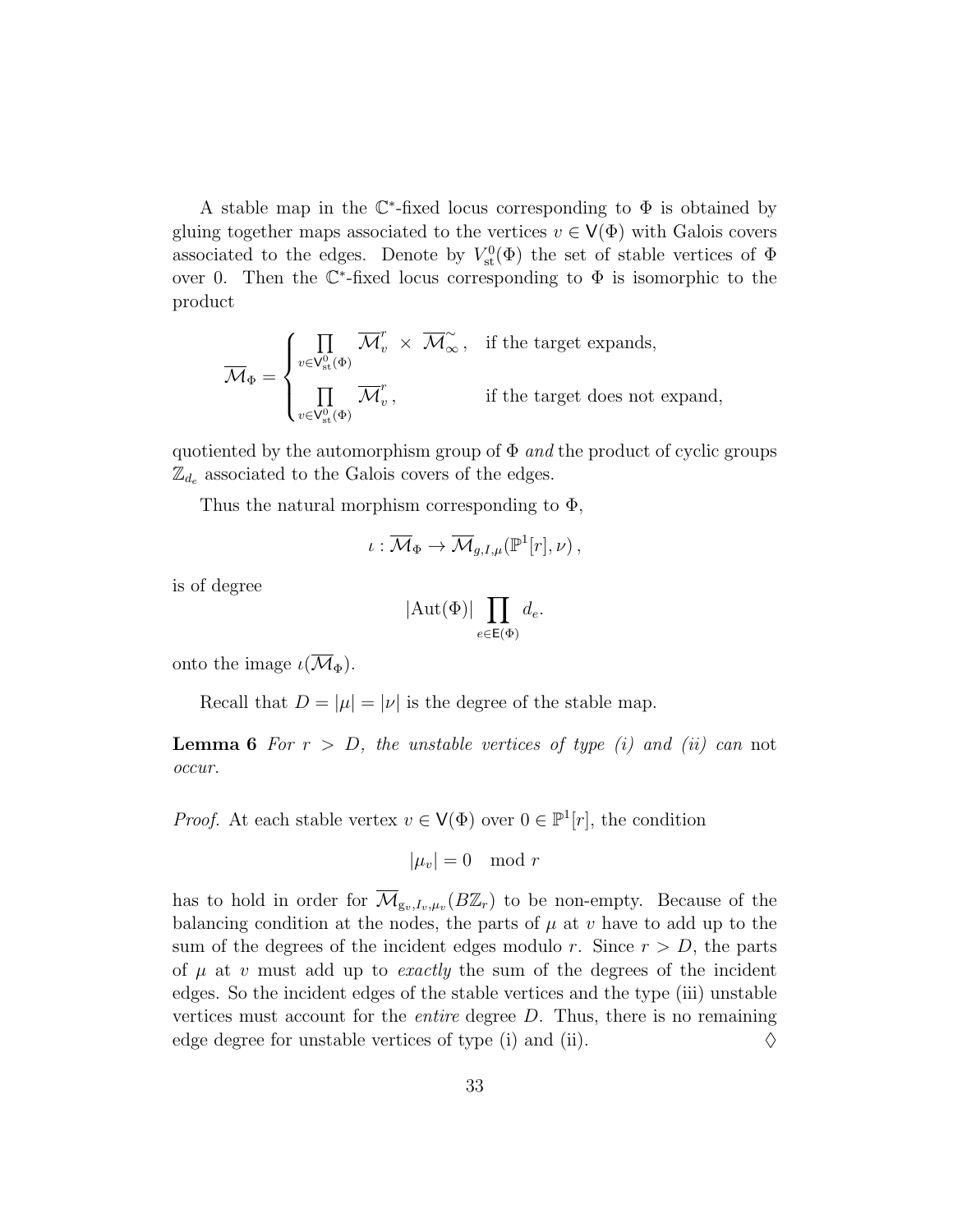## 2.4 Localization formula

We write the  $\mathbb{C}^*$ -equivariant Chow ring of a point as

$$
A_{\mathbb{C}^*}^*(\bullet) = \mathbb{Q}[t],
$$

where  $t$  is the first Chern class of the standard representation.

For the localization formula, we will require the inverse of the  $\mathbb{C}^*$ -equivariant Euler class of the virtual normal bundle in  $\overline{\mathcal{M}}_{g,I,\mu}(\mathbb{P}^1[r],\nu)$  to the  $\mathbb{C}^*$ -fixed locus corresponding to Φ. Let

$$
f: C \to \mathbb{P}^1[r], \quad [f] \in \overline{\mathcal{M}}_{\Phi}.
$$

The inverse Euler class is represented by

$$
\frac{1}{e(\text{Norm}^{\text{vir}})} = \frac{e(H^1(C, f^*T_{\mathbb{P}^1[r]}(-\infty)))}{e(H^0(C, f^*T_{\mathbb{P}^1[r]}(-\infty)))} \frac{1}{\prod_i e(N_i)} \frac{1}{e(N_{\infty})}.
$$
(19)

Formula (19) has several terms which require explanation. We assume

$$
r > |\mu| = |\nu|,
$$

so unstable vertices over  $0 \in \mathbb{P}^1[r]$  of type (i) and (ii) do not occur in  $\Phi$ . First consider the leading factor of (19),

$$
\frac{e(H^1(C, f^*T_{\mathbb{P}^1[r]}(-\infty)))}{e(H^0(C, f^*T_{\mathbb{P}^1[r]}(-\infty)))}.
$$
\n(20)

To compute this factor one uses the normalization exact sequence for the domain C tensored with the line bundle  $f^*T_{\mathbb{P}^1[r]}(-\infty)$ . The associated long exact sequence in cohomology decomposes the leading factor into a product of vertex, edge, and node contributions.

• Let  $v \in V(\Phi)$  be a stable vertex over  $0 \in \mathbb{P}^1[r]$  corresponding to a contracted component  $C_v$ . From the resulting stable map to the orbifold point

$$
C_v \to B\mathbb{Z}_r \subset \mathbb{P}^1[r],
$$

we obtain an orbifold line bundle

$$
L = f^* T_{\mathbb{P}^1[r]}|_0
$$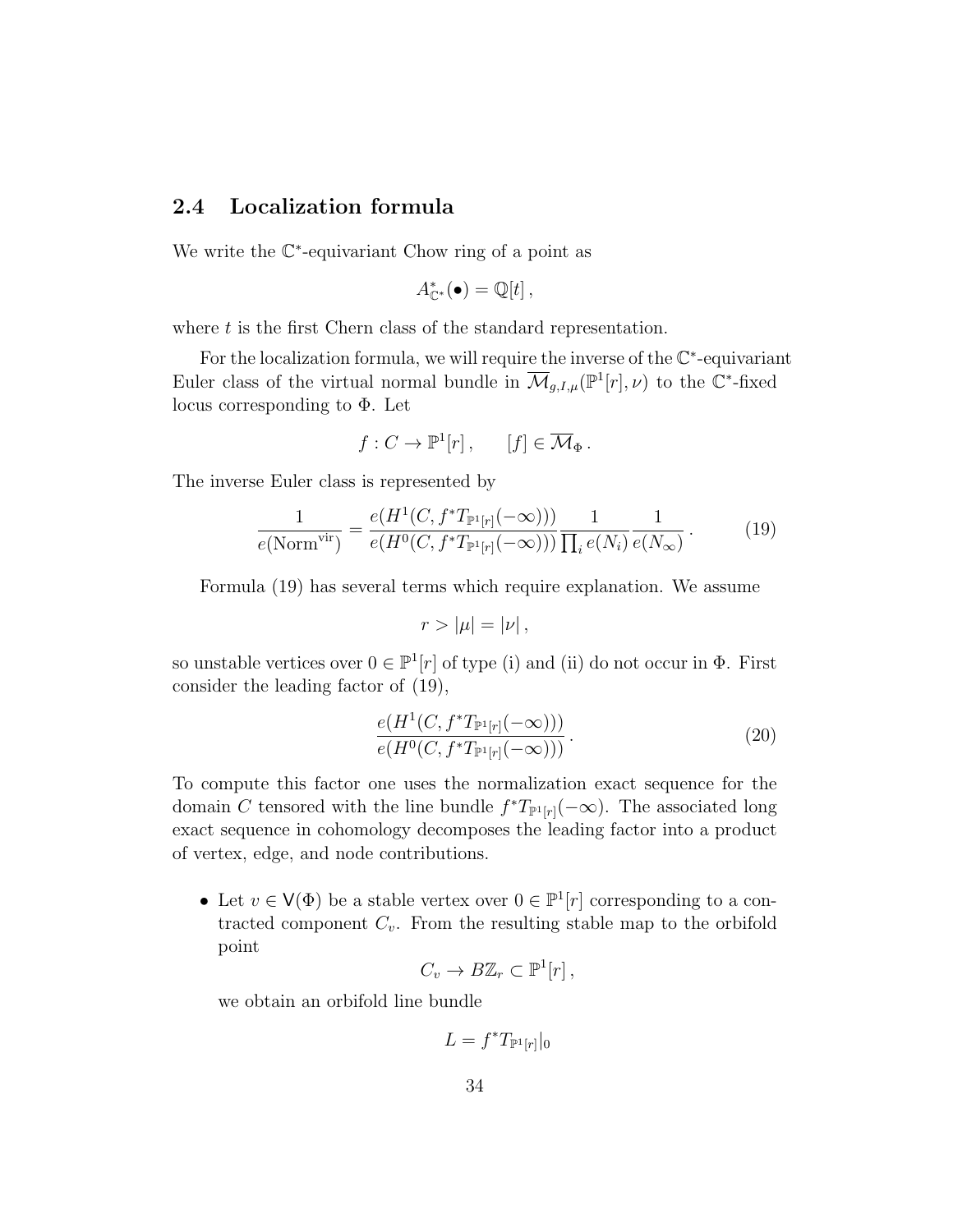on  $C_v$  which is an rth root of  $\mathcal{O}_{C_v}$ . Therefore, the contribution

$$
\frac{e(H^1(C_v, f^*T_{\mathbb{P}^1[r]}|_0))}{e(H^0(C_v, f^*T_{\mathbb{P}^1[r]}|_0))}
$$

yields the class

$$
c_{\rm rk} \left( (-R^* \pi_* \mathcal{L}) \otimes \mathcal{O}^{(1/r)} \right) \ \in A^* (\overline{\mathcal{M}}_{g(v), I(v), \mu(v)}^r) \otimes \mathbb{Q} \left[ t, \frac{1}{t} \right],
$$

where  $\mathcal{L} \to \mathcal{C}^r_{g(v),I(v),\mu(v)}$  is the universal rth root,  $\mathcal{O}^{(1/r)}$  is a trivial line bundle with a  $\mathbb{C}^*$ -action of weight  $\frac{1}{r}$ , and

$$
rk = g_v - 1 + |\mathsf{E}(v)|
$$

is the virtual rank of  $-R^*\pi_*\mathcal{L}$ .

Unstable vertices of type (iii) over  $0 \in \mathbb{P}^1[r]$  and the vertices over  $\infty$ contribute factors of 1.

- The edge contribution is trivial since the degree  $\frac{d_i}{r}$  of  $f^*T_{\mathbb{P}^1[r]}(-\infty)$  is less than 1, see [25, Section 2.2].
- The contribution of a node N over  $0 \in \mathbb{P}^1[r]$  is trivial. The space of sections  $H^0(N, f^*T_{\mathbb{P}^1[r]}(-\infty))$  vanishes because N must be stacky, and  $H^1(N, f^*T_{\mathbb{P}^1[r]}(-\infty))$  is trivial for dimension reasons.

Nodes over  $\infty \in \mathbb{P}^1[r]$  contribute 1.

Consider next the last two factors of (19),

$$
\frac{1}{\prod_i e(N_i)} \frac{1}{e(N_{\infty})}.
$$

• The product  $\prod_i e(N_i)^{-1}$  is over all nodes over  $0 \in \mathbb{P}^1[r]$  of the domain C which are *forced* by the graph  $\Phi$ . These are nodes where the edges of  $\Phi$  are attached to the vertices. If N is a node over 0 forced by the edge  $e \in \mathsf{E}(\Phi)$  and the associated vertex v is stable, then

$$
e(N) = \frac{t}{r d_e} - \frac{\psi_e}{r}.
$$
\n<sup>(21)</sup>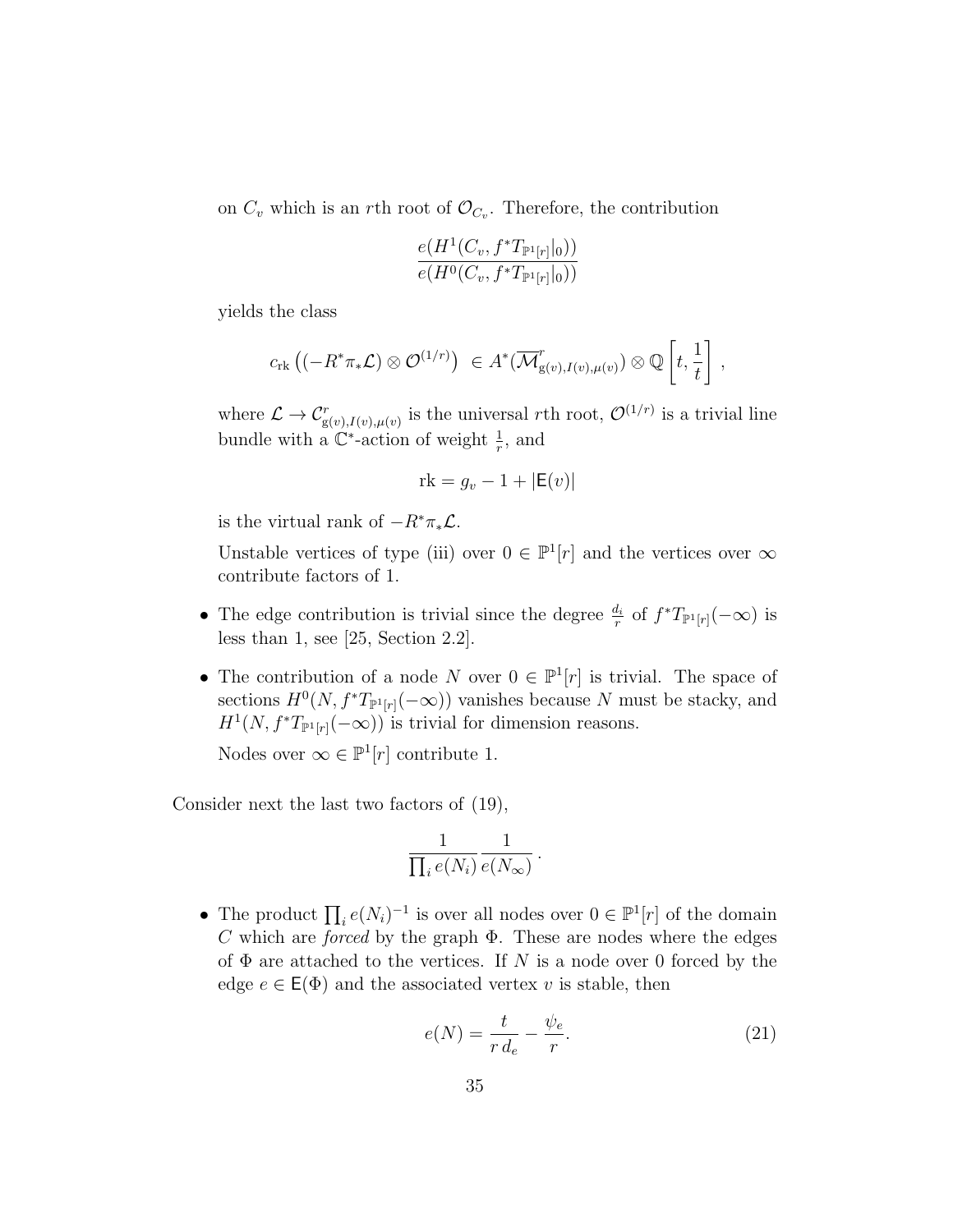This expression corresponds to the smoothing of the node N of the domain curve:  $e(N)$  is the first Chern class of the normal bundle of the divisor of nodal domain curves. The first Chern classes of the cotangent lines to the branches at the node are divided by r because of the orbifold twist, see Section 1.2.

In the case of an unstable vertex of type (iii), the associated edge does not produce a node of the domain. The type (iii) edge incidences do *not* appear in  $\prod_i e(N_i)^{-1}$ .

•  $N_{\infty}$  corresponds to the target degeneration over  $\infty \in \mathbb{P}^1[r]$ . The factor  $e(N_{\infty})$  is 1 if the *target* ( $\mathbb{P}^1[r], \infty$ ) does not degenerate and

$$
e(N_{\infty})=-\frac{t+\psi_{\infty}}{\prod_{e\in\mathsf{E}(\Phi)}d_e}
$$

if the target does degenerate [18]. Here,  $\psi_{\infty}$  is the first Chern class of the cotangent line bundle to the bubble in the target curve at the attachment point to  $\infty$  of  $\mathbb{P}^1[r]$ .

Summing up our analysis, we write out the outcome of the virtual localization formula [16] in  $A_*(\overline{\mathcal{M}}_{g,I,\mu}(\mathbb{P}^1[r], \nu)) \otimes \mathbb{Q}[t, \frac{1}{t}]$ . We have

$$
[\overline{\mathcal{M}}_{g,I,\mu}(\mathbb{P}^1[r],\nu)]^{\text{vir}} = \sum_{\Phi} \frac{1}{|\text{Aut}(\Phi)|} \frac{1}{\prod_{e \in \mathsf{E}(\Phi)} d_e} \cdot \iota_* \left(\frac{[\overline{\mathcal{M}}_{\Phi}]^{\text{vir}}}{e(\text{Norm}^{\text{vir}})}\right), \quad (22)
$$

where  $\frac{[\overline{\mathcal{M}}_{\Phi}]^{\text{vir}}}{e(\text{Norm}^{\text{vir}})}$  $\frac{|\mathcal{M}_{\Phi}|^{V_{\text{th}}}}{e(\text{Norm}^{V_{\text{tr}}})}$  is the product of the following factors:

 $\boldsymbol{\cdot} \ \ \Pi$  $e\in\mathsf{E}(v)$ r t  $\frac{t}{d_e}-\psi_e$  $\cdot \sum$  $d \geq 0$  $c_d(-R^*\pi_*\mathcal{L})\left(\frac{t}{t}\right)$ r  $\sum_{g(v)-1+|E(v)|-d}$  for each stable vertex  $v \in V(\Phi)$  over 0, • −  $\prod_{e\in\mathsf{E}(\Phi)} d_e$  $t + \psi_{\infty}$ if the target degenerates.

Remark 2 As we mentioned in Remark 1, there are two conventions for the orbifold structure on the space of rth roots. In the paper, we follow the convention which assigns to each node of the curve the stabilizer  $\mathbb{Z}/r\mathbb{Z}$ . It is also possible to assign to a node of type  $(a', a'')$  the stabilizer  $\mathbb{Z}/q\mathbb{Z}$ , where q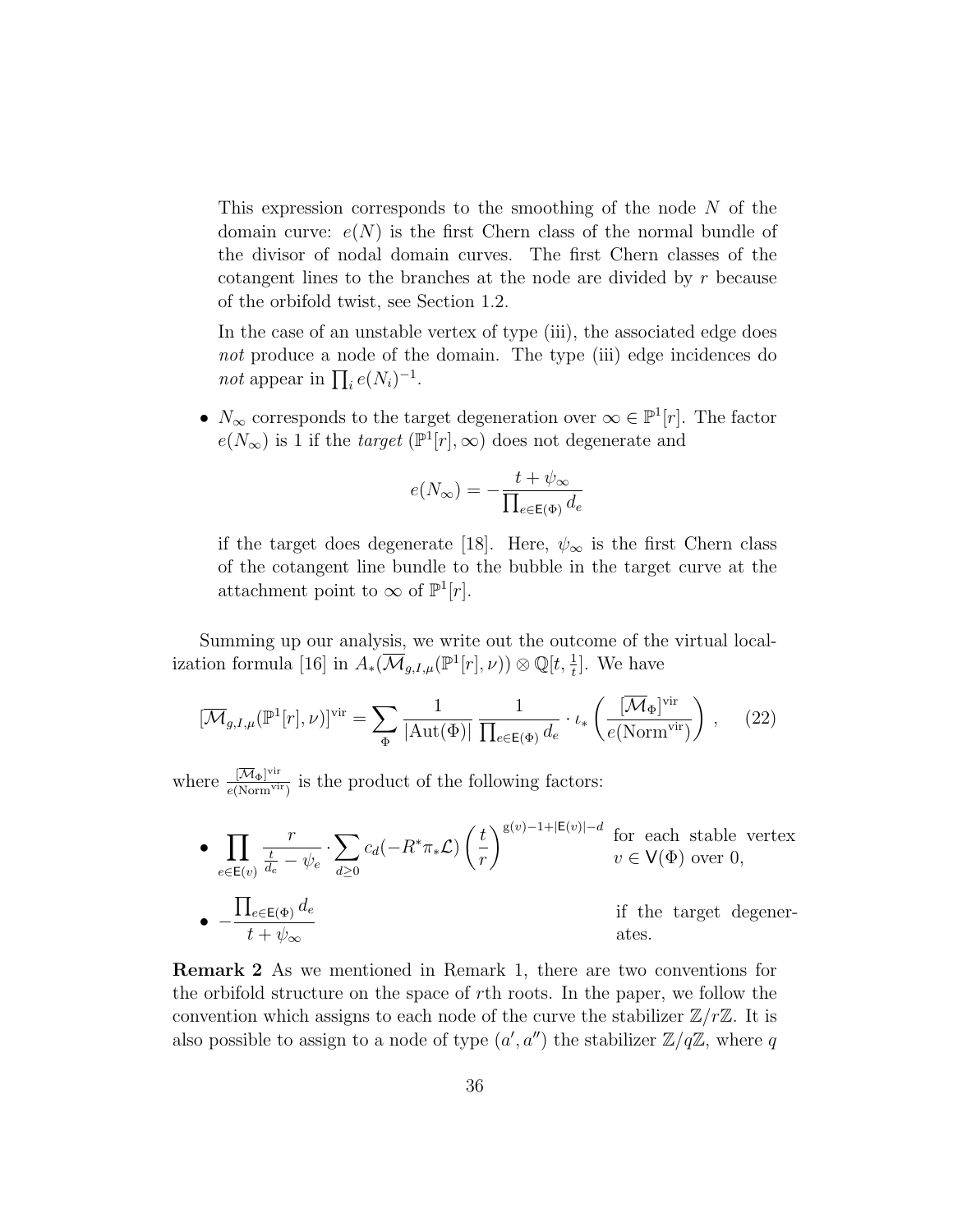is the order of a' and a'' in  $\mathbb{Z}/r\mathbb{Z}$ . We list here the required modifications of our formulas when the latter convention is followed.

Denote  $p = \gcd(r, a') = \gcd(r, a'')$ . We then have  $pq = r$ . In Section 1.2.4, the first Chern class of the normal line bundle to a boundary divisor in the space of rth roots becomes  $-(\psi' + \psi'')/q$  rather than  $-(\psi' + \psi'')/r$ . The degrees of the maps  $\phi$  and  $\varphi$  in Equations (14) and (15) are equal to p instead of 1. The factor  $\frac{r}{2}$  in the last term of Chiodo's formula (16) becomes q <sup>2</sup>/<sub>2</sub>. Because of the above, the factor  $r^{|E(\Gamma)|}$  in Proposition 4 is transformed into  $q^{|E(\Gamma)|}$ . The statement of Corollary 4 is unchanged, but in the proof the factor  $r^{|E(\Gamma)|}$  is now obtained as a product of  $q^{|E(\Gamma)|}$  from Proposition 4 and  $p^{|E(\Gamma)|}$  from the degree of  $\phi$  and  $\varphi$ .

In the localization formula, the Euler classes of the normal bundles at the nodes over 0 become  $\frac{t}{qd_e} - \frac{\psi_e}{q}$  $\frac{\psi_e}{q}$  instead of  $\frac{t}{rd_e} - \frac{\psi_e}{r}$  $\frac{\partial e}{r}$ . On the other hand, at each node there are p ways to reconstruct an rth root bundle from its restrictions to the two branches. Thus the contribution of each node  $\frac{p}{e(N)}$  still has an r in the numerator.

## 2.5 Extracting the double ramification cycle

#### 2.5.1 Three operations

We will now perform three operations on the localization formula (22) for the virtual class  $[\overline{\mathcal{M}}_{g,I,\mu}(\mathbb{P}^1[r], \nu)]^{\text{vir}}$ :

(i) the C ∗ -equivariant push-forward via

$$
\epsilon : \overline{\mathcal{M}}_{g,I,\mu}(\mathbb{P}^1[r],\nu) \to \overline{\mathcal{M}}_{g,n} \tag{23}
$$

to the moduli space  $\overline{\mathcal{M}}_{g,n}$  with trivial  $\mathbb{C}^*$ -action,

- (ii) extraction of the coefficient of  $t^{-1}$  after push-forward by  $\epsilon_*$ ,
- (iii) extraction of the coefficient of  $r^0$ .

After push-forward by  $\epsilon_{*}$ , the coefficient of  $t^{-1}$  is equal to 0 because

$$
\epsilon_*[\overline{\mathcal{M}}_{g,I,\mu}(\mathbb{P}^1[r],\nu)]^{\text{vir}} \in A^*(\overline{\mathcal{M}}_{g,n}) \otimes \mathbb{Q}[t].
$$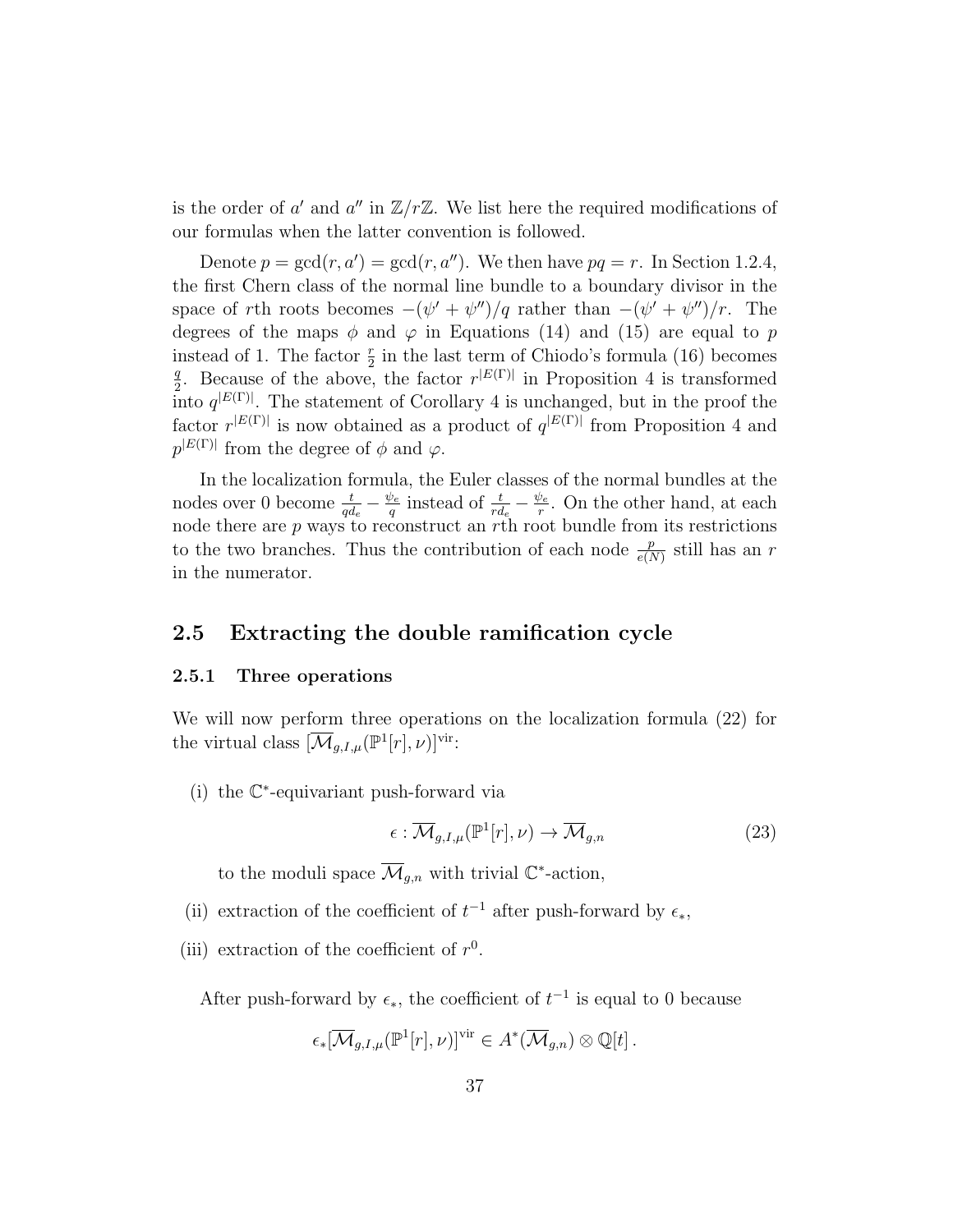Using the result of Section 1.4, all terms of the  $t^{-1}$  coefficient will be seen to be polynomials in  $r$ , so operation (iii) will be well-defined. After operations (i-iii), only two nonzero terms will remain. The cancellation of the two remaining terms will prove Theorem 1.

To perform (i-iii), we multiply the  $\epsilon$ -push-forward of the localization formula (22) by t and extract the coefficient of  $t^0r^0$ . To simplify the computations, we introduce the new variable

 $s = tr$ .

Then, instead of extracting the coefficient of  $t^0r^0$ , we extract the coefficient of  $s^0r^0$ .

## 2.5.2 Push-forward to  $\overline{\mathcal{M}}_{q,n}$

For each vertex  $v \in V(\Phi)$ , we have

$$
\overline{\mathcal{M}}_v^r = \overline{\mathcal{M}}_{g(v);I(v),\mu(v)}^r.
$$

Following Section 1.2.2, we denote the map to moduli by

$$
\epsilon : \overline{\mathcal{M}}_{g(v);I(v),\mu(v)}^r \to \overline{\mathcal{M}}_{g(v),n(v)}.
$$
\n(24)

The use of the notation  $\epsilon$  in (23) and (24) is compatible. Denote by

$$
\widehat{c}_d = r^{2d-2g(v)+1} \epsilon_* c_d(-R^* \pi_* \mathcal{L}) \in R^d(\overline{\mathcal{M}}_{g(v),n(v)}) \,. \tag{25}
$$

By Proposition 5,  $\hat{c}_d$  is a polynomial in r for r sufficiently large.

From  $(22)$  and the contribution calculus for  $\Phi$  presented in Section 2.5.2, we have a complete formula for the  $\mathbb{C}^*$ -equivariant push-forward of t times the virtual class:

$$
\epsilon_{*}\left(t[\overline{\mathcal{M}}_{g,I,\mu}(\mathbb{P}^{1}[r],\nu)]^{\text{vir}}\right) =
$$

$$
\frac{s}{r} \cdot \sum_{\Phi} \frac{1}{|\text{Aut}(\Phi)|} \frac{1}{\prod_{e \in E(\Phi)} d_e} \cdot \epsilon_{*}\iota_{*}\left(\frac{[\overline{\mathcal{M}}_{\Phi}]^{\text{vir}}}{e(\text{Norm}^{\text{vir}})}\right), (26)
$$

where  $\epsilon_* \iota_* \frac{[\overline{\mathcal{M}}_{\Phi}]^{\text{vir}}}{e(\text{Norm}^{\text{vir}})}$  $\frac{|\mathcal{M}_{\Phi}|^{V_{\text{th}}}}{e(\text{Norm}^{V_{\text{tr}}})}$  is the product of the following factors: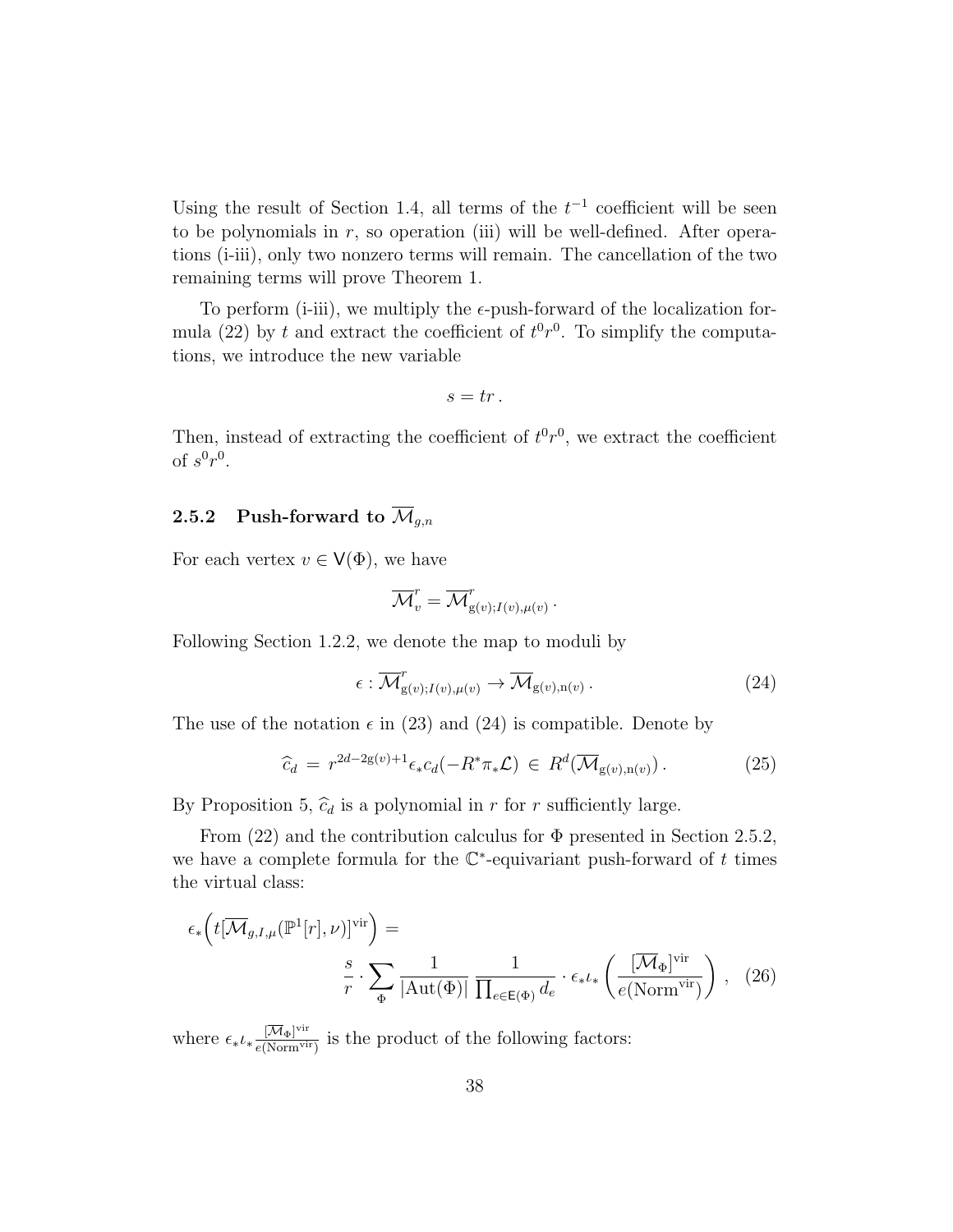• a factor

$$
\frac{r}{s} \cdot \prod_{e \in \mathsf{E}(v)} \frac{d_e}{1 - \frac{r d_e}{s} \psi_e} \cdot \sum_{d \ge 0} \widehat{c}_d \, s^{\mathsf{g}(v) - d} \ \in R^d(\overline{\mathcal{M}}_{\mathsf{g}(v), \mathsf{n}(v)}) \otimes \mathbb{Q} \left[ s, \frac{1}{s} \right]
$$

for each stable vertex  $v \in V(\Phi)$  over 0,

• a factor

$$
-\frac{r}{s}\cdot\frac{\prod_{e\in\mathsf{E}(\Phi)}d_e}{1+\frac{r}{s}\psi_{\infty}}\cdot\mathsf{DR}_{\infty}
$$

if the target degenerates.

#### 2.5.3 Extracting coefficients

**Extracting the coefficient of**  $r^0$ . By Proposition 5, the classes  $\hat{c}_d$  are no prominent in a for a sufficiently large. We have an *n* in the denominator in polynomial in  $r$  for  $r$  sufficiently large. We have an  $r$  in the denominator in the prefactor on the right side of (26) which comes from the multiplication by  $t$  on the left side. However, in all other factors, we only have positive powers of  $r$ , with at least one  $r$  per stable vertex of the graph over  $0$  and one more r if the target degenerates. The *only* graphs  $\Phi$  which contribute to the coefficient of  $r^0$  are those with *exactly one* r in the numerator. There are only two graphs which have exactly one  $r$  factor in the numerator:

- the graph  $\Phi'$  with a stable vertex of full genus g over 0 and  $\ell(\nu)$  type (iv) unstable vertices over  $\infty$ ,
- the graph  $\Phi''$  with a stable vertex of full genus g over  $\infty$  and  $\ell(\mu)$ type (iii) unstable vertices over 0.

No terms involving  $\psi$  classes contribute to the  $r^0$  coefficient of either  $\Phi'$ or  $\Phi''$  since every  $\psi$  class in the localization formula comes with an extra factor of r. We can now write the  $r^0$  coefficient of the right side of (26):

$$
\text{Coeff}_{r^0} \left[ \epsilon_* \left( t[\overline{\mathcal{M}}_{g,I,\mu}(\mathbb{P}^1[r], \nu)]^{\text{vir}} \right) \right] = \text{Coeff}_{r^0} \left[ \sum_{d \ge 0} \widehat{c}_d \, s^{g-d} \right] - \text{DR}_g(A) \tag{27}
$$

in  $R^d(\overline{\mathcal{M}}_{g,n})\otimes \mathbb{Q}[s,\frac{1}{s}].$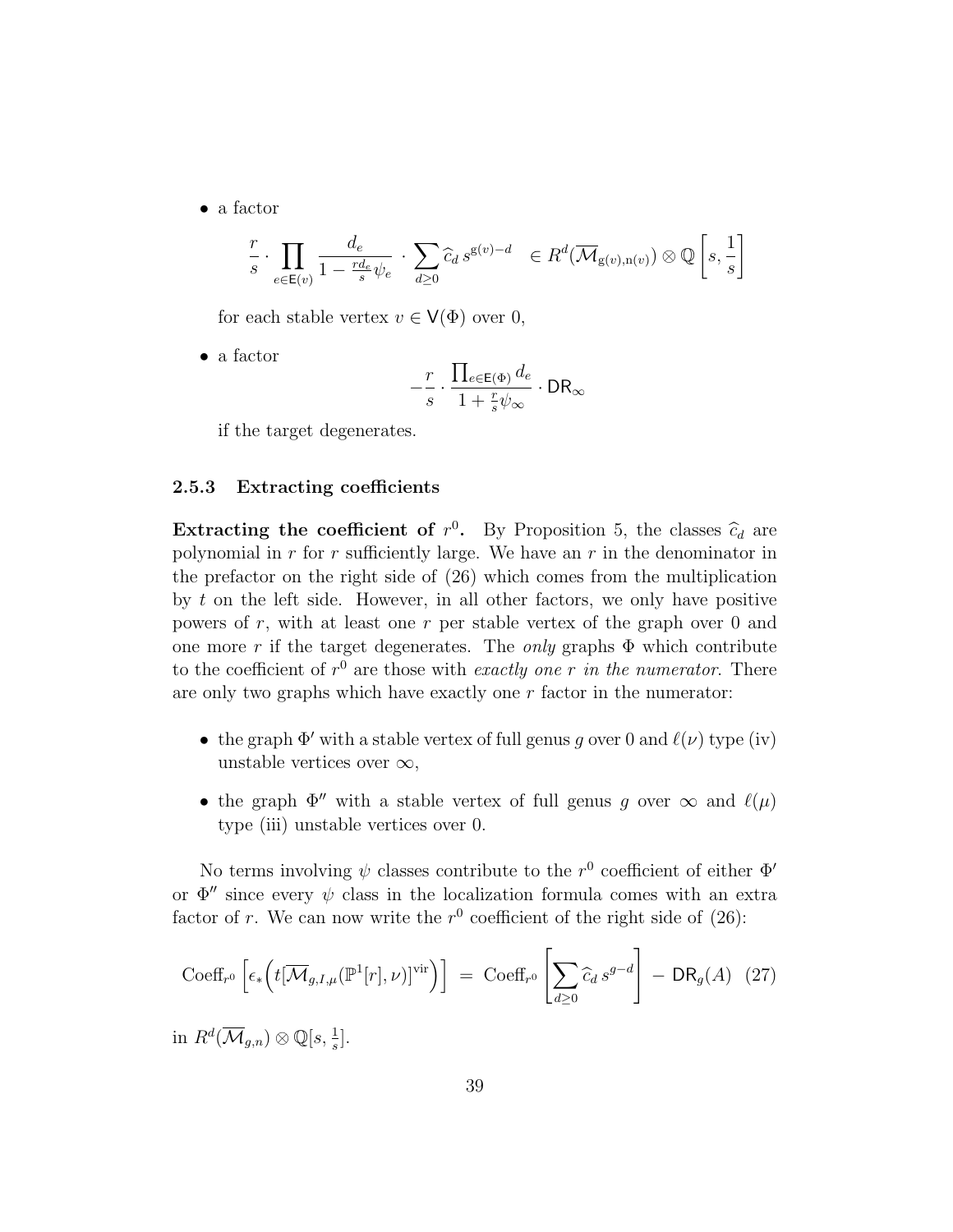Extracting the coefficient of  $s^0$ . The remaining powers of s in (27) appear only with the classes  $\hat{c}_d$  in the contribution of the graph  $\Phi'$ . In order to obtain  $s^0$ , we take to take  $d = g$ ,

$$
\text{Coeff}_{s^0 r^0} \left[ \epsilon_* \left( t[\overline{\mathcal{M}}_{g,I,\mu}(\mathbb{P}^1[r],\nu)]^{\text{vir}} \right) \right] = \text{Coeff}_{r^0} \left[ \widehat{c}_g \right] - \text{DR}_g(A) \tag{28}
$$

in  $R^d(\overline{\mathcal{M}}_{g,n}).$ 

#### 2.5.4 Final relation

Since Coeff<sub>s<sup>0r0</sub></sup>  $\left[\epsilon_*\left(t[\overline{\mathcal{M}}_{g,I,\mu}(\mathbb{P}^1[r],\nu)]^{\text{vir}}\right)\right]$  vanishes, we can rewrite (28) as</sub>

$$
\mathsf{DR}_g(A) = \mathrm{Coeff}_{r^0} \left[ r^{2g-2g+1} \epsilon_* c_g(-R^* \pi_* \mathcal{L}) \right] \in R^g(\overline{\mathcal{M}}_{g,n}), \tag{29}
$$

using definition (25) of  $\hat{c}_d$ . By Proposition 5 applied to the right side of relation (29),

$$
\mathsf{DR}_g(A) = 2^{-g} \, \mathsf{P}^g_g(A) \, \in \, R^g(\overline{\mathcal{M}}_{g,n}) \, .
$$

The proof of Theorem 1 is complete.  $\Diamond$ 

3 A few applications

## 3.1 A new expression for  $\lambda_q$

We discuss here a few more examples of the formula for Corollary 3: a formula for the class  $\lambda_q$  supported on the boundary divisor with a nonseparating node. We give the formulas for the class  $\lambda_g$  in  $\overline{\mathcal{M}}_g$  up to genus 4.

The answer is expressed as a sum of labeled stable graphs with coefficients where each stable graph has at least one nontrivial cycle. The genus of each vertex is written inside the vertex. The powers of  $\psi$ -classes are written on the corresponding half-edges (zero powers are omitted). The expressions do not involve  $\kappa$ -classes.

Each labeled graph  $\Gamma$  describes a moduli space  $\overline{\mathcal{M}}_{\Gamma}$  (a product of moduli spaces associated with its vertices), a tautological class  $\alpha \in R^*(\overline{\mathcal{M}}_{\Gamma})$  and a natural map  $\pi : \overline{\mathcal{M}}_{\Gamma} \to \overline{\mathcal{M}}_{q}$ . Our convention is that  $\Gamma$  then represents the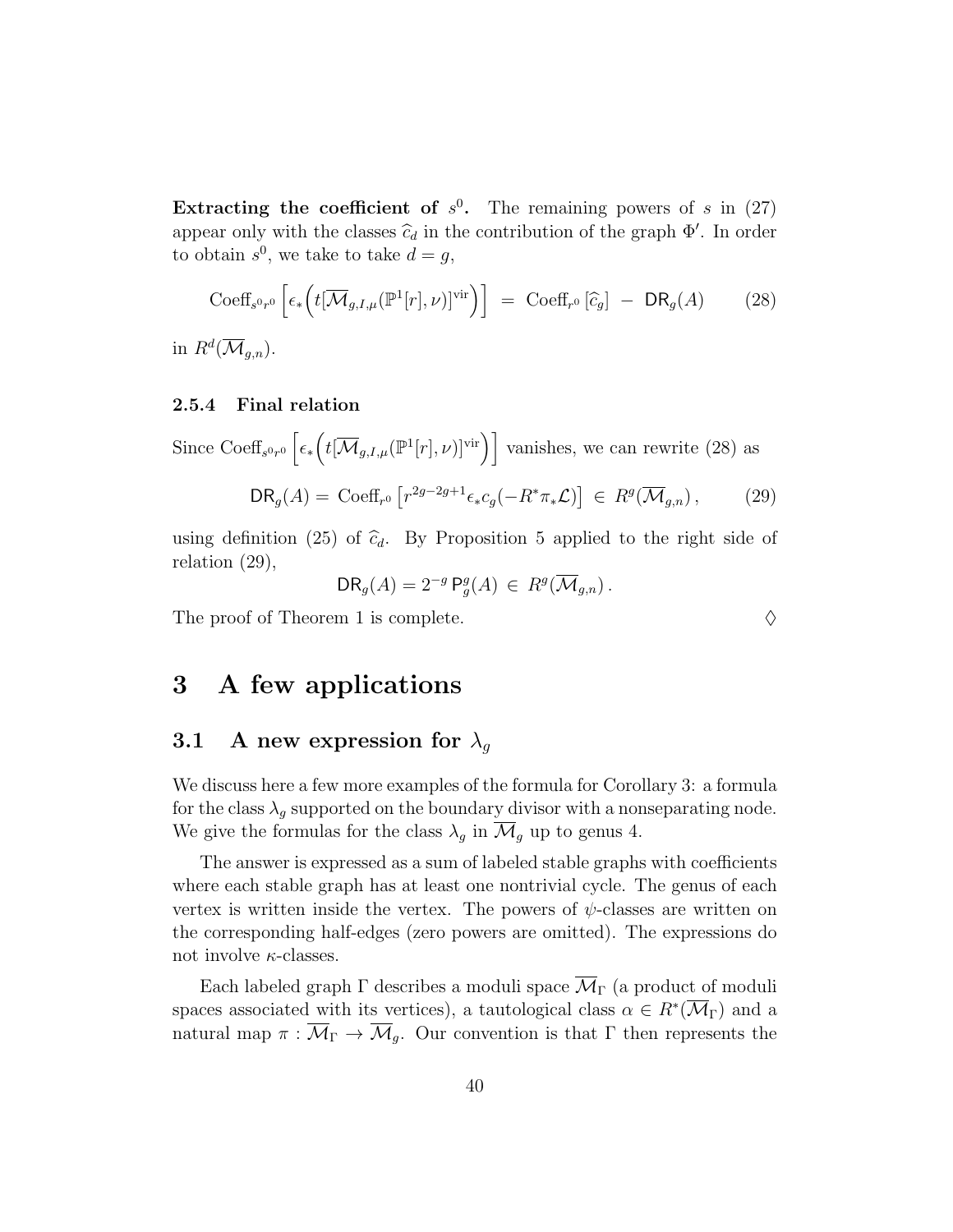cycle class  $\pi_* \alpha$ . For instance, if the graph carries no  $\psi$ -classes, the class  $\alpha$ equals 1 and the map  $\pi$  is of degree  $|Aut(\Gamma)|$ . The cycle class represented by Γ is then  $|Aut(Γ)|$  times the class of the image of π.

Genus 1.

$$
\lambda_1=\frac{1}{24}\widehat{\textbf{Q}}.
$$

Genus 2.

$$
\lambda_2 = \frac{1}{240}\widehat{\mathbf{Q}} + \frac{1}{1152}\widehat{\mathbf{Q}}.
$$

Genus 3.

$$
\lambda_3 = \frac{1}{2016} \sqrt[6]{\bullet} + \frac{1}{2016} \sqrt[6]{\bullet} - \frac{1}{672} \bullet \sqrt[6]{\bullet} + \frac{1}{5760} \sqrt[6]{\bullet} - \frac{13}{30240} \bullet \frac{1}{\bullet} - \frac{1}{5760} \odot \bullet \bullet + \frac{1}{82944} \odot \bullet \bullet
$$

Genus 4.

$$
\lambda_4 = \frac{1}{11520} \sqrt[4]{3} + \frac{1}{3840} \sqrt[4]{3} - \frac{1}{2880} \sqrt[4]{3} - \frac{1}{3840} \sqrt[4]{3} - \frac{1}{3840} \sqrt[4]{3} - \frac{1}{1440} \sqrt[4]{3} - \frac{1}{1440} \sqrt[4]{3} - \frac{1}{1920} \sqrt[4]{3} - \frac{1}{2880} \sqrt[4]{3} - \frac{1}{3840} \sqrt[4]{3} - \frac{1}{3840} \sqrt[4]{3} - \frac{1}{48384} \sqrt[4]{3} - \frac{1}{48384} \sqrt[4]{3} - \frac{1}{48384} \sqrt[4]{3} - \frac{1}{115200} \sqrt[4]{3} - \frac{1}{16128} \sqrt[4]{3} - \frac{1}{16128} \sqrt[4]{3} - \frac{1}{16128} \sqrt[4]{3} - \frac{1}{16128} \sqrt[4]{3} - \frac{1}{16128} \sqrt[4]{3} - \frac{1}{16128} \sqrt[4]{3} - \frac{1}{16128} \sqrt[4]{3} - \frac{1}{16128} \sqrt[4]{3} - \frac{1}{16128} \sqrt[4]{3} - \frac{1}{16128} \sqrt[4]{3} - \frac{1}{16128} \sqrt[4]{3} - \frac{1}{16128} \sqrt[4]{3} - \frac{1}{16128} \sqrt[4]{3} - \frac{1}{16128} \sqrt[4]{3} - \frac{1}{16128} \sqrt[4]{3} - \frac{1}{16128} \sqrt[4]{3} - \frac{1}{16128} \sqrt[4]{3} - \frac{1}{16128} \sqrt[4]{3} - \frac{1}{16128} \sqrt[4]{3} - \frac{1}{276480} \sqrt[4]{3} - \frac{1}{725760} \sqrt[4]{3} - \frac{1}{726480} \sqrt[4]{3} - \frac{1}{726480} \sqrt[4]{3} - \frac{1}{726480} \sqrt[4]{3} - \frac{1}{726480} \sqrt[4]{3
$$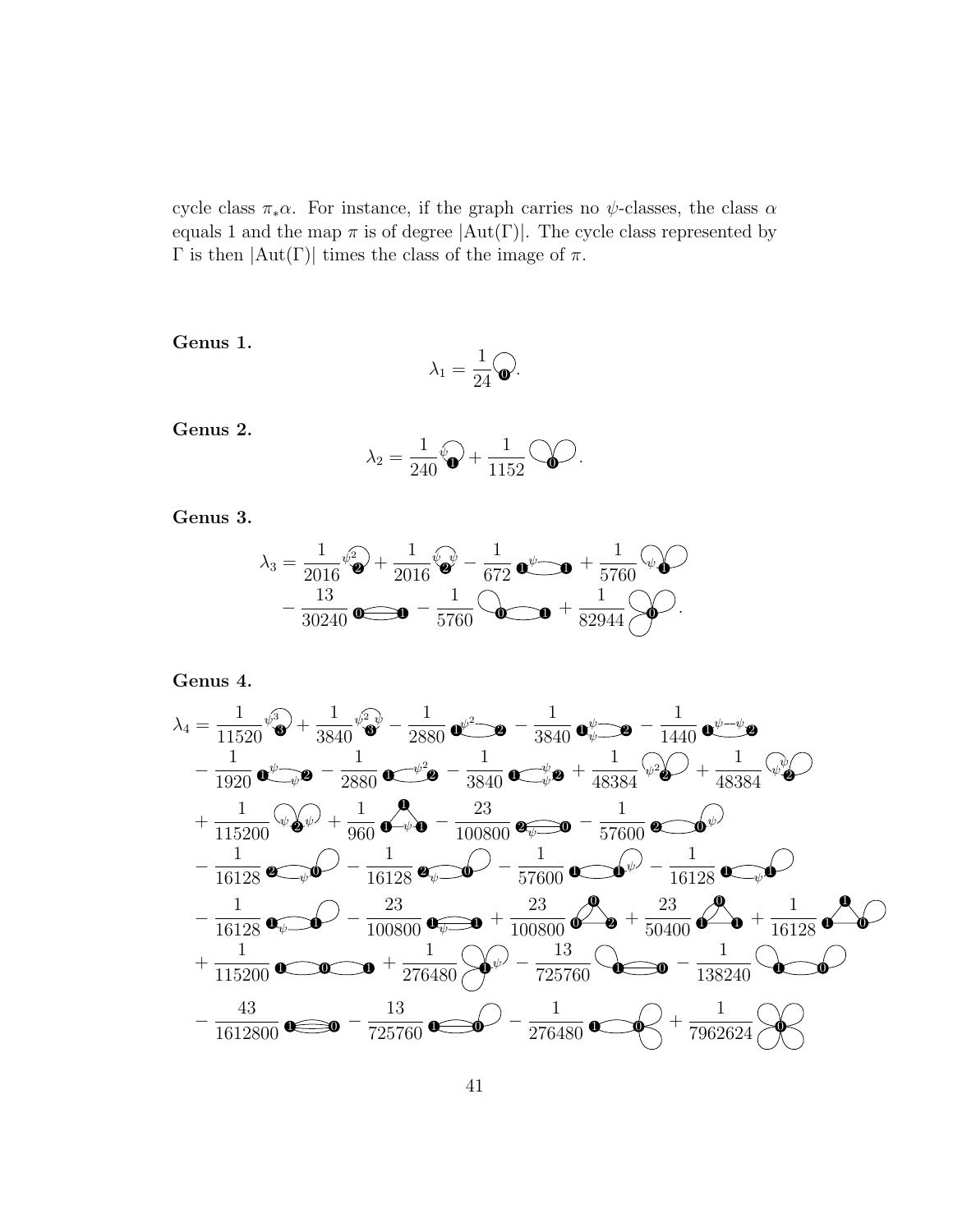All these expressions are obtained by taking  $n = 0$  in the formula for the double ramification cycle.

## 3.2 Hodge integrals

Corollary 3 may be applied to any Hodge integral which contains the top Chern class of the Hodge bundle. As an example, we consider the the following Hodge integral (first calculated in [10]) related to the constant map contribution in the Gromov-Witten theory of Calabi-Yau threefolds.

**Proposition 7** For  $g \geq 1$ , we have

$$
\int\limits_{\overline{\mathcal{M}}_{g+1}} \lambda_{g+1} \lambda_g \lambda_{g-1} = -\frac{1}{2} \frac{1}{(2g)!} \frac{B_{2g}}{2g} \frac{B_{2g+2}}{2g+2}.
$$

*Proof.* We compute the integral by replacing  $\lambda_{q+1}$  with the expression obtained from Corollary 3.

In Pixton's formula for  $\mathsf{DR}_{g+1}(\emptyset) = (-1)^{g+1}\lambda_{g+1}$ , we only have to consider graphs with no separating edges. On the other hand,  $\lambda_q \lambda_{q-1}$  vanishes on strata as soon as there are at least two nonseparating edges. Thus we are left with just one graph: the graph with a vertex of genus g and one loop.

The edge term in Pixton's formula for  $(-1)^{g+1} \mathsf{DR}_{g+1}(\emptyset) = \lambda_{g+1}$  for the unique remaining graph is

$$
(-1)^{g+1} \frac{1 - e^{\frac{a^2}{2}(\psi' + \psi'')}}{\psi' + \psi''} = (-1)^g \sum_{k \ge 0} \frac{a^{2k+2}}{2^{k+1} (k+1)!} (\psi' + \psi'')^k.
$$

The contribution of the graph is therefore the r-free term of

$$
\frac{(-1)^g}{2r} \sum_{a=0}^{r-1} \frac{a^{2g+2}}{2^{g+1} (g+1)!} \cdot \int\limits_{\overline{\mathcal{M}}_{g,2}} (\psi_1 + \psi_2)^g \lambda_g \lambda_{g-1}.
$$

The factor of  $\frac{1}{2}$  comes from the automorphism group of the graph, and the factor of  $\frac{1}{r}$  comes from the first Betti number of graph. Since

$$
\sum_{a=0}^{r-1} a^{2g+2} = B_{2g+2}r + O(r^2),
$$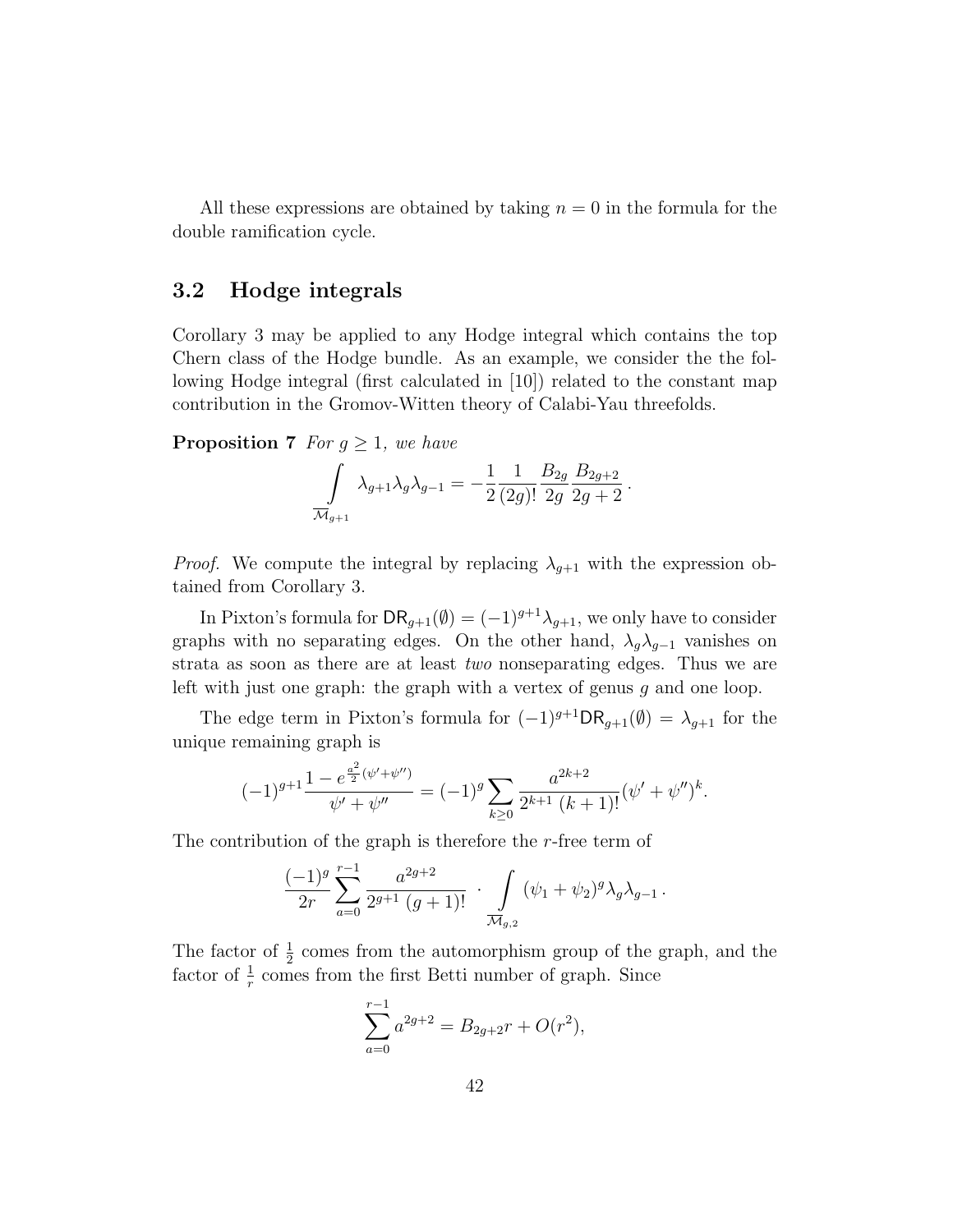we see that the  $r$ -free term equals

$$
(-1)^{g} \frac{B_{2g+2}}{2^{g+2} (g+1)!} \int\limits_{\overline{\mathcal{M}}_{g,2}} (\psi_1 + \psi_2)^{g} \lambda_g \lambda_{g-1}.
$$

Using Lemma 8 below we can rewrite this expression as

$$
(-1)^{g} \frac{B_{2g+2}}{2^{g+2}(g+1)!} \cdot (-1)^{g+1} \frac{B_{2g}}{2g} \frac{1}{(2g-1)!!} = -\frac{1}{2} \frac{1}{(2g)!} \frac{B_{2g}}{2g} \frac{B_{2g+2}}{2g+2},
$$
  
which completes the derivation.

**Lemma 8** For  $g \geq 1$ , we have

$$
\int_{\overline{\mathcal{M}}_{g,2}} (\psi_1 + \psi_2)^g \lambda_g \lambda_{g-1} = (-1)^{g+1} \frac{B_{2g}}{2g} \frac{1}{(2g-1)!!}.
$$

Proof. According to Faber's socle formula [9, 15], we have

$$
\int_{\overline{\mathcal{M}}_{g,2}} \psi_1^p \psi_2^q \lambda_g \lambda_{g-1} = \frac{(-1)^{g+1} B_{2g}}{2^{2g} g (2p-1)!! (2q-1)!!}
$$
(30)

whenever  $p + q = g$ . The formula holds even if p or q is equal to 0.<sup>20</sup> After expanding  $(\psi_1 + \psi_2)^g$  and applying (30), we obtain

$$
\int_{\overline{\mathcal{M}}_{g,2}} (\psi_1 + \psi_2)^g \lambda_g \lambda_{g-1} = (-1)^{g+1} \frac{B_{2g}}{g} \frac{g!}{2^{2g}} \sum_{p+q=g} \frac{1}{p!(2p-1)!! \ q!(2q-1)!!}.
$$

The right side is, up to a factor, the sum of even binomial coefficients in the 2g-th line of the Pascal triangle:

$$
\sum_{p+q=g} \frac{1}{p!(2p-1)!!\ q!(2q-1)!!} = \sum_{p+q=g} \frac{2^g}{(2p)!(2q)!} = \sum_{p=0}^g \frac{2^g}{(2g)!} {2g \choose 2p} = \frac{2^{3g-1}}{(2g)!}.
$$

Finally, we have

$$
(-1)^{g+1}\frac{B_{2g}}{g}\frac{g!}{2^{2g}}\cdot\frac{2^{3g-1}}{(2g)!}=(-1)^{g+1}\frac{B_{2g}}{2g}\frac{1}{(2g-1)!!}
$$
 as claimed.

<sup>&</sup>lt;sup>20</sup>The socle formula is true if at most one power of a  $\psi$  class vanishes while the powers of all other  $\psi$  classes are positive.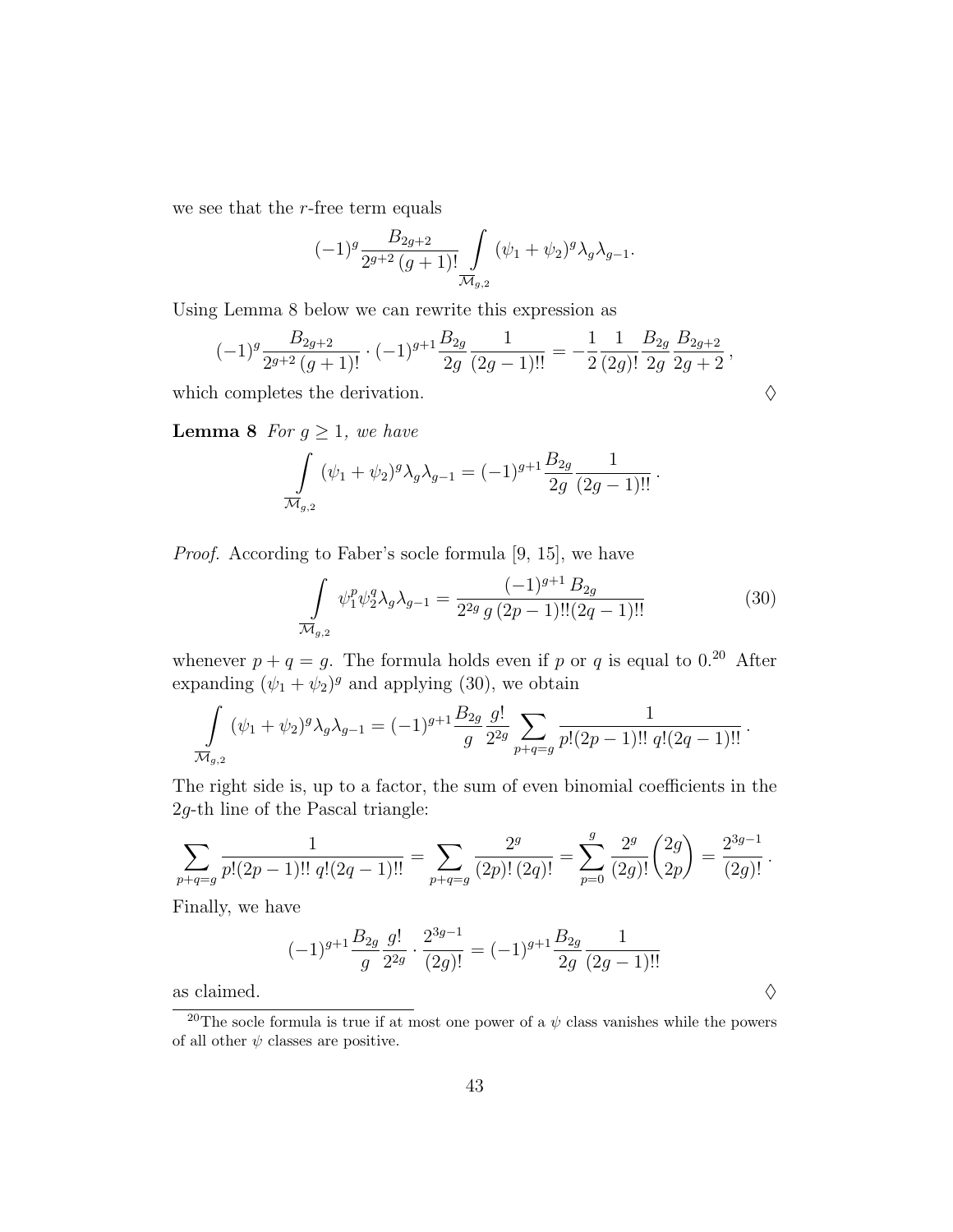## 3.3 Local theory of curves

The local Gromov-Witten theory of curves as developed in [2] starts with a fundamental pairing with a double ramification cycle (the resulting matrix then also appears in the quantum cohomology of the Hilbert scheme of points of  $\mathbb{C}^2$  [31]). We rederive the double ramification cycle pairing as an almost immediate consequence of Theorem 1.

**Proposition 9** For  $g \geq 1$ , we have

$$
\int\limits_{{\rm DR}_g(a,-a)} \lambda_g \lambda_{g-1} = (-1)^{g+1} \frac{a^{2g}}{(2g)!} \frac{B_{2g}}{2g}
$$

.

Proposition 9 is essentially equivalent to the basic calculation of [2, Theorem 6.5] in the Gromov-Witten theory of local curves. There are two minor differences. First, our answer differs from [2, Theorem 6.5] by a factor of 2g coming from the choice of branch point in [2, Theorem 6.5]. Second, if we write out the generating series obtained from Proposition 9 then we only obtain the  $cot(u)$  summand in the formula of [2, Theorem 6.5] after a standard correction accounting for the geometric difference between the space of rubber maps and the space of maps relative to three points.

*Proof.* We need only compute the contributions to  $DR_q(a, -a)$  of all rational tails type graphs since  $\lambda_q \lambda_{q-1}$  vanishes on all other strata. Since we just have two marked points, there are exactly two rational tails type graphs:

- the graph with a single vertex,
- the graph with a vertex of genus  $g$ , a vertex of genus 0 containing both marked points, and exactly one edge joining the two vertices.

The contribution of the first graph is (using Lemma 8)

$$
\frac{a^{2g}}{2^g g!} \int\limits_{\overline{\mathcal{M}}_{g,2}} (\psi_1 + \psi_2)^g \lambda_g \lambda_{g-1} = \frac{a^{2g}}{2^g g!} \cdot (-1)^{g+1} \frac{B_{2g}}{2g} \frac{1}{(2g-1)!!} = (-1)^{g+1} \frac{a^{2g}}{(2g)!} \frac{B_{2g}}{2g}.
$$

The contribution of the second graph vanishes because the weight of the edge is equal to 0.  $\Diamond$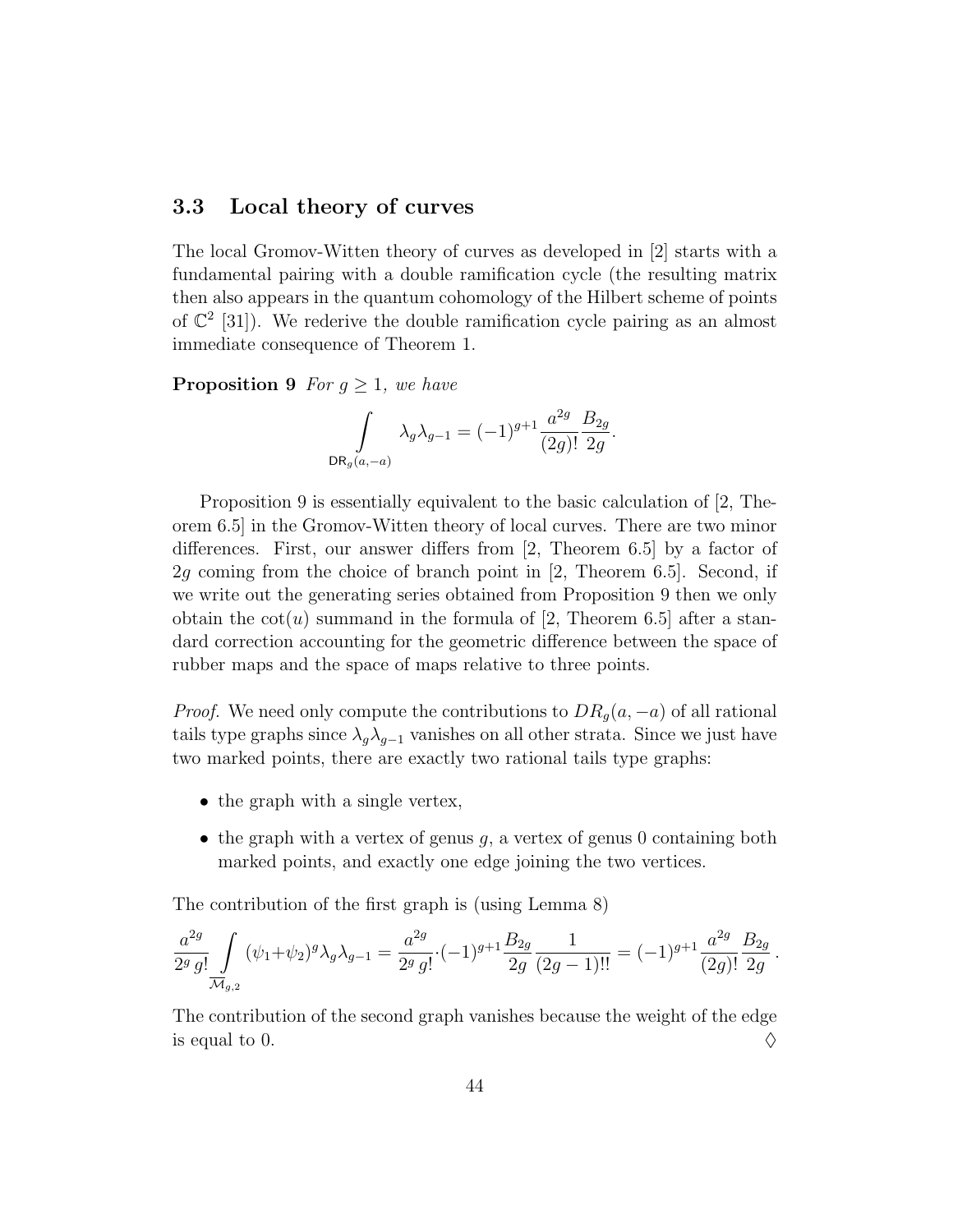For the above computation, we only require Hain's formula for the restriction of the double ramification cycle to  $\overline{\mathcal{M}}_{g,n}^{\text{ct}}$  (the extension to  $\overline{\mathcal{M}}_{g,n}$  is not needed). In the forthcoming paper [23], we will study the Gromov-Witten theory of the rubber over the resolution of the  $A_n$ -singularity where the full structure is needed.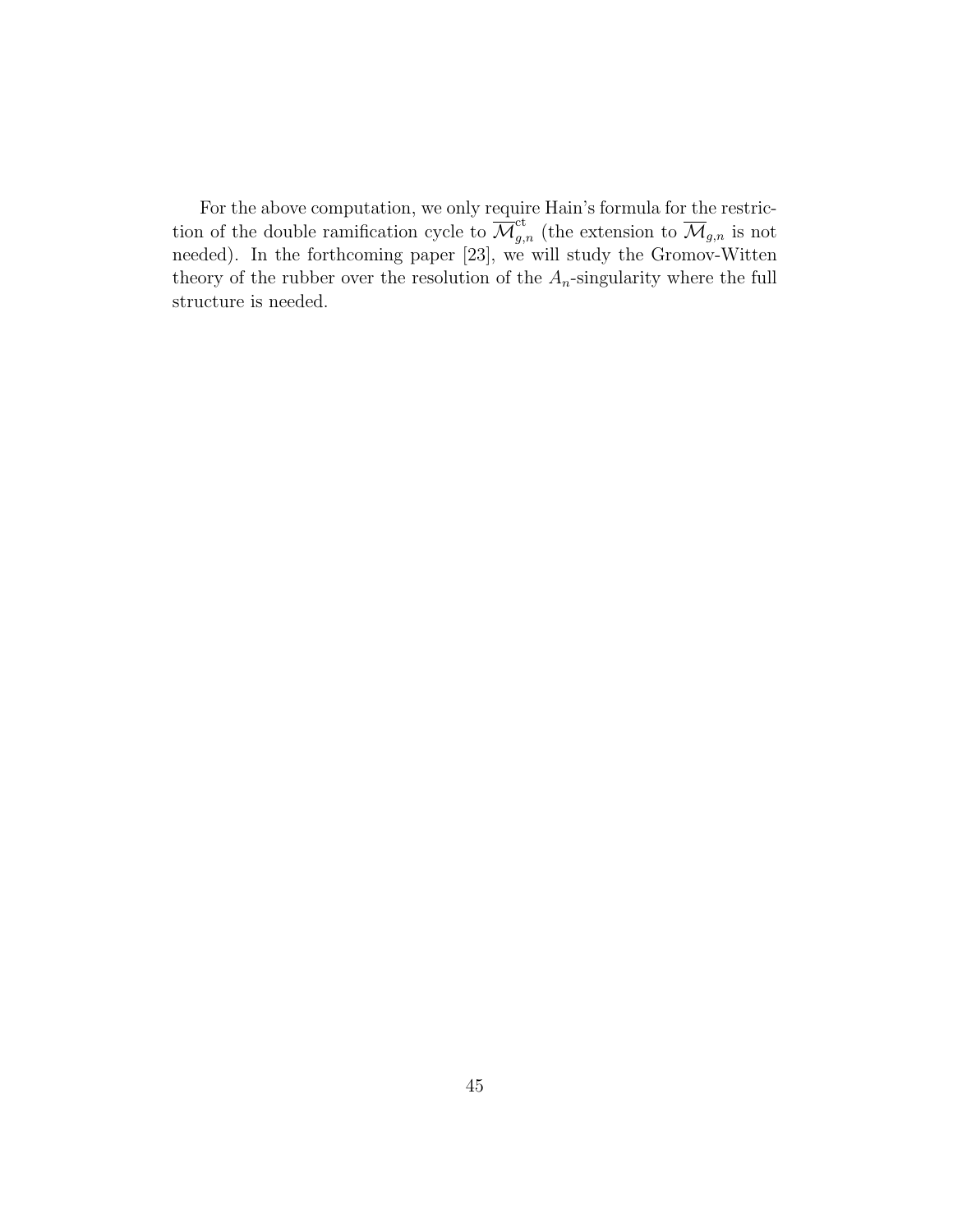#### Appendix: Polynomiality by A. Pixton

A.1 Overview. Our goal here is to present a self contained proof of Proposition  $3''$  of Section 1.4. Let

$$
A=(a_1,\ldots,a_n)
$$

be a vector of k-twisted double ramification data for genus  $g \geq 0$ . A longer treatment, in the context of the deeper polynomiality of  $\mathsf{P}_{g}^{d,k}(A)$  in the parts  $a_i$  of A, will be given in [36].

**Proposition 3''** (Pixton [36]) Let  $\Gamma \in \mathsf{G}_{q,n}$  be a fixed stable graph. Let Q be a polynomial with Q-coefficients in variables corresponding to the set of half-edges  $H(\Gamma)$ . Then the sum

$$
F(r) = \sum_{w \in W_{\Gamma,r,k}} Q(w(h_1), \ldots, w(h_{|H(\Gamma)|}))
$$

over all possible k-weightings mod r is (for all sufficiently large  $r$ ) a polynomial in r divisible by  $r^{h^1(\Gamma)}$ .

#### A.2 Polynomiality of  $F(r)$ .

**A.2.1** *Ehrhart polynomials.* The polynomiality of  $F(r)$  for r sufficiently large will be derived as a consequence of a small variation of the standard theory [38] of Ehrhart polynomials of integral convex polytopes.

Let M be a  $v \times h$  matrix with Q-coefficients satisfying the following two properties:

- (i) M is *totally unimodular*: every square minor of M has determinant  $0$ , 1, or -1.
- (ii) If  $x = (x_j)_{1 \leq j \leq h}$  is a column vector satisfying

$$
Mx = 0 \quad \text{and} \quad x_j \ge 0 \text{ for all } j,
$$

then  $x = 0$ .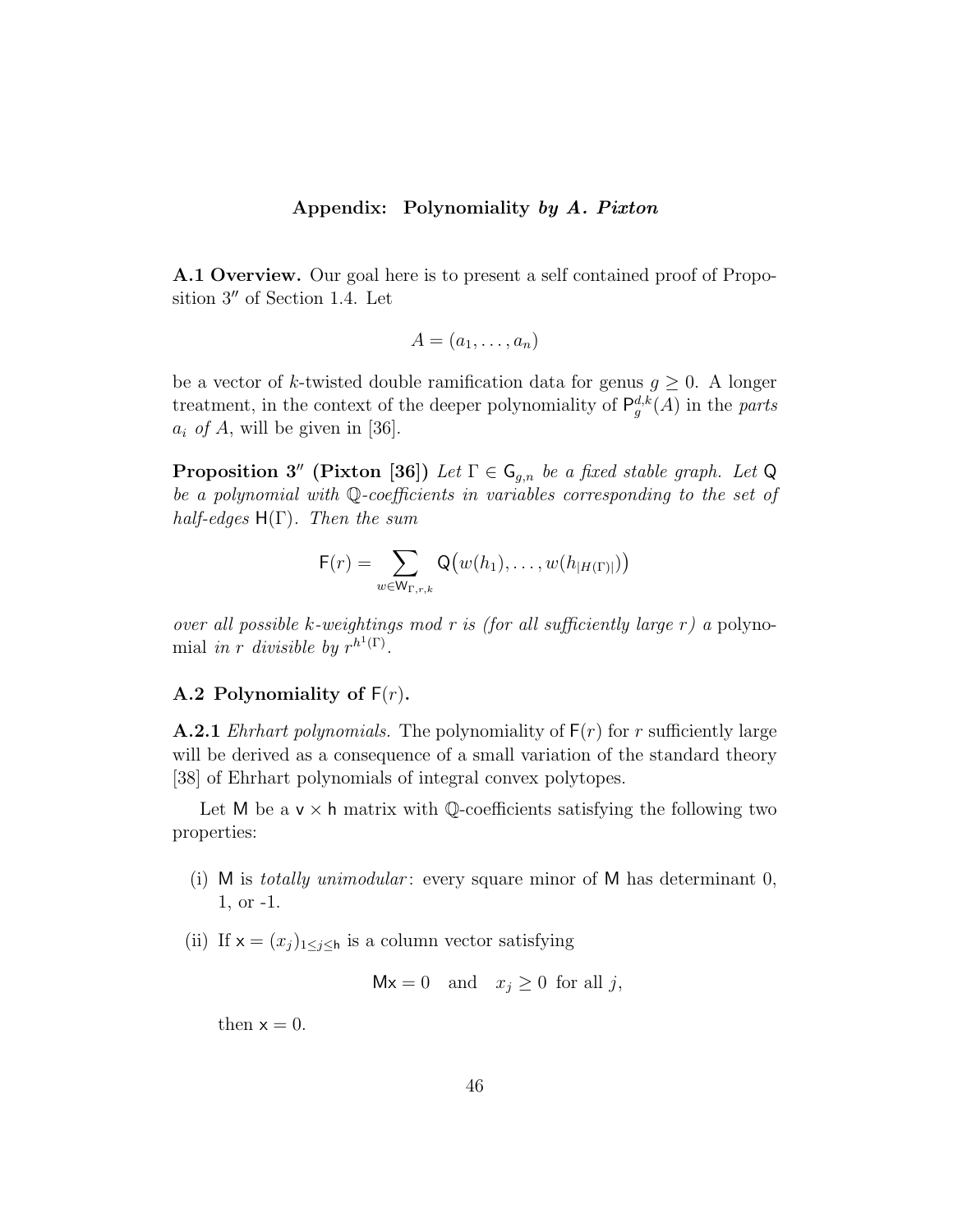We will use the notation  $x \geq 0$  to signify  $x_j \geq 0$  for all j. Let

$$
\mathbb{Z}_{\geq 0}^{\mathsf{h}}=\{\ \mathsf{x}\ |\ \mathsf{x}\in\mathbb{Z}^{\mathsf{h}}\ \mathrm{and}\ \mathsf{x}\geq 0\ \}\,.
$$

**Proposition A1** Let  $a, b \in \mathbb{Z}^{\vee}$  be column vectors with integral coefficients. Let  $Q \in \mathbb{Q}[x_1, \ldots, x_h]$  be a polynomial. Then, the sum over lattice points

$$
\mathsf{S}(r)=\sum_{\mathsf{x}\in\mathbb{Z}_{\geq 0}^\mathsf{h},\ \mathsf{M}\mathsf{x}=\mathsf{a}+r\mathsf{b}}\mathsf{Q}(\mathsf{x})
$$

is a polynomial in the integer parameter r (for all sufficiently large  $r$ ).

*Proof.* We follow the treatment of Ehrhart theory<sup>21</sup> in [38, Sections 4.5-4.6].

To start, we may assume all coefficients  $a_i$  of a are nonnegative: if not, multiply the negative coefficients of a and the corresponding parts of M and  $b \text{ by } -1$ .

Next, we define a generating function of  $h + v + 1$  variables:

$$
{\sf R}(X_1,...,X_{\sf h},Y_1,...,Y_{\sf v},Z)=\sum_{{\sf x}\in\mathbb{Z}_{\ge0}^{\sf h},\ {\sf y}\in\mathbb{Z}_{\ge0}^{\sf v},\ {\sf z}\in\mathbb{Z}_{\ge0},\ {\sf M}{\sf x}={\sf y}+z{\sf b}}X^{\sf x}Y^{\sf y}Z^z
$$

.

By [38, Theorem 4.5.11], R represents a rational function of the variables  $X$ , Y, and Z with denominator given by a product of factors of the form

$$
1 - \text{Monomial}(X, Y, Z)
$$
.

The monomials in the denominator factors correspond to the extremal rays of the cone in  $\mathbb{Z}_{\geq 0}^{h+v+1}$  specified by the condition

$$
Mx=y+zb.
$$

Because M is totally unimodular, these extremal rays all have integral generators with z-coordinate equal to 0 or 1. Therefore, the denominator is a product of factors of the form

$$
1 - \text{Monomial}(X, Y)
$$
 and  $1 - \text{Monomial}(X, Y) \cdot Z$ .

<sup>&</sup>lt;sup>21</sup>The standard situation for the Ehrhart polynomial occurs when  $Q = 1$  is the constant polynomial and  $a = 0$ . The variation required here is not very significant, but we were not able to find an adequate reference.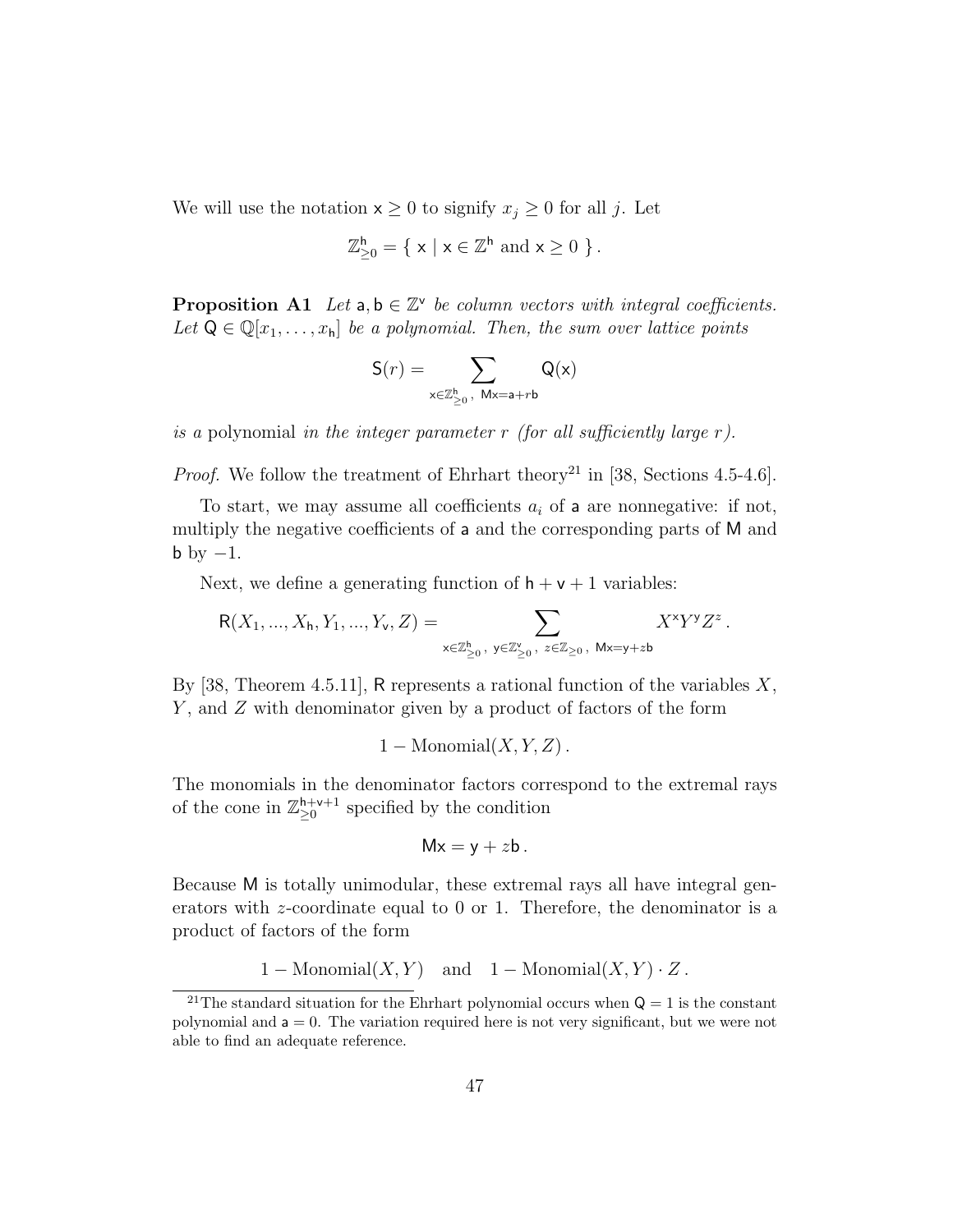The sum  $S(r)$  in the statement of Proposition A1 can be obtained from R by executing the following steps:

- (i) apply a differential operator in the  $X$  variables to R which has the effect of multiplying the coefficient of  $X^{\times}Y^{\gamma}Z^z$  by  $\mathsf{Q}(\mathsf{x})$ ,
- (ii) apply the differential operator

$$
\frac{1}{\prod_{i=1}^{\mathsf{v}}a_i!}\,\frac{\partial^{a_1}}{\partial Y_1^{a_1}}\frac{\partial^{a_2}}{\partial Y_2^{a_2}}\ldots\frac{\partial^{a_{\mathsf{v}}}}{\partial Y_{\mathsf{v}}^{a_{\mathsf{v}}}}\,,
$$

- (iii) set<sup>22</sup>  $X_j = 1$  for all  $1 \le j \le \mathsf{h}$  and  $Y_i = 0$  for all  $1 \le i \le \mathsf{v}$ ,
- (iv) extract the coefficient of  $Z<sup>r</sup>$ .

After step (iii) and before step (iv), we have a rational function in  $Z$  with denominator equal to a power of  $1 - Z$ . The  $Z<sup>r</sup>$  coefficient of such a rational function is (eventually) a polynomial in r.  $\Diamond$ 

#### A.2.1 Vertex-edge matrix.

We now prove the polynomiality of  $F(r)$  for all r sufficiently large. Let

$$
A=(a_1,\ldots,a_n)
$$

be a vector of k-twisted double ramification data for genus  $g \geq 0$ . Let  $\Gamma \in \mathsf{G}_{g,n}$  be a fixed stable graph. For all sufficiently large r, the sum over half-edge weightings

$$
w \in \mathsf{W}_{\Gamma,r,k}, \quad 0 \le w(h) < r \tag{31}
$$

satisfying conditions mod  $r$ ,

$$
\mathsf{F}(r) = \sum_{w \in \mathsf{W}_{\Gamma,r,k}} \mathsf{Q}\big(w(h_1), \dots, w(h_{|H(\Gamma)|})\big) \,,\tag{32}
$$

can be split into finitely many sums over half-edge weightings satisfying equalities<sup>23</sup> (involving multiples of r).

 $^{22}$ By property (ii) of the definition of M, the specialization is well defined. There are no denominator factors in R of the form  $1 - \text{Monomial}(X)$ .

<sup>&</sup>lt;sup>23</sup>Equalities *not* equalities mod *r*.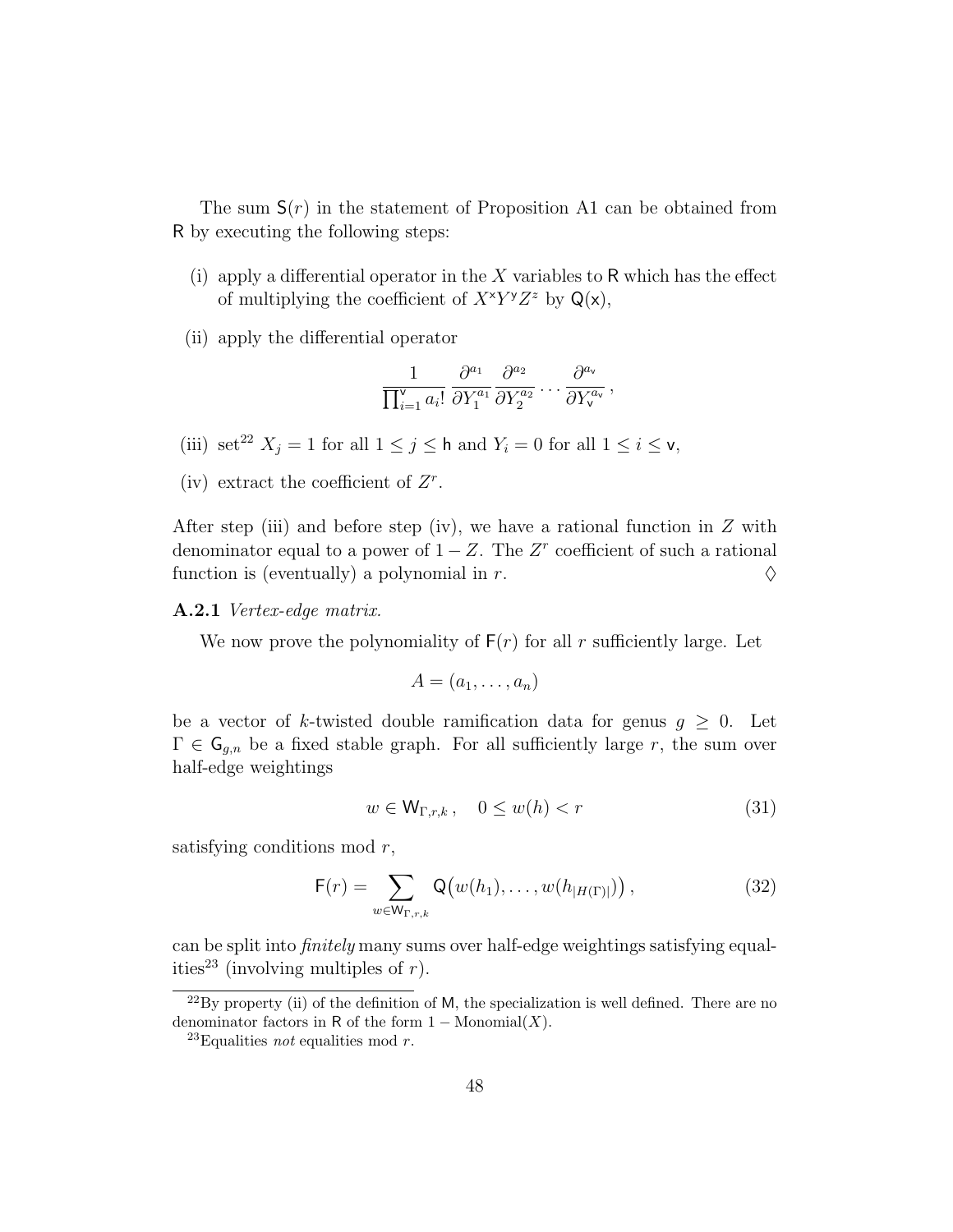We study each sum in the splitting of (32) separately. The conditions on the weights  $w(h)$  in these sums will be of the following form. The inequalities

$$
0 \le w(h) < r
$$

continue to hold. Moreover, each leg, edge, and vertex yields an equality:

(i)  $w(h_i) = a_i + rb_i$  at the *i*th leg  $h_i$ , where

$$
b_i = 0
$$
 if  $a_i \ge 0$  and  $b_i = 1$  if  $a_i < 0$ ,

- (ii)  $w(h) + w(h') = 0$  or  $w(h) + w(h') = r$  along the edge  $(h, h')$ ,
- (iii)  $\sum_{v(h)=v} w(h) = k(2g(v) 2 + n(v)) + rb_v$  at the vertex v with  $b_v \in \mathbb{Z}$ .

The conditions  $w(h_i) < r$  are now redundant with the equalities of type (i) and can be removed. Along an edge  $(h, h')$ , the condition  $w(h) < r$  only serves to rule out the possibility  $w(h) = r$ ,  $w(h') = 0$  (if we have the equality  $w(h) + w(h') = r$ . Thus the condition  $w(h) < r$  can be removed if we subtract off the contributions with  $w(h) = r$ ,  $w(h') = 0$ . These contributions are given by more sums of the same form (corresponding to the graph formed by deleting the edge  $(h, h')$  from  $\Gamma$ ), multiplied by powers of r and 0 coming from factors of  $w(h)$  and  $w(h')$  in the polynomial Q.

Thus the original sum  $F(r)$  can be split into a linear combination (with coefficients being polynomials in  $r$ ) of sums with weight conditions of the following form: inequalities

$$
w(h) \ge 0
$$

and equalities of the form (i), (ii), and (iii) associated to legs, edges, and vertices as described above.

We must check that the resulting sums satisfy the hypotheses of Proposition A1.

Consider the graph  $\Gamma'$  obtained from  $\Gamma$  by adding a new vertex in the middle of each edge  $e \in E(\Gamma)$  and at the end of each leg  $l \in L(\Gamma)$ . The half-edge set of  $\Gamma$  then corresponds bijectively to the edge set of  $\Gamma'$ ,

$$
H(\Gamma) \xleftarrow{\sim} E(\Gamma').
$$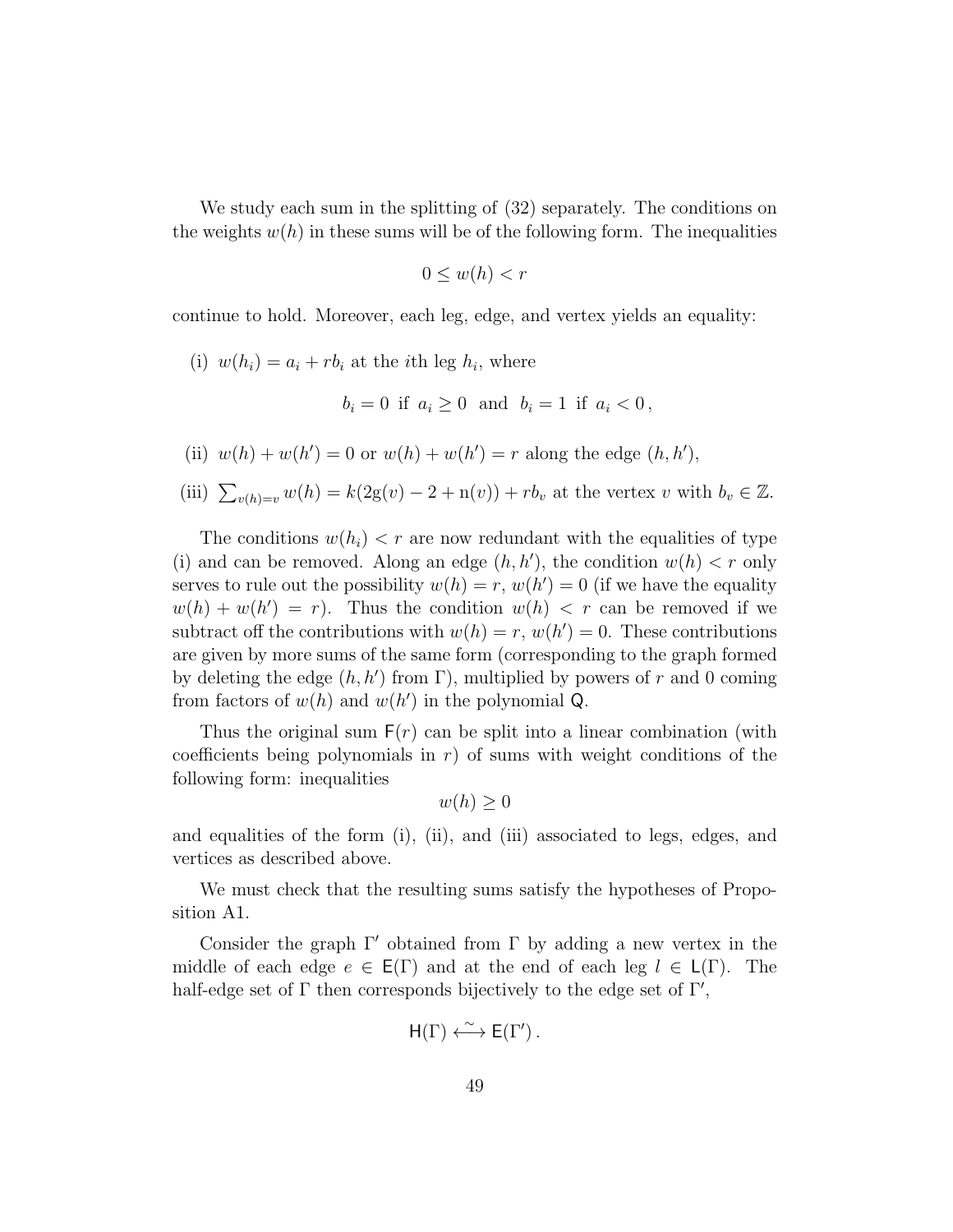We associate each linear condition on the half-edge weights  $w(h)$  described in (i-iii) above to the corresponding vertex of  $\Gamma'$ . For types (i) and (ii), the corresponding vertex of  $\Gamma'$  is a new vertex. For (iii), the corresponding vertex already exists in Γ.

The matrix M associated to the linear terms in these linear conditions is precisely the vertex-edge incidence matrix of  $\Gamma'$ : M is a v  $\times$  h matrix,

$$
v=|V(\Gamma')|\,,\ \ h=|E(\Gamma')|=|H(\Gamma)|\,,
$$

with matrix entry 1 if the corresponding vertex of  $\Gamma'$  meets the corresponding edge of  $\Gamma'$  (and 0 otherwise). Since all the entries of M are nonnegative and every column contains a positive entry, we immediately see

$$
(\mathsf{Mx} = 0 \text{ and } \mathsf{x} \ge 0) \Rightarrow \mathsf{x} = 0.
$$

Because  $\Gamma'$  is bipartite, the incidence matrix M is totally unimodular by Proposition A2 below.

We may therefore apply Proposition A1 to each sum of the splitting of (32). Each such sum is a polynomial in r for sufficiently large r. Hence,  $F(r)$ is a polynomial in  $r$  for sufficiently large  $r$ .

**Proposition A2** The vertex-edge matrix of a bipartite graph is totally unimodular.

A proof of general results concerning the total unimodularity of vertexedge matrices can be found in [21]. Proposition A2 arises as a special case.

**A.3 Divisibility by**  $r^{h^1(\Gamma)}$ . In this section we write

$$
\mathsf{b}=h^1(\Gamma)
$$

for convenience. We wish to show that the polynomial  $F(r)$  is divisible by  $r<sup>b</sup>$ . This is implied by checking that the valuation condition,

$$
\mathsf{val}_p(\mathsf{F}(p)) \geq \mathsf{b}\,,
$$

holds for *all* sufficiently large primes p. Here,

 $val_n : \mathbb{Q} \to \mathbb{Z}$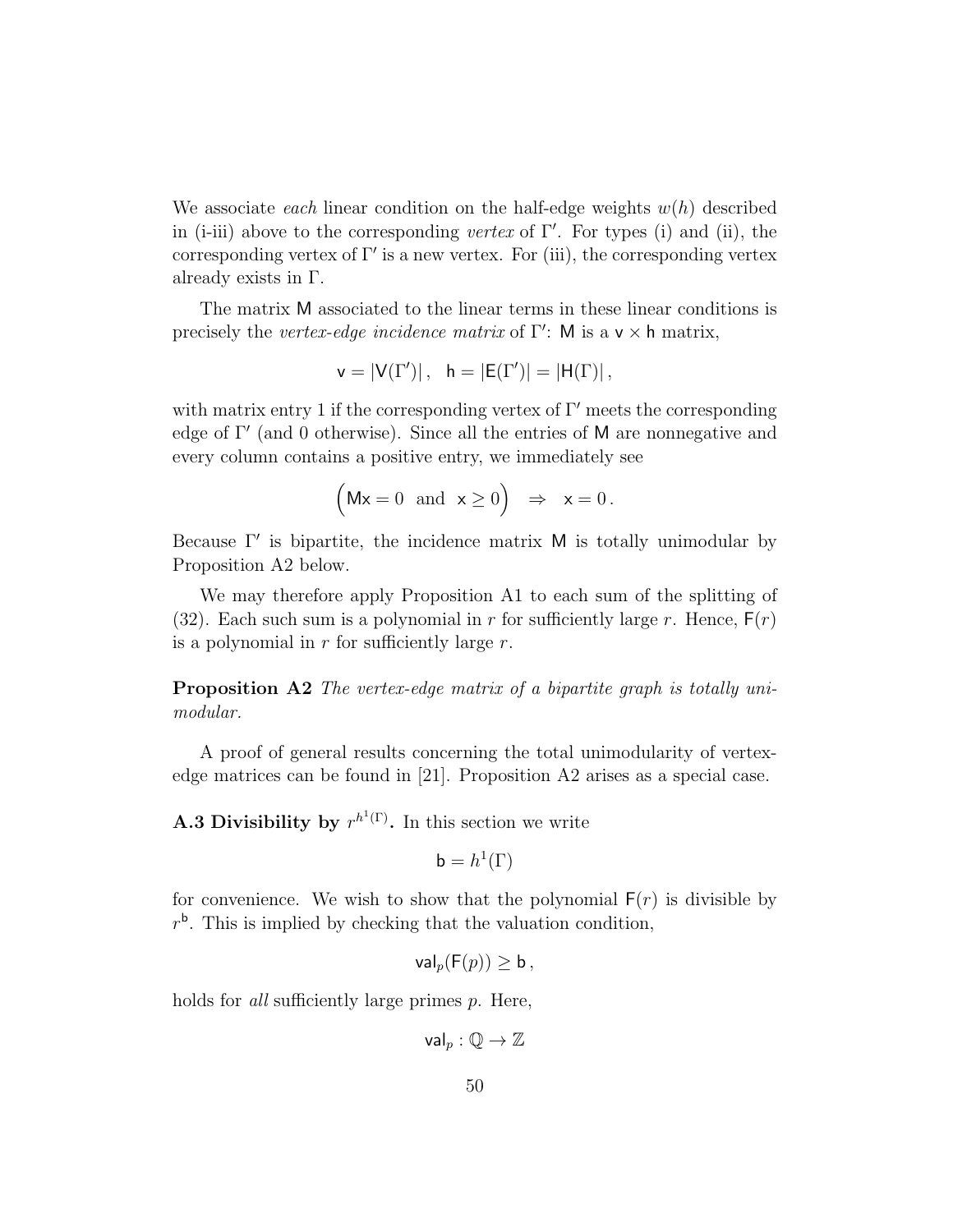is the p-adic valuation.

Let  $h = |H(\Gamma)|$  be the number of half-edges of  $\Gamma$ . We write the evaluation  $F(p)$  as

$$
F(p) = \sum_{0 \leq w_1, \dots, w_h \leq p-1} Q(w_1, \dots, w_h)
$$

where the sum is over h-tuples  $(w_1, \ldots, w_h)$  subject to  $h - b$  linear conditions mod  $p$ . The polynomial  $Q$  has ( $p$ -integral)  $Q$ -coefficients.

We count the linear conditions mod  $p$  as follows. By the definition of a  $k$ -weighting mod  $p$ , we start with

$$
v=|L(\Gamma)|+|E(\Gamma)|+|V(\Gamma)|
$$

linear conditions, but the conditions are not independent since the vector A of k-twisted double ramification data satisfies

$$
\sum_{i=1}^{n} a_i = k(2g - 2 + n).
$$

After removing a redundant linear relation, we have  $v - 1$  independent linear conditions. Since

$$
h = |H(\Gamma)| = |L(\Gamma)| + 2|E(\Gamma)|,
$$

and  $\Gamma$  is connected, we see

$$
h - b = h - (E(\Gamma) - V(\Gamma) + 1) = v - 1.
$$

Let  $\widehat{\mathsf{Q}}$  be a polynomial with  $\mathbb{Q}\text{-coefficients}$  in  $\mathsf{h}$  variables, with all coefficients p-integral. We will prove every summation

$$
\widehat{\mathsf{F}}(p) = \sum_{0 \le w_1, \dots, w_h \le p-1} \widehat{\mathsf{Q}}(w_1, \dots, w_h), \tag{33}
$$

where the sum is over h-tuples  $(w_1, \ldots, w_h)$  subject to h – b linear conditions mod p, is divisible by  $p^{\mathsf{b}}$  for  $p \ge \deg(\widehat{\mathsf{Q}}) + 2$ .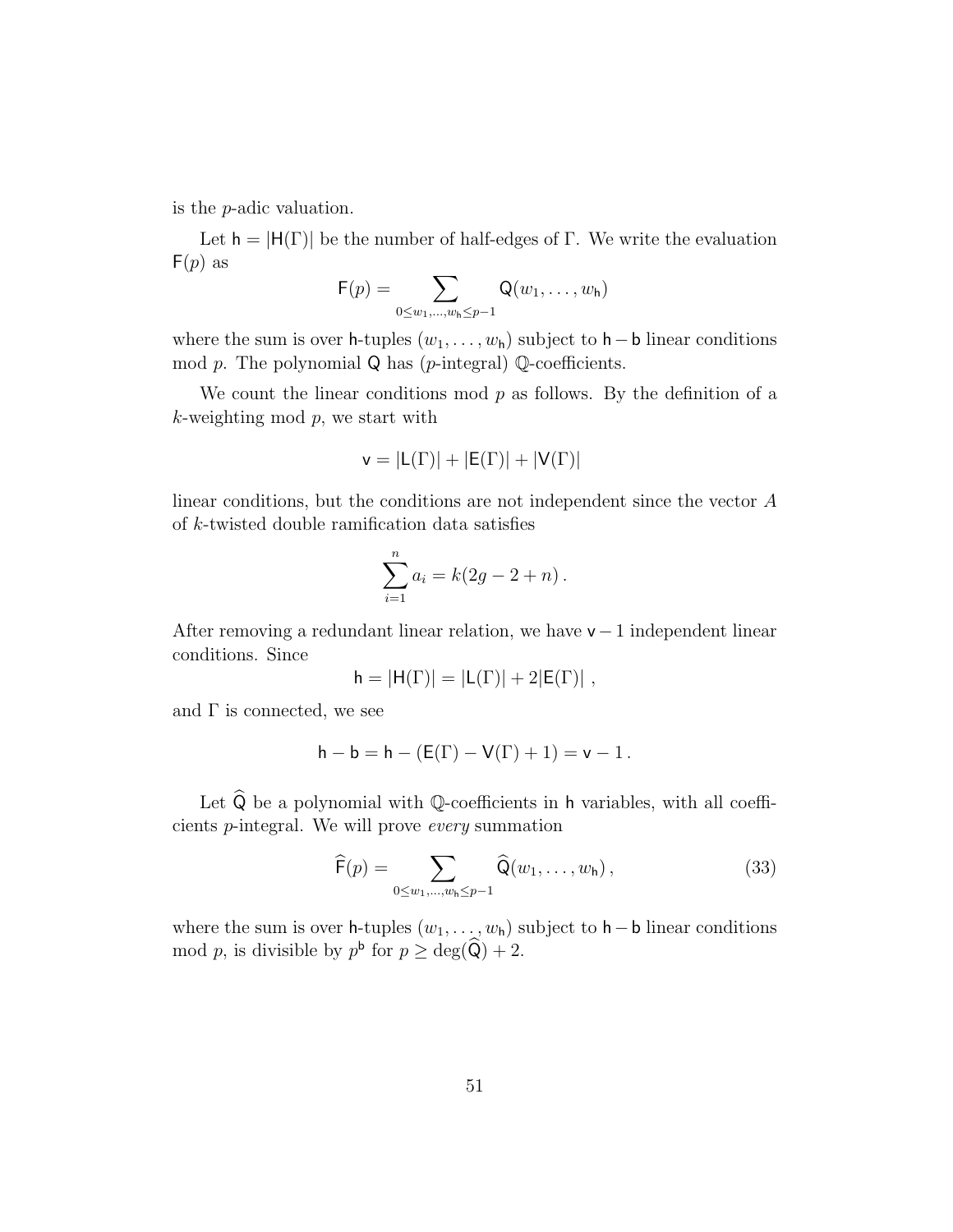We may certainly take  $\widehat{Q}$  to be a monomial. Without loss of generality<sup>24</sup>, we need only consider

$$
\widehat{\mathsf{Q}}(w_1,\ldots,w_{\mathsf{h}})=\prod_{j=1}^{\mathsf{h}}w_j.
$$

We write the linear conditions imposed in the sum (33) as

$$
\sum_{j=1}^{h} \mathsf{m}_{ij} w_j + \ell_i = 0 \mod p
$$

for  $1 \leq i \leq \mathsf{h} - \mathsf{b}$ . Alternatively, we may impose the conditions by standard p-th root of unity filters:

$$
p^{\mathsf{h}-\mathsf{b}}\,\widehat{\mathsf{F}}(p) = \sum_{z_1,\ldots,z_{\mathsf{h}-\mathsf{b}}}\,\sum_{0\leq w_1,\ldots,w_{\mathsf{h}}\leq p-1}\,\prod_{j=1}^{\mathsf{h}} w_j\cdot\prod_{\substack{1\leq i\leq \mathsf{h}-\mathsf{b}\\1\leq j\leq \mathsf{h}}}z_i^{\mathsf{m}_{ij}w_j}\cdot\prod_{1\leq i\leq \mathsf{h}-\mathsf{b}}z_i^{\ell_i}\,.
$$

The first sum on the right is over all  $(h - b)$ -tuples  $(z_1, \ldots, z_{h-b})$  of p-th roots of unity. The second sum on the right is over all h-tuples  $(w_1, \ldots, w_h)$ .

Consider the following polynomial with integer coefficients:

$$
G(Z) = \sum_{0 \le a \le p-1} aZ^{a} = \frac{Z - pZ^{p} + (p-1)Z^{p+1}}{(1-Z)^{2}}.
$$

We can use  $G$  to rewrite the terms inside the first sum in the above expression:

$$
p^{h-b}\,\widehat{F}(p) = \sum_{z_1,\dots,z_{h-b}} \prod_{1 \le j \le h} G\left(\prod_{1 \le i \le h-b} z_i^{m_{ij}}\right) \cdot \prod_{1 \le i \le h-b} z_i^{\ell_i} \,. \tag{34}
$$

For every p-th root of unity z,  $G(z)$  has p-adic valuation<sup>25</sup> at least  $\frac{p-2}{p-1}$ .

<sup>25</sup>We view the *p*-th root of unity z as lying in  $\overline{\mathbb{Q}}_p$ . The *p*-adic valuation of  $x = z - 1$  can be calculated from the minimal polynomial

$$
\sum_{i=0}^{p-1} (x+1)^i = 0.
$$

<sup>&</sup>lt;sup>24</sup>To increase  $w_1$  to  $w_1^2$ , add a new variable  $w_{h+1}$  and a new linear condition  $w_1 = w_{h+1}$ . If a variable  $w_i$  does not appear in  $\widehat{Q}$ , then a reduction to a fewer variable case can be made.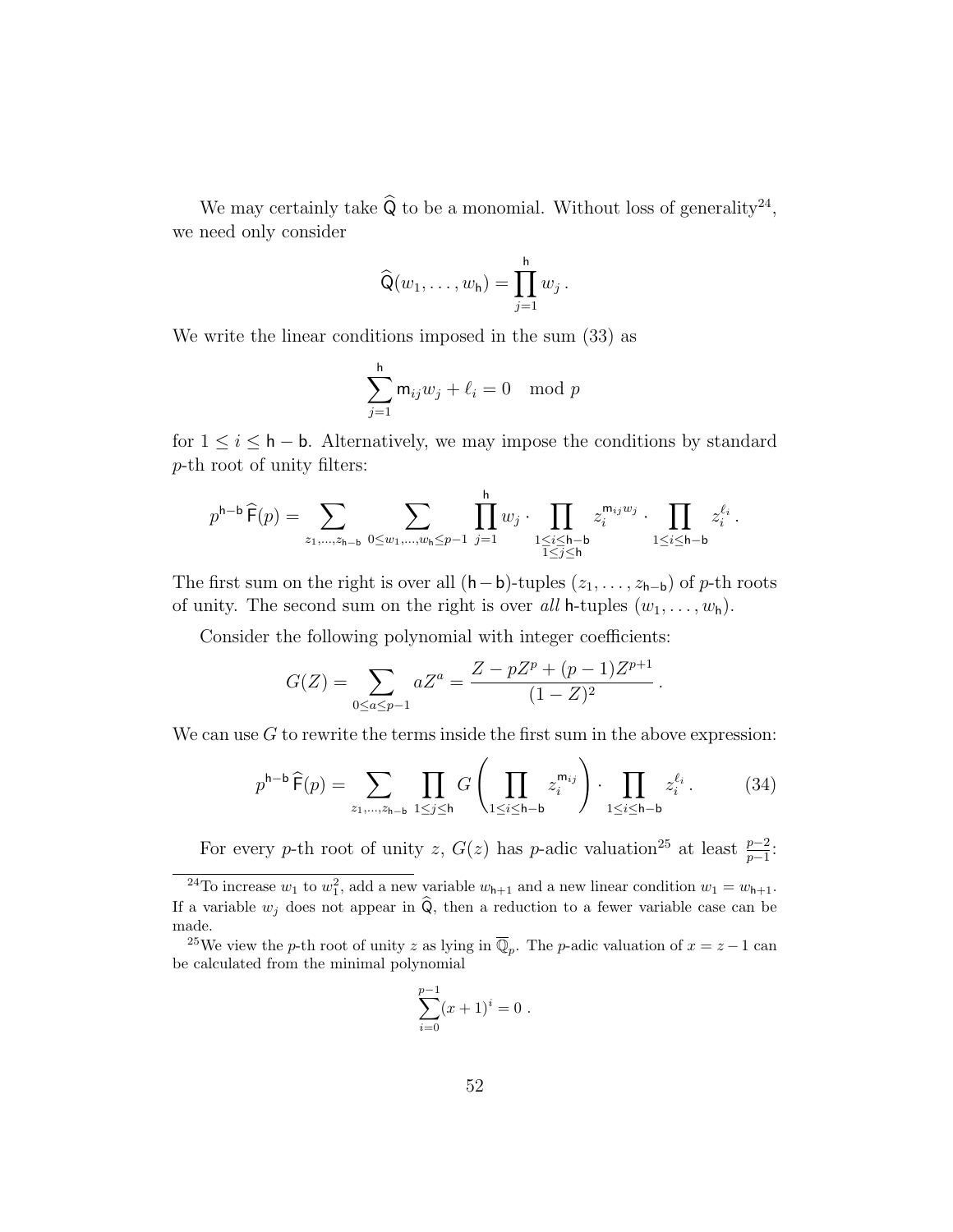either  $z = 1$  and  $G(z) = \frac{p(p-1)}{2}$  or

$$
z \neq 1 \Rightarrow G(z) = \frac{p}{z-1}
$$
 and  $\text{val}_p(z-1) = \frac{1}{p-1}$ .

Therefore, every term in the sum on the right side of  $(34)$  has p-adic valuation at least  $h \cdot \frac{p-2}{p-1}$  $\frac{p-2}{p-1}$ . Hence,

$$
\mathsf{val}_p(\widehat{\mathsf{F}}(p)) \geq \mathsf{h} \cdot \frac{p-2}{p-1} - (\mathsf{h}-\mathsf{b})\,.
$$

Since  $\mathsf{val}_p(\widehat{\mathsf{F}}(p))$  is an *integer*,

$$
\mathsf{val}_p(\widehat{\mathsf{F}}(p)) \geq \mathsf{b}
$$

if  $p \geq h + 2$ .

**A.4 Polynomiality of**  $P_g^{d,k}(A)$  in the  $a_i$ . For double ramification data of fixed length  $n$ , consider

$$
\mathsf{P}_g^{d,k}(a_1,\ldots,a_n) \in R^d(\overline{\mathcal{M}}_{g,n})
$$

as a function of

$$
(a_1,..., a_n) \in \mathbb{Z}^n
$$
,  $\sum_{i=1}^n a_i = k(2g - 2 + n)$ 

holding  $g, d$ , and  $k$  fixed. The following property is proven in [36]:

 $\mathsf{P}_g^{d,k}(a_1,\ldots,a_n)$  is polynomial in the variables  $a_i$ .

By Theorem 1, the double ramification cycle  $\mathsf{DR}_g(A)$  is then also polynomial in the variables  $a_i$ . Shadows of the polynomiality of the double ramification cycle were proven earlier in [3, 30].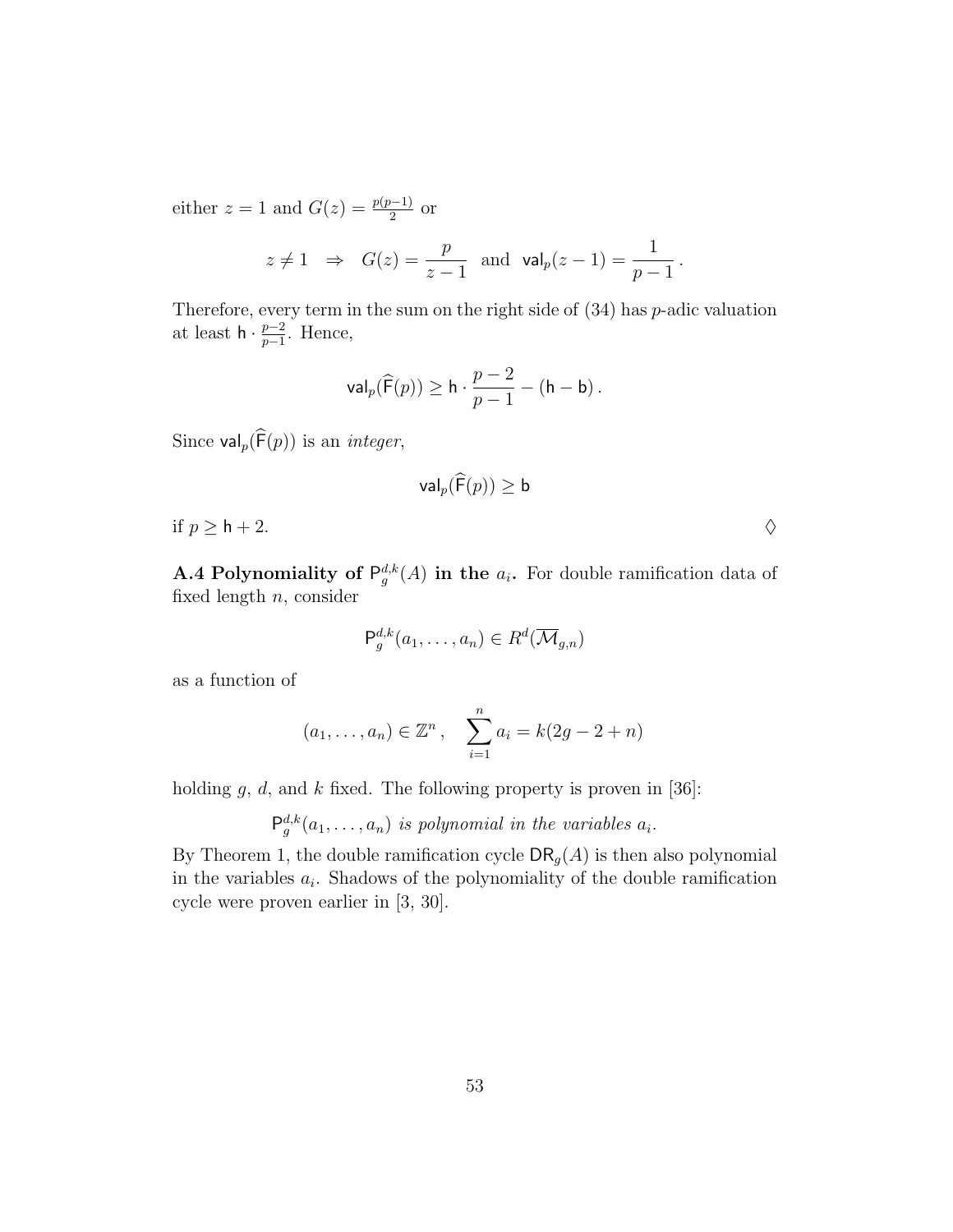## References

- [1] D. Abramovich, T. Graber, and A. Vistoli, Gromov-Witten theory of Deligne-Mumford stacks, Amer. J. Math. 130 (2008), 1337–1398.
- [2] J. Bryan and R. Pandharipande, The local Gromov-Witten theory of curves, JAMS 21 (2008), 101–136.
- [3] A. Buryak, S. Shadrin, L. Spitz, and D. Zvonkine, *Integrals of*  $\psi$ -classes over double ramification cycles, Amer. J. Math. 137 (2015), 699–737.
- [4] R. Cavalieri, S. Marcus, and J. Wise, Polynomial families of tautological classes on  $\mathcal{M}_{g,n}^{\mathsf{rt}}$ , J. Pure and Applied Algebra 216 (2012), 950–981.
- [5] A. Chiodo, Stable twisted curves and their r-spin structures, Ann. Inst. Fourier 58 (2008), 1635–1689.
- [6] A. Chiodo, Towards an enumerative geometry of the moduli space of twisted curves and rth roots, Compos. Math. 144 (2008), 1461–1496.
- [7] A. Chiodo and D. Zvonkine, Twisted Gromov–Witten r-spin potential and Givental's quantization, Adv. Theor. Math. Phys. 13 (2009), 1335- 1369.
- [8] E. Clader and F. Janda, Pixton's double ramification cycle relations, arxiv:1601.02871.
- [9] C. Faber, A conjectural description of the tautological ring of the moduli space of curves in Moduli of curves and abelian varieties, 109–129, Aspects Math., E33, Vieweg, Braunschweig, 1999.
- [10] C. Faber and R. Pandharipande, Hodge integrals and Gromov-Witten theory, Invent. Math. 139 (2000), 173–199.
- [11] C. Faber and R. Pandharipande, Relative maps and tautological classes, JEMS 7 (2005), 13–49.
- [12] C. Faber and R. Pandharipande, Tautological and non-tautological cohomology of the moduli space of curves in Handbook of moduli. Vol. I, 293–330, Adv. Lect. Math. (ALM), 24, Int. Press, Somerville, MA, 2013.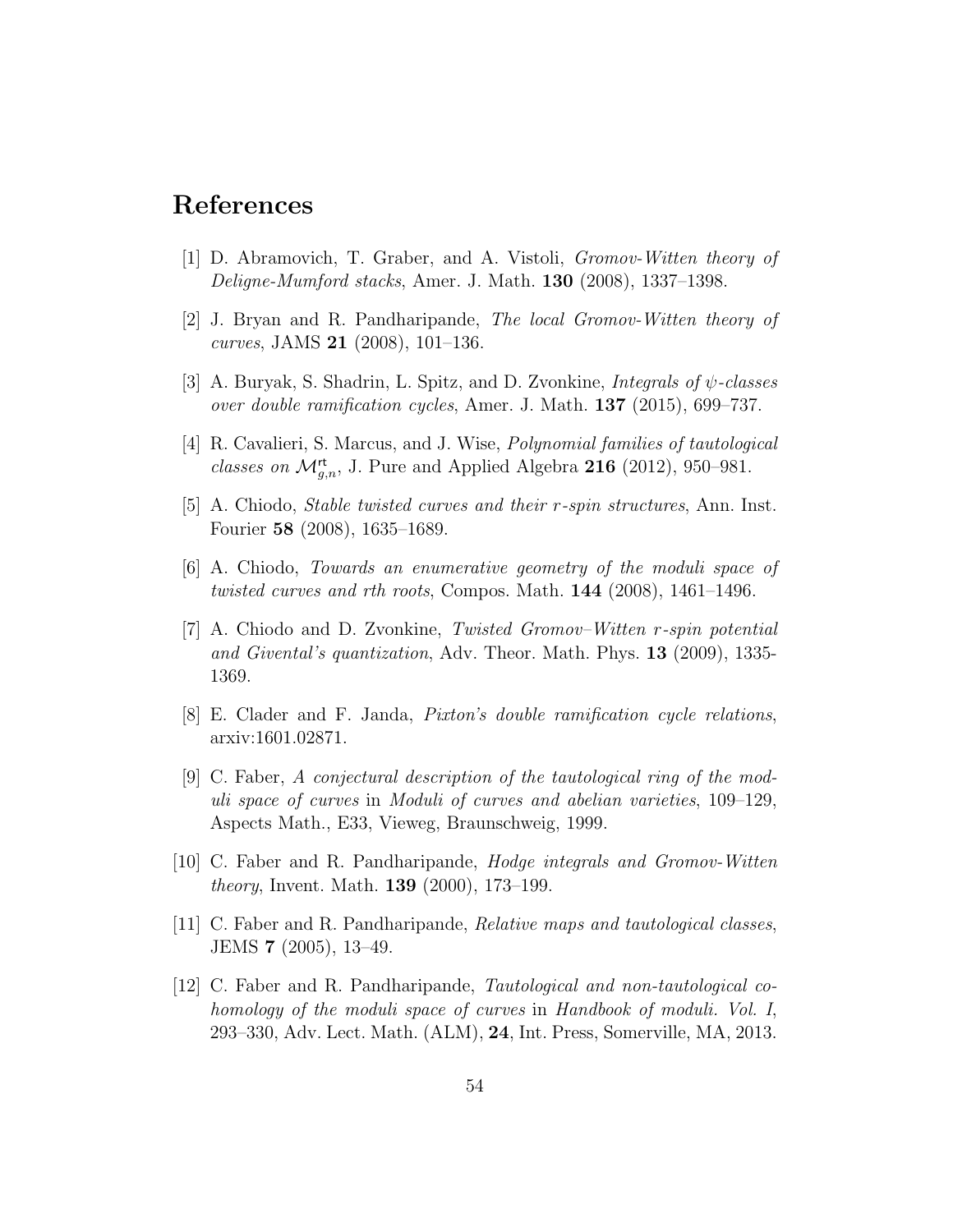- [13] G. Farkas and R. Pandharipande, The moduli space of twisted canonical divisors with Appendix by F. Janda, R. Pandharipande, A. Pixton, and D. Zvonkine, J. Institut Math. Jussieu (to appear), doi:10.1017/S1474748016000128, arXiv:1508.07940.
- [14] G. van der Geer, Cycles on the moduli space of abelian varieties, in Moduli of Curves and Abelian Varieties, 65–89, Aspects Math., E33, Vieweg, Braunschweig, 1999.
- [15] E. Getzler and R. Pandharipande, Virasoro constraints and the Chern classes of the Hodge bundle, Nuclear Phys. B 530 (1998), 701–714.
- [16] T. Graber and R. Pandharipande, Localization of virtual classes, Invent. Math. 135 (1999), 487–518.
- [17] T. Graber and R. Pandharipande, Constructions of nontautological classes on moduli spaces of curves, Michigan Math. J. 51 (2003), 93–109.
- [18] T. Graber and R. Vakil, Relative virtual localization and vanishing of tautological classes on moduli spaces of curves, Duke Math. J. 130  $(2005), 1-37.$
- [19] S. Grushevsky and D. Zakharov, The double ramification cycle and the theta divisor, Proc. Amer. Math. Soc. 142 (2014), 4053–4064.
- [20] R. Hain, Normal functions and the geometry of moduli spaces of curves in Handbook of moduli. Vol. I, 527–578, Adv. Lect. Math. (ALM), 24, Int. Press, Somerville, MA, 2013.
- [21] I. Heller and C. Tompkins, An extension of a theorem of Dantzig's, in Linear inequalities and related systems by H. Kuhn and A. Tucker, Annals of Mathematics Studies 38, Princeton University Press (1956), 247–254.
- [22] F. Janda, Relations on  $\overline{\mathcal{M}}_{g,n}$  via equivariant Gromov-Witten theory of  $\mathbb{P}^1$ , Alg. Geom. (to appear),  $arXiv:1509.08421$ .
- [23] F. Janda, R. Pandharipande, A. Pixton, D. Zvonkine, in preparation.
- [24] T. J. Jarvis, Geometry of the moduli of higher spin curves, Int. J. Math. 11 (2000), 637–663.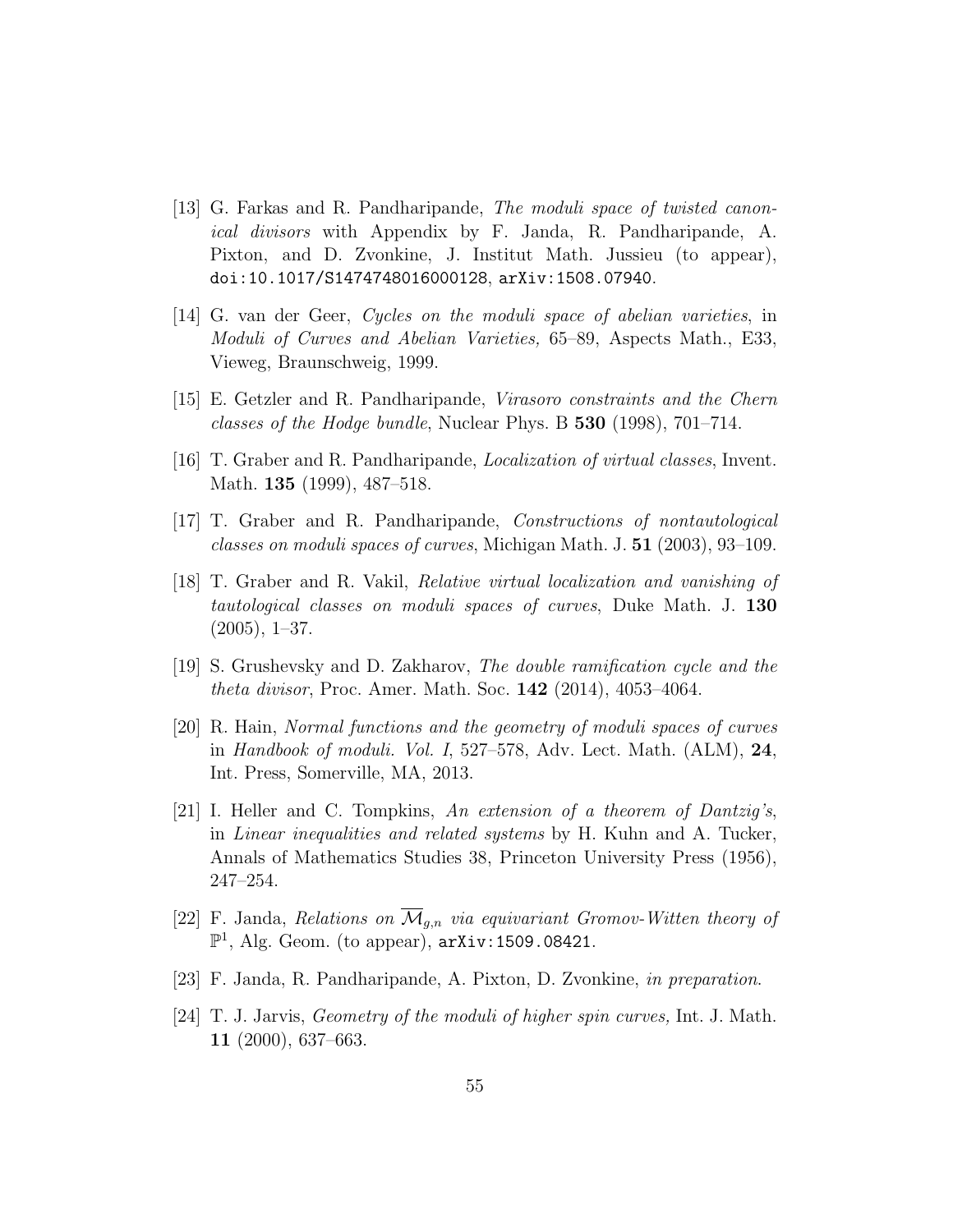- [25] P. Johnson, R. Pandharipande, and H.-H. Tseng, Abelian Hurwitz-Hodge integrals, Abelian Hurwitz-Hodge integrals, Michigan Math. J.  $60$  (2011), 171–198. arXiv:0803.0499
- [26] J. Li, Lecture notes on relative GW-invariants, http://users.ictp.it/∼ pub off/lectures/lns019/Jun Li/Jun Li.pdf
- [27] J. Li, A degeneration formula of GW invariants, J. Differential Geom. 60 (2002), 199–293.
- [28] S. Marcus and J. Wise, Stable maps to rational curves and the relative Jacobian, arXiv:1310.5981.
- [29] D. Mumford, Towards an enumerative geometry of the moduli space of curves, in Arithmetic and Geometry (M. Artin and J. Tate, eds.), Part II, Birkhäuser, 1983, 271–328.
- [30] A. Okounkov and R. Pandharipande, Gromov-Witten theory, Hurwitz num*bers, and completed cycles, Ann.* of Math.  $163$  (2006), 517–560.
- [31] A. Okounkov and R. Pandharipande, Quantum cohomology of the Hilbert scheme of points of the plane, Invent. Math. 179 (2010), 523–557.
- [32] R. Pandharipande and A. Pixton, Relations in the tautological ring of the moduli space of curves,  $arXiv:1301.4561$ .
- [33] R. Pandharipande, A. Pixton, and D. Zvonkine, Relations on  $\overline{\mathcal{M}}_{g,n}$  via 3-spin structures, JAMS 28 (2015), 279–309.
- [34] A. Pixton, *Conjectural relations in the tautological ring of*  $\overline{\mathcal{M}}_{q,n}$ , arXiv:1207.1918.
- [35] A. Pixton, *Double ramification cycles and tautological relations on*  $\mathcal{M}_{q,n}$ , available from the author.
- [36] A. Pixton, On combinatorial properties of the explicit expression for double ramification cycles, in preparation.
- [37] B. Riemann, Theorie der Abel'schen Functionen, J. Reine Angew. Math. 54 (1857), 115–155.
- [38] R. Stanley, Enumerative combinatorics: Vol I, Cambridge Univ. Press: Cambridge, 1999.